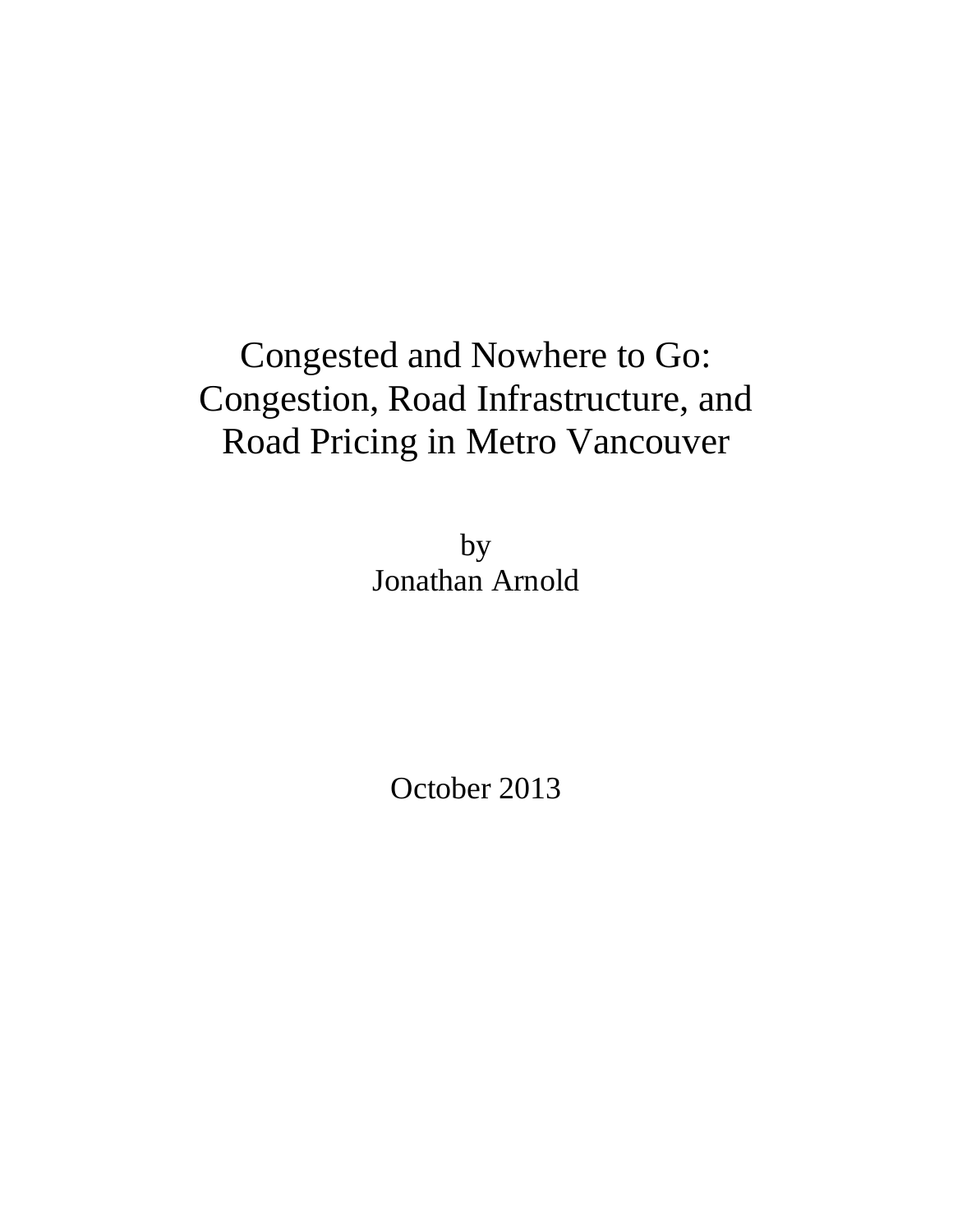Transportation continues to be a top-of-mind concern for policy makers, business leaders and communities in the lower mainland. How best to manage and use the region's scarce transportation capacity is a complex and often contentious question.

In this paper, Jonathan Arnold, who recently completed a co-op term at the Business Council of British Columbia as part of his SFU graduate public policy degree program, explores a number of issues related to transportation demand management, including road pricing, in the Greater Vancouver context.

The contents, conclusions and recommendations advanced in this paper are the author's and do not necessarily reflect the views of the Business Council of British Columbia or its members.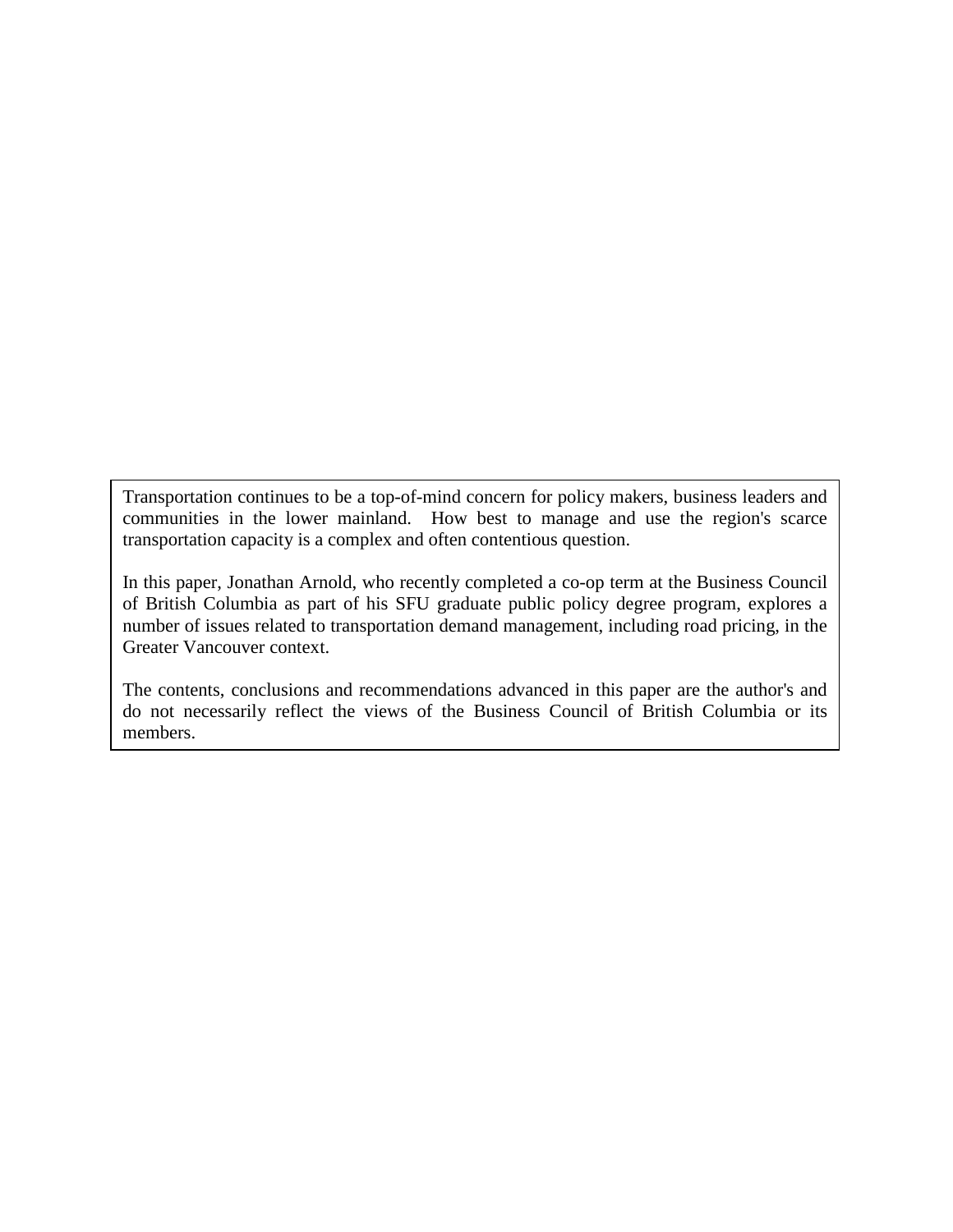# <span id="page-2-0"></span>**EXECUTIVE SUMMARY**

Road congestion is a problem that affects everyone in Metro Vancouver. Almost everything bought and sold, whether travelling from another country or from the other side of the region, relies on the network of roads, bridges, and highways. Furthermore, everyone depends on the transportation system to get to work and to carry out their social lives. For businesses, congestion means higher transport costs, lost productivity, and reduced competitiveness; for consumers, congestion means higher prices; for citizens, it means more air and noise pollution, wasted time sitting in traffic, less flexibility and more greenhouse gases.

Looking at trends of congestion and transportation infrastructure in Metro Vancouver, it is clear that the current trajectory is not sustainable. The road transportation infrastructure network is ageing and, in many areas, operating above capacity. At the same time, the region is growing at a steady pace, with limited space to accommodate projected increases in passenger and freight traffic. The region is expected to welcome an additional 1.4 million residents by 2041 which, by 2011 estimates, could result in 700,000 more vehicles vying for road space.

Transportation is a responsibility that is shared between all levels of government and, at each level, funding is below historical averages. Simply put, governments do not have the financial resources to meet the infrastructure demands of population growth, and the scope to increase the supply of road infrastructure is limited by geography and land-use. It is also clear that the current instruments for funding transportation improvements, such as fuel, parking, and property taxes, are insufficient to meet the transportation needs of the region. This makes it critical to find sustainable funding sources, and to make the most efficient use of existing road space.

Recent stimulus and Olympic spending, along with concerted investment in Pacific Gateway infrastructure and public transit, have helped accommodate some of this growth; however, longterm trends suggest that these improvements will be inadequate to meet the mobility needs of the region.

Like most big Canadian cities, congestion in Metro Vancouver is a result of having a road network that is underpriced and overused. Motor vehicles (both passenger and freight) represent the bulk of traffic in the region, and produce significant external costs that are not paid by drivers. Motorists pay directly for travel time, gas, insurance, and maintenance, but it is estimated that, on average, these direct costs represent only two-thirds of the total cost of driving a passenger vehicle.<sup>[1](#page-53-0)</sup> Air pollution, greenhouse gases, noise pollution, adverse health impacts, and systemic congestion are all costs that are unpaid by motorists. This has made driving "artificially cheap in terms of money, and artificially expensive in terms of time."<sup>[2](#page-53-1)</sup> As a result, the main road arteries in the region become heavily congested during peak periods of the day, which is predicted to get worse as the region grows.

Road pricing – also called congestion pricing – can take many forms, ranging from comprehensive GPS distance-based schemes, flat fees for unlimited travel, to expanding the tolling scheme on the region's bridges and tunnels. Ultimately, it puts a direct price on using road infrastructure, and it endogenizes the full economic, social, and environmental costs of driving motor vehicles, whereby road users pay according to the time and/or frequency of road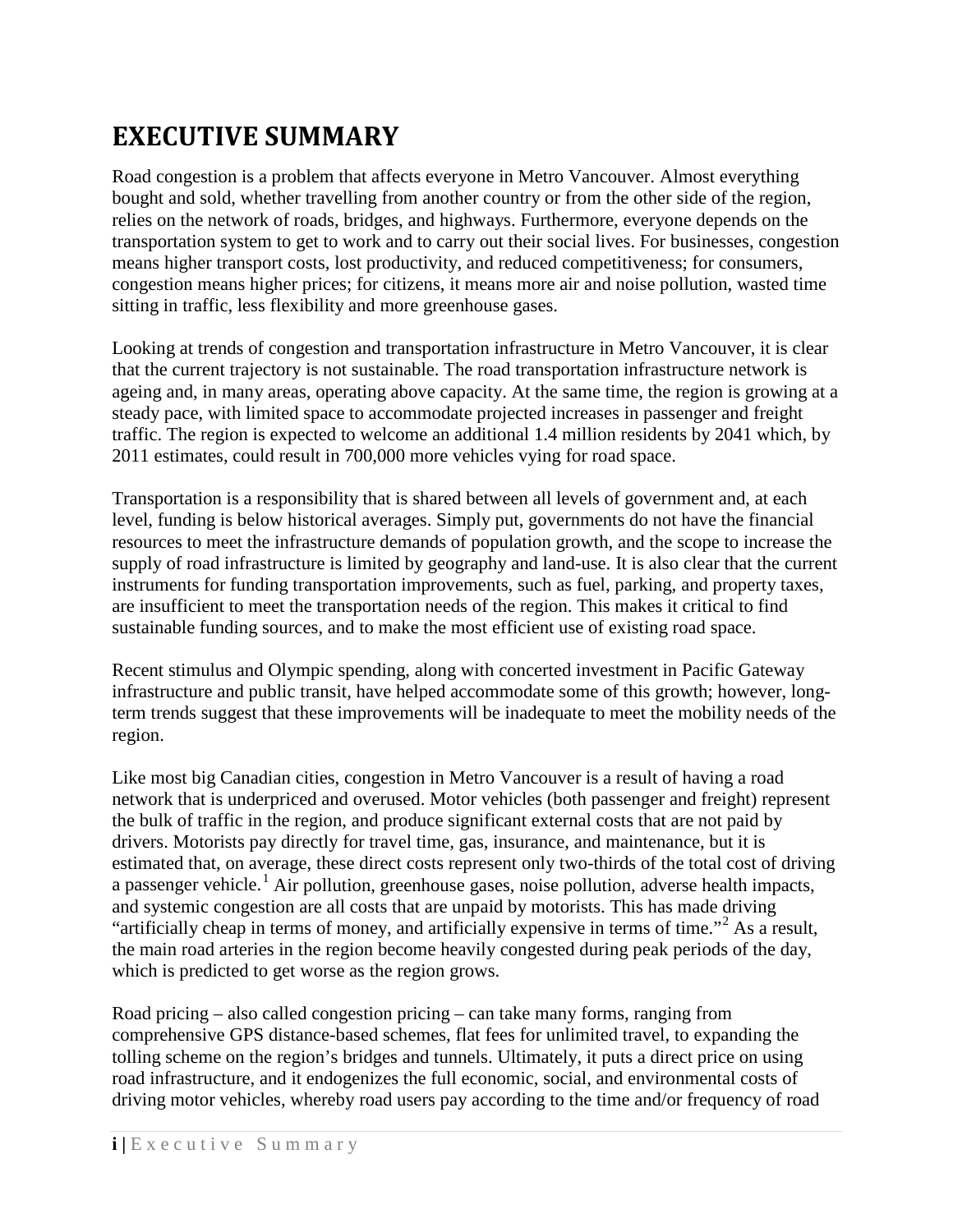use. Road pricing encourages people to consider other forms of transportation, drive less, and/or travel at non-peak travel times. On the whole, road pricing is one of the most effective and attractive demand-management tools, as it is more cost-efficient than building new road space and it is particularly effective in reducing congestion.<sup>[3](#page-54-0)</sup>

At a high level, 'road pricing' is one of many policy tools to address transportation problems. It fits within the much broader idea of 'mobility-management,' which is an umbrella term encompassing how governments prioritize and facilitate the movement of people, goods, and services. Every decision affecting transportation policy is, in some form, a representation of how we value mobility. Road pricing is simply a different way of valuing and conceptualizing mobility, looking specifically at the space and time of using the road network.

Road pricing is not a panacea for all of Metro Vancouver's transportation problems. Addressing the region's transportation problems will likely require a holistic and coordinated approach, involving the integration of several mobility-management tools and policies. However, based on its effectiveness in cities and regions around the world, road pricing can play a valuable role in making Metro Vancouver's transportation system more efficient, reliable, and sustainable.

Implementing road pricing is complex and raises significant challenges, involving issues of equity and fairness, political constraints, considerations for business and industry, and public acceptability. As with any policy which increases the price of an essential good, road pricing generates vocal opposition. But as demonstrated in other regions and cities around the world, these challenges are surmountable over time, with clear and concerted leadership.

Based on the research and successful implementation in other jurisdictions, pricing road infrastructure in Metro Vancouver is a viable option. Metro Vancouver and TransLink have already conducted substantial research and consultation on road pricing and plan on commencing several studies and engagement sessions in the coming years to start building a region-wide dialogue.

As a contribution to this important policy conversation, this paper explores the concept of road pricing as a method for reducing congestion, generating revenue, more efficiently managing the demand for road use, and abating environmental damage in Metro Vancouver. Overall, in order to develop a more sustainable vision of transportation, a shift in how we value and view mobility is required. Although it is an uncomfortable concept for many, road pricing represents a shift in thinking that could significantly alleviate the region's gridlock, improve transportation infrastructure, and make the region a more prosperous and cleaner place to live.

\*\*\*\*\*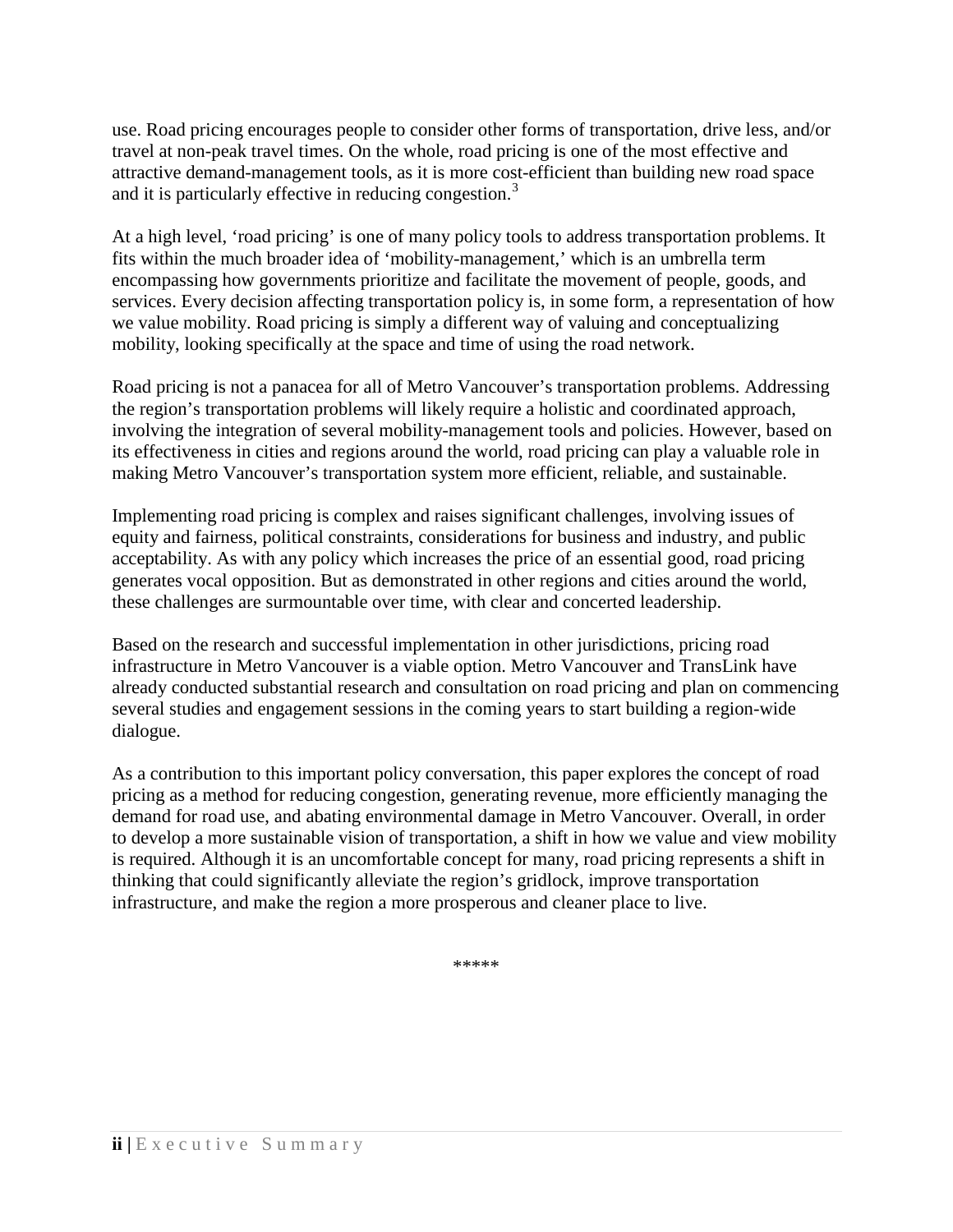## **Contents**

| WEIGHING THE OPTIONS: CAN ROAD PRICING WORK IN METRO VANCOUVER? 29 |
|--------------------------------------------------------------------|
|                                                                    |
|                                                                    |
|                                                                    |
|                                                                    |
|                                                                    |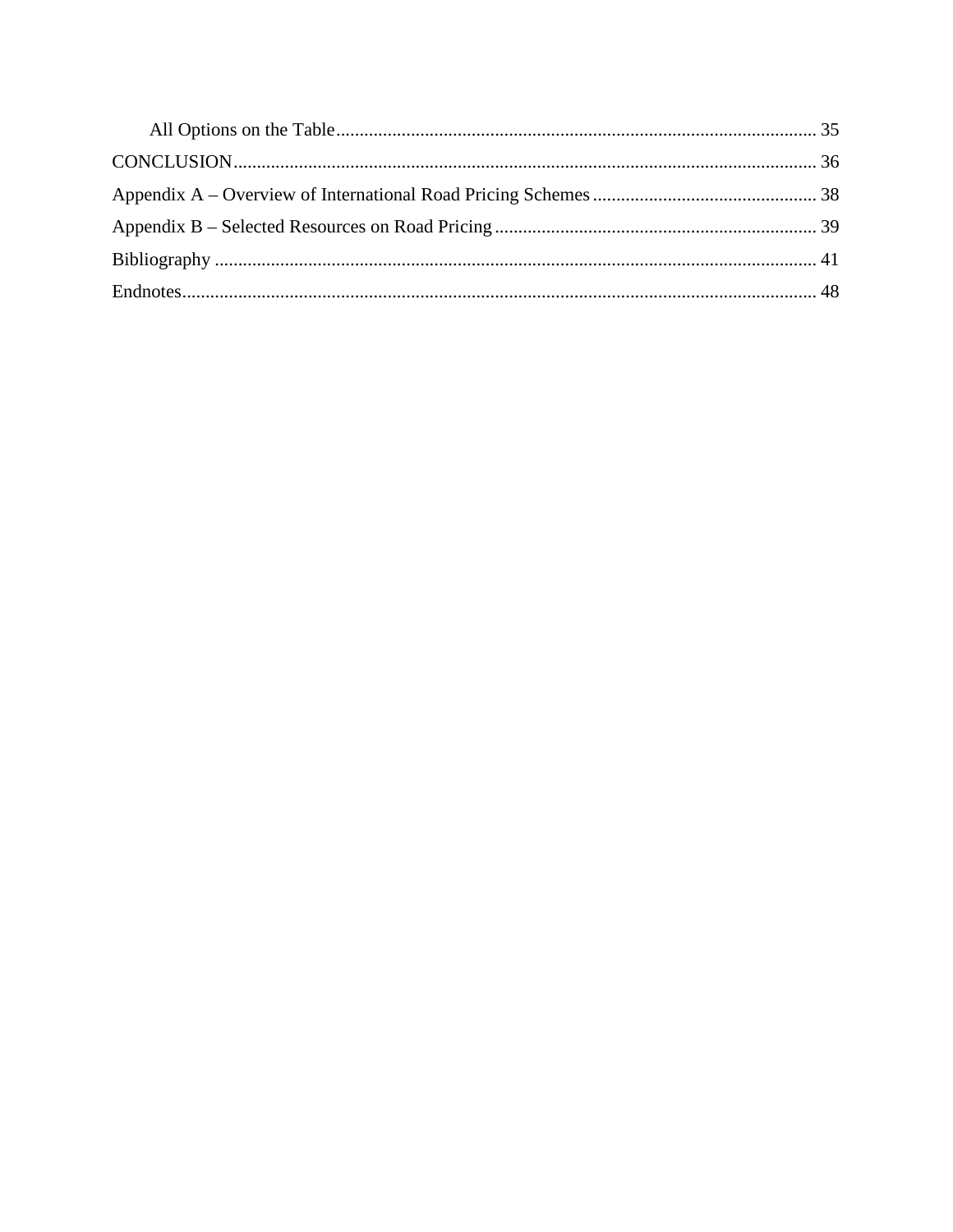# <span id="page-6-0"></span>**INTRODUCTION**

Metro Vancouver is at a crossroads with its transportation system. The region's ageing transportation infrastructure, expanding economy, and steadily growing population are leading to worsening congestion and systemic infrastructure stress. In the coming decades, these trends will have a strong effect on municipal and provincial agendas—involving discussions of economic growth, livability, sustainability, and intra-regional fairness. Embedded within these higher order issues are critical conversations that need to be had in relation to the region's future: maximizing the economic benefits of the Pacific Gateway Initiative; improving provincial competitiveness; providing adequate/sustainable funding for public transit; addressing housing affordability; meeting provincial environmental objectives; and, more generally, how to create a more prosperous province while maintaining the standard of living for all citizens.

Metro Vancouver is not alone in confronting these challenges. Most big cities in Canada and the United States are grappling with ageing and overburdened physical infrastructure, and many have growing populations that constrain the movement of people, goods, and services. By conservative estimates, the national shortfall in transportation infrastructure investment is over \$120 billion,<sup>[4](#page-54-1)</sup> which includes the investments needed for upgrades, repairs, and new infrastructure. Although the transportation network in Metro Vancouver is relatively 'young' compared to cities in Eastern Canada, many of the roads, bridges, and highways are nearing replacement age and/or operate above designed capacity.<sup>[5](#page-54-2)</sup>

Transportation is a responsibility that is shared between all levels of government and, at each level, funding is below historical averages (despite temporary Olympic and stimulus spending). As the transportation infrastructure gap widens, and prioritizing spending becomes even more challenging, it is clear the current funding model for new and existing infrastructure in Metro Vancouver is inadequate.

The federal government has recently announced \$53 billion over 10 years for infrastructure projects; however, this amount falls short of the investment needed to meet the demand associated with expected levels of growth. In addition, fuel taxes, one of the primary sources of revenue for transportation projects, are becoming less reliable because of continued improvements in fuel efficiency, leakages of fuel sales to neighbouring jurisdictions, and increased sales of hybrid and electric vehicles.<sup>[6](#page-54-3)</sup> Based on present and projected shortfalls in government revenues, it will be more difficult to meet the transportation needs of Metro Vancouver going forward.

Congestion in Metro Vancouver is closely related to the infrastructure gap and the region's growing population. The construction and maintenance of infrastructure and the provision of public transit has failed to keep pace with demand in strategic locations, resulting in longer commute times, delayed deliveries, less time spent with family and friends, and adverse environmental impacts. These costs of congestion are far-reaching and impact individual motorists, businesses, public transit users, government, and society as a whole. Transport Canada conservatively estimates the total cost of congestion in the lower mainland at \$1.5 billion annually.<sup>[7](#page-54-4)</sup>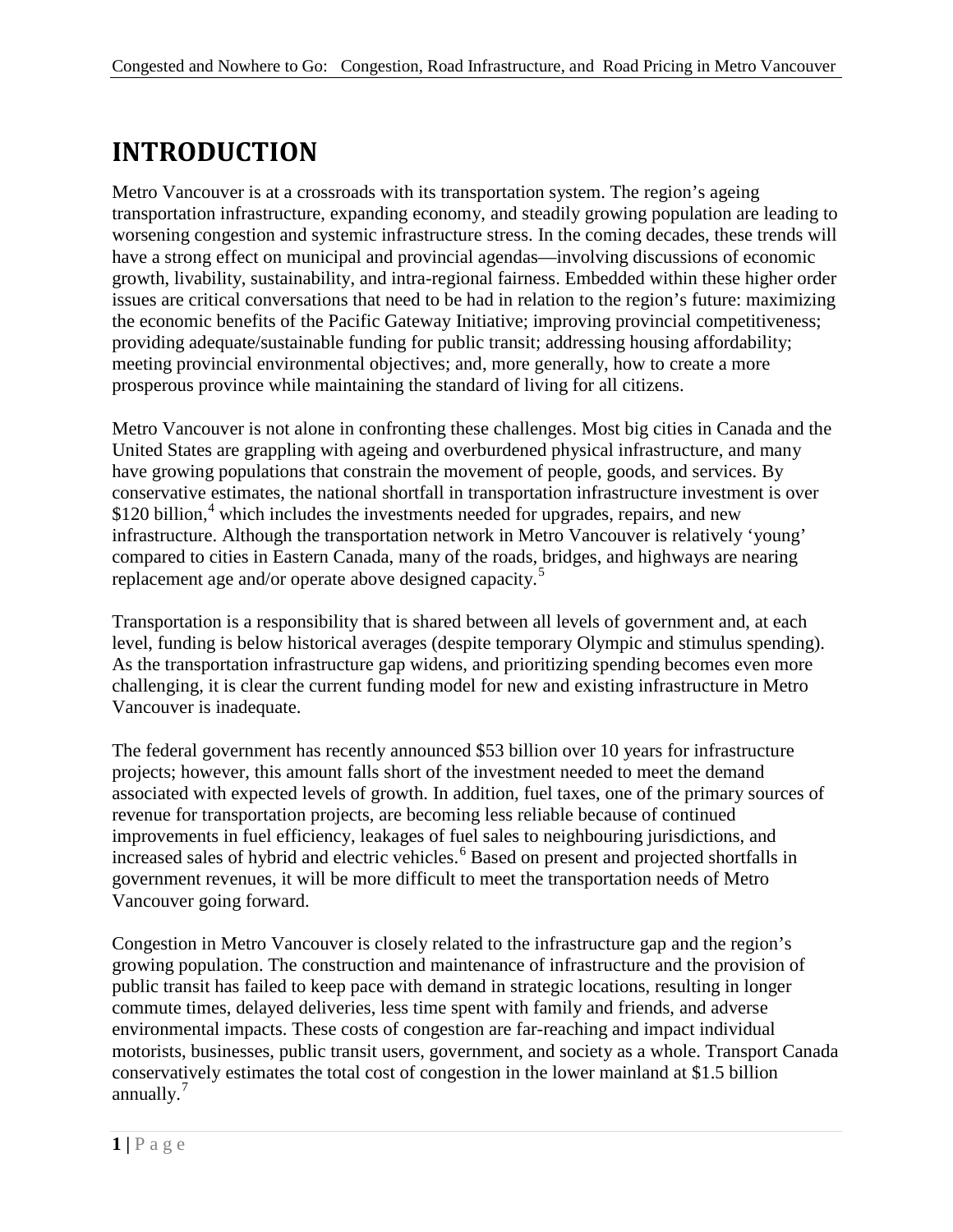One notable economic impact of congestion relates directly to the Pacific Gateway Initiative and the movement of goods and provision of services. British Columbia is a strategic economic hub for Canada's international trade, and road infrastructure plays a vital role in connecting the Gateway's network of ports, rails, and airports. Consequently, congestion in Metro Vancouver, increases transportation costs and makes it harder to capture the full benefits of domestic, interprovincial, and international trade. For consumers, congestion means higher prices; for producers, it means higher transport costs, lost productivity, and reduced competitiveness; for citizens, it means more air and noise pollution, less flexibility and more greenhouse gases.

#### **Taken together, the infrastructure gap, worsening congestion, and insufficient public transit services have significant short- and long-term impacts on the region's competitiveness, productivity, and overall quality of life.**

This is not to say there have not been major improvements to the transportation network in Metro Vancouver in recent years. Nor is congestion a new issue. Indeed, the public and private sectors have devoted billions of dollars to improving the region's transport network, and have invested heavily in the Pacific Gateway Initiative, the Major Road Network, and public transit. But based on current and projected levels of traffic volumes, infrastructure improvement cannot by itself solve the problem of worsening mobility.

Central to Metro Vancouver's congestion and infrastructure problem is inadequate price signals. At present, people pay indirectly for using the roads, bridges, and highways in Metro Vancouver (with the exception of the Golden Ears and Port Mann bridges). This means the full costs of congestion (i.e. time delays, environmental damage, health care costs) tend not to enter our calculus when making transportation choices. Instead, infrastructure is generally viewed as a 'public good', financed from a variety of more indirect sources, such as property, fuel, parking, sales taxes, and [i](#page-7-0)n some cases funds provided by senior levels of government.<sup>i</sup> Some of these sources are related to road use, such as fuel taxes, but they do not capture the full costs of using a motor vehicle and do little to manage or reduce demand for road space.

While there is much debate on how to best endogenize the full costs and benefits of transportation infrastructure so that they are taken into account by users, there is a general view that the market is not operating well. Drivers pay directly for travel time, gas, insurance, and maintenance, but it is estimated that, on average, these direct costs represent only two-thirds of the total cost of driving a passenger vehicle.<sup>[8](#page-55-0)</sup> Road users, therefore, have a limited connection to the external costs they impose on other drivers and the region's infrastructure and environment.<sup>[9](#page-55-1)</sup> As a result of underpriced roads, and because people cannot be excluded from using the roads, the main road arteries in the region become heavily congested during peak periods of the day, and this problem is predicted to get worse as the region grows.

Looking ahead, coordinated and more systemic solutions will be needed to address these challenges. In order to keep pace with the region's growth, a new long-term plan is required for

<span id="page-7-0"></span>i <sup>i</sup> While fuel and property taxes act as partial gauge for driving and using road infrastructure, neither fuel or property taxes provide an adequate pricing signal to reduce congestion. Moreover, due to increasing fuel efficiency standards and a gradual shift away from fossil fuels, fuel tax revenues are expected to decline in the long-run.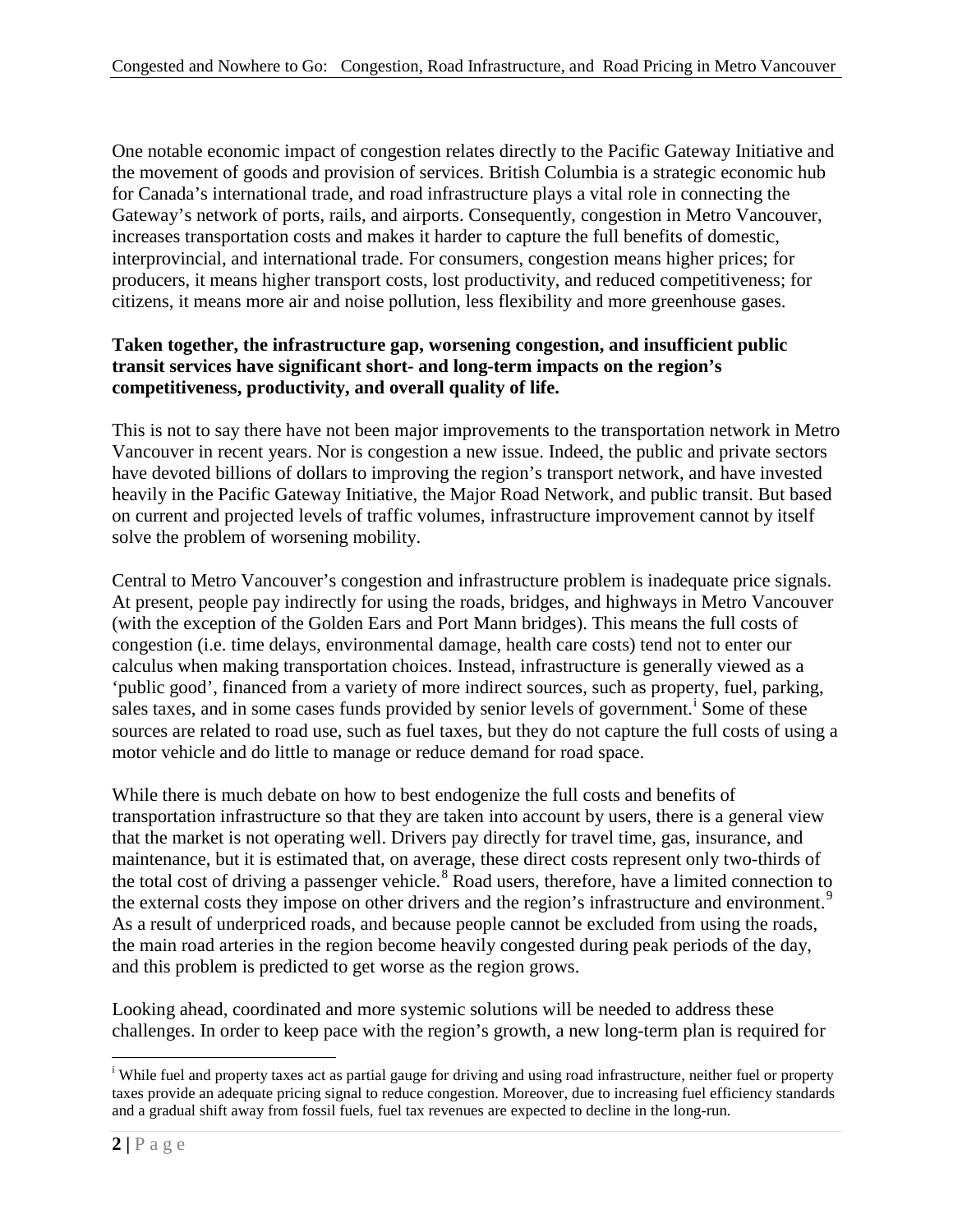managing congestion and funding transportation improvements. As part of this ongoing debate, the BC Government promises to hold a referendum in 2014 on how to fund public transit in Metro Vancouver. While this referendum is expected to touch on the future of TransLink and the public transit network, a broader conversation about how to finance infrastructure improvements, reduce congestion, and achieve greater sustainability is necessary.

As a contribution to this important policy conversation, this paper explores the concept of **road pricing** as a method for reducing congestion, generating revenue, more efficiently managing the demand for road use, and abating environmental damage in Metro Vancouver.

Presented in three parts, Section 1 of this paper sets the context and provides an overview of congestion and the infrastructure gap in Metro Vancouver. Section 2 discusses how road pricing can be used to address both of these problems, and also comments on the formidable challenges around implementation. Section 3 discusses what types of road pricing might work best in Metro Vancouver and offers a few concluding remarks. Prior to these sections, it is first appropriate to contextualize congestion and transportation infrastructure with a brief explanation of road pricing. A more robust discussion of the economic, political, environmental, and social implications of road pricing is explored in Sections 2 and 3.

## <span id="page-8-0"></span>**What is Road Pricing?**

Road pricing – also called congestion pricing – can take many forms, ranging from comprehensive GPS distance-based schemes, flat fees for unlimited travel, to expanding the tolling scheme on the region's bridges and tunnels. Ultimately, it puts a direct price on using road infrastructure, and it endogenizes the full economic, social, and environmental costs of driving motor vehicles, whereby road users pay according to the time and/or frequency of road use. Road pricing encourages people to consider other forms of transportation, drive less, and/or travel at non-peak travel times.

Many cities around the world, including Stockholm, London, Oslo, Melbourne, and Singapore, use road pricing not only as a congestion management tool, but also to raise revenue for transit projects, reduce air pollution and greenhouse gas emissions (GHGs), and create more livable cities. While the price-setting method is different in each city – depending on the city's goals and geographic features – the revenue collected is used to improve road infrastructure and public transit. Many jurisdictions have also developed ways to offset inequities caused by road pricing, in order to take into account the needs of individuals and businesses who cannot afford to pay.

Road pricing fits within the much broader idea of 'mobility-management,' which is an umbrella term encompassing how governments prioritize and facilitate the movement of people, goods, and services. Every decision affecting transportation policy is, in some form, a representation of how we value mobility. Public transit fares, building rapid transit, fuel taxes, bridge tolls, and providing cycling lanes and sidewalks, all involve implicit valuations of mobility. Road pricing is simply a different way of valuing and conceptualizing mobility, looking specifically at the space and use of the road network.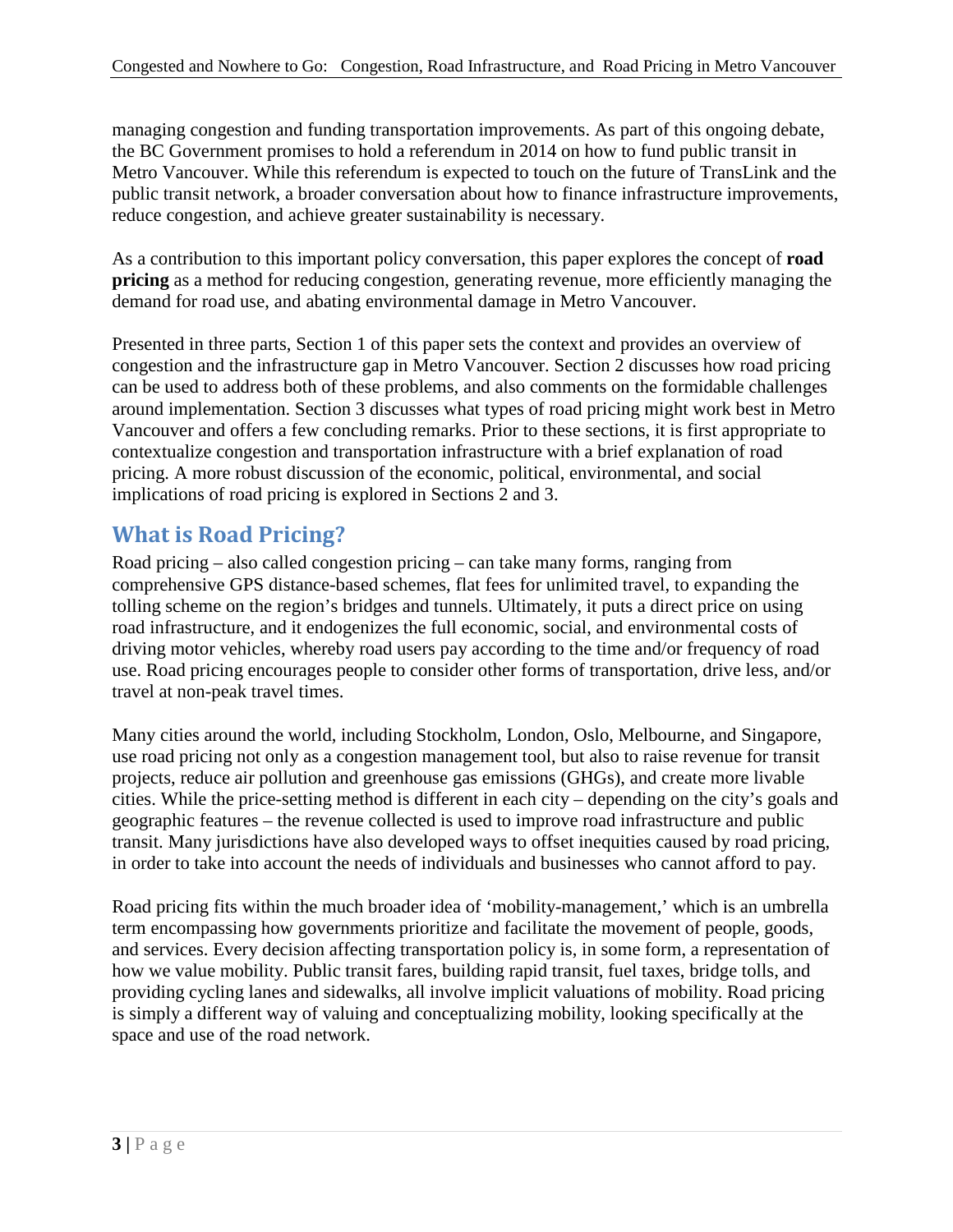# <span id="page-9-0"></span>**BACKGROUND**

## <span id="page-9-1"></span>**The Costs of Congestion**

Congestion is a problem for every major city. During peak travel periods, it can bring the movement of people, goods, and services to a grinding halt, with significant and multifaceted impacts on society and economic activity. Due to our increasingly urban social structure, congestion is a well-studied topic, which began in the 1950s. A general point of agreement in the literature is that congestion results from having road space that is both underpriced and overused, causing unwanted economic, social, and environmental impacts.<sup>[10](#page-56-0)</sup>

Like any commodity, road space is a scarce resource. In each city, road networks have a limited amount of space, which determines the density and speed of traffic. Once a roadway reaches capacity and traffic flow falls below a certain speed, congestion is the result. As a technical definition, there are three thresholds for defining congestion: when traffic flow is 50 percent, 60 percent, or 70 percent below the posted speed limit.<sup>[11](#page-56-1)</sup> Transport Canada uses all three thresholds when estimating the costs of congestion.

Some costs of congestion can be monetized, such as the value of time spent, changes in fuel used, costs and frequency of accidents, and costs of repair to road infrastructure. Some of the

social and environmental costs are more difficult to monetize since they are more abstract, including losses in worker productivity, costs linked to greenhouse gas emissions, noise pollution, and other health related impacts.

Due to the difficulties of measuring impacts of congestion, there is no agreed-upon value for the costs of congestion in Metro Vancouver—or other Canadian cities for that matter. A widely cited estimate is from a 2006 Transport Canada study, which concluded the total cost of congestion in Canada's 11 biggest cities were between \$4.4 and \$6.7 billion (in 2000 dollars)<sup>[12](#page-56-2)</sup> or between \$6.0 and \$9 billion today (in 2013 dollars). These estimates include the additional time costs from congestion, the costs of fuel, and greenhouse gas emissions, but do not consider the costs associated with local air pollution.

As a result, the costs of congestion are much greater than Transport Canada's estimates. As noted by Transport

#### **Recurrent Vs. Non-Recurrent Congestion**

Congestion is distinguished by two types: **recurrent** and **non-recurrent.** The former refers to congestion that occurs on a daily basis from the roadways exceeding capacity. Nonrecurrent congestion refers to delays caused by unexpected events, such as accidents, construction, and inclement weather. While they are not mutually exclusive, Transport Canada estimates that there is roughly a 50/50 split between the costs of the two forms of congestion. This distinction is important when designing policy solutions, as recurrent congestion is much easier to address than nonrecurrent.

Canada itself, many negative impacts of congestion do not have a market price, making it challenging to come up with accurate estimates. The following section provides a brief overview of some of these less-quantifiable, but important, cost implications.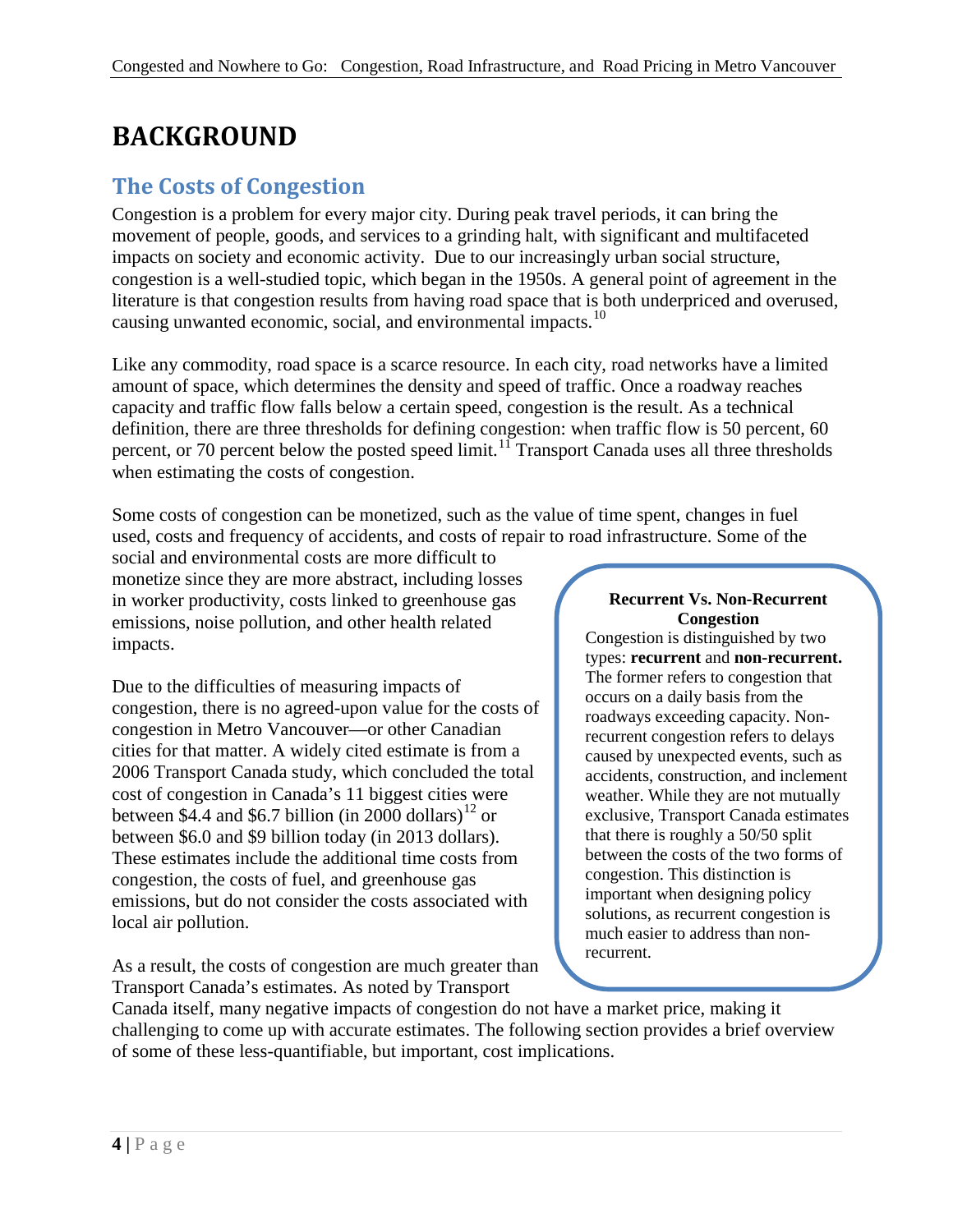### <span id="page-10-0"></span>**Economic Costs**

Congestion has significant impacts on productivity and competitiveness. While the value of time is a partial proxy for these impacts, the full effects of congestion on the entire economy are deeper. Congestion slows the movement of goods and services, and increases the direct transportation costs incurred by firms. Eventually, this results in higher prices for consumers.<sup>[13](#page-57-0)</sup> For non-transport sector firms, congestion decreases the productivity of "employees who must travel for meetings, appointments or between work sites."[14](#page-57-1) For exporters, congestion costs can eat into profit margins. While some of these costs may be monetized in terms of profit or time loss, the wider effects on business productivity and competitiveness are largely understudied in congestion analyses in Canada and were not included in Transport Canada's estimates noted above.

The effects of congestion on the trucking industry help illustrate these economic costs. Due to Metro Vancouver's strategic location, trucking is a critical facilitator of interprovincial and

international trade. At the same time, the trucking industry contributes to and suffers from congestion. According to the BC Trucking Association, the "time per trip for trucks in the Lower Mainland has increased by 30 percent in the last 10 years (from 2007)," which has a total economic cost of over \$750 million annually.<sup>[15](#page-57-2)</sup> These costs are expected to rise in the coming years, as the growth of the Pacific Gateway is expected to result in 0.8 – 1.3 million more container truck trips by 2030 (based on 2005 projections), placing additional strain on the entire network.<sup>[16](#page-57-3)</sup> When coupled with increasing passenger vehicle traffic,

**Show me the Goods!** Roughly 90 percent of all consumer goods and foodstuffs are delivered by trucks in BC. **Source: BC Trucking Association and Metro Vancouver.**

"congestion is reducing truck productivity, requiring more trucks, consuming more fuel, and generating more emissions to handle the same amount of freight."<sup>[17](#page-57-4)</sup>

Another significant economic impact of congestion is discussed in a recent study by the C.D. Howe Institute. The study, entitled "Cars, Congestion, and Costs," notes significant 'agglomeration' benefits associated with urban living and density, such as the ability of workers to access better jobs, the sharing of knowledge face-to-face, and creating demand for more business services. Some of these benefits are lost when heavy congestion pushes people further away from urban cores.<sup>18</sup>

For urban regions, the benefits of agglomeration hinge on maximizing economies of scale and positive spinoffs from the social relationships enabled by urban living. In terms of foregone benefits due to congestion, the C.D. Howe Institute authors estimate the costs imposed on the Greater Toronto and Hamilton Area are between \$1.5 and \$5 billion per year.<sup>[19](#page-57-6)</sup> This suggests that other major urban regions, such as Metro Vancouver, also suffer significant agglomeration losses due to congestion. These findings are supported by a similar study by Hymel, who concludes that reducing congestion in heavily congested cities by 10 percent leads to a four percent increase in long-term employment.<sup>[20](#page-57-7)</sup>

## <span id="page-10-1"></span>**Environmental & Social Costs**

Many of the environmental, health and social costs of congestion are linked. Congestion is a major source of local air pollutants, such as sulfur dioxide, ozone, particulate matter, carbon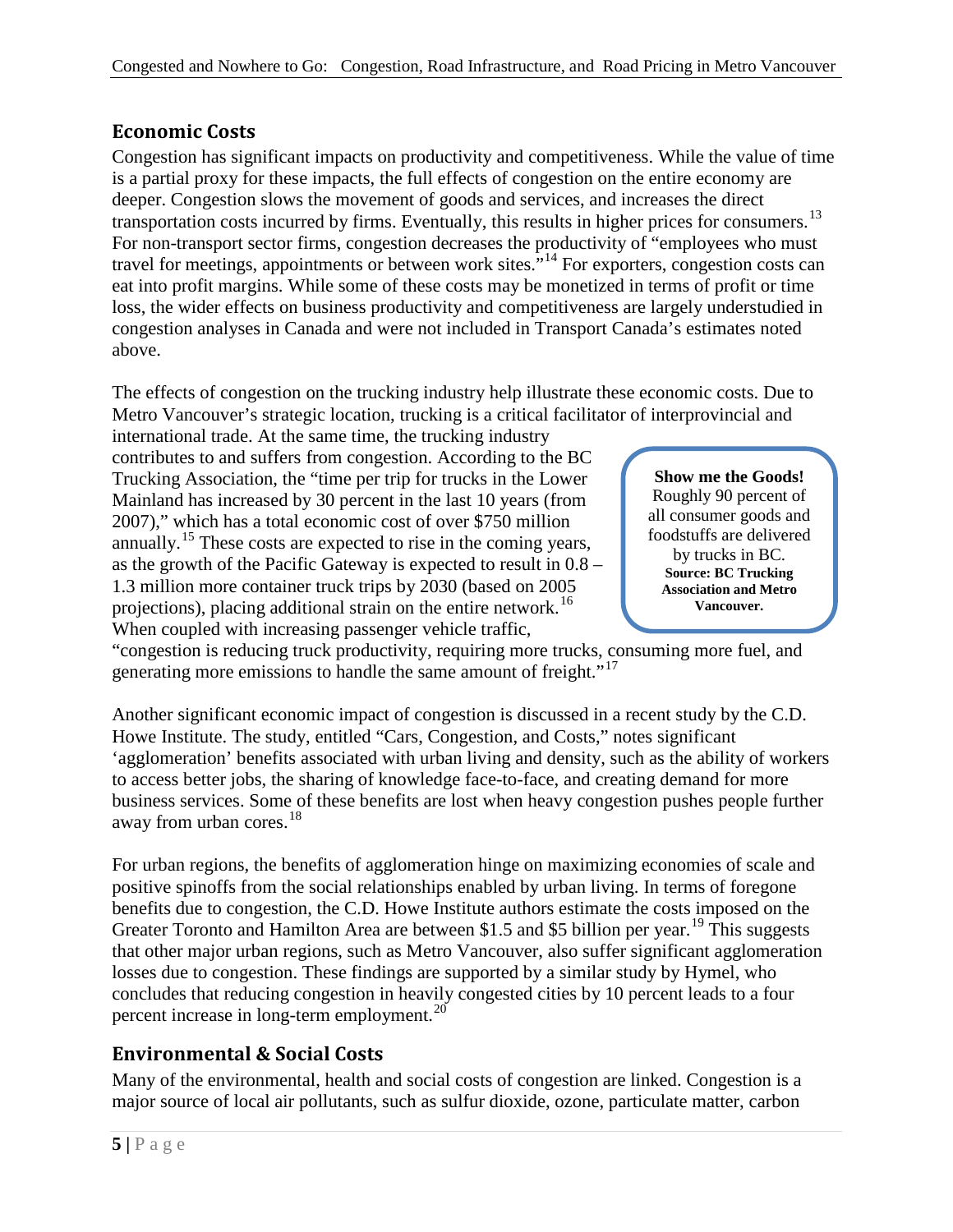monoxide, and nitrogen dioxide.<sup>[21](#page-58-0)</sup> All of these air pollutants reduce air quality and result in higher rates of respiratory diseases. In total, the costs of air pollutants from the transport sector, calculated using Health Canada's Air Quality Benefit Assessment Tool, are between \$4 and \$7 billion annually across the country (2000 dollars).<sup>[22](#page-58-1)</sup> Congestion is responsible for a small, albeit unknown, portion of this total cost. $i$ 

Air pollutants are a localized and noticeable environmental effect from traffic congestion. Greenhouse gas emissions, by comparison, are more difficult to detect and are global in scope. Although Transport Canada includes GHGs in its estimates for congestion, it is important to note the large contribution to climate change from motor vehicles. Canada-wide, the transportation sector is the single largest consumer of energy and accounts for roughly one-quarter of national GHG emissions.[23](#page-58-2) When added together, the energy use and GHG emissions of passenger vehicles and freight dominate the picture for the entire transportation sector, accounting for 96 percent of the sector's energy use and 82 percent of its GHG emissions.<sup>[24](#page-58-3)</sup> As the BC and Canadian governments look to reduce GHG emissions and air pollution, the wasted fuel and energy from congestion is an obvious target for abatement.

Other important health-related impacts of congestion stem from extra time wasted sitting in traffic and the increased risk of accidents. Consequently, congestion results in higher rates of injuries and deaths, as well as higher insurance premiums and productivity losses, all of which place a bigger burden on healthcare and insurance systems. Also, sitting idle in traffic has impacts on our personal wellbeing and health, increasing the likelihood of obesity, stress, and aggression.[25](#page-58-4)

## <span id="page-11-0"></span>**Congestion in Metro Vancouver**

Whether using a quantitative or qualitative lens or drawing on personal experience from daily commutes, congestion is a serious problem in Metro Vancouver. Residents consistently rank

#### **Reality Check: Commuting Our Lives Away**

The average person in Metro Vancouver spends 74 minutes commuting each day (StatsCan). Assuming the average person commutes 5 days per week, 49 weeks of the year, for 40 years: **We spend 6 hours per week, 13 days per year, and 1.4 years of our life commuting.**

traffic and public transit as "one of the biggest urban challenges" of the region. $^{26}$  $^{26}$  $^{26}$  In 2006, Transport Canada estimated the annual costs of congestion (recurrent and nonrecurrent) in Metro Vancouver at between \$0.7 and \$1 billion, which includes the value of time lost, fuel wasted, and GHGs emitted. When adjusted for inflation, the range increases to \$0.9–\$1.5 billion today.

For these reasons, the total cost of congestion in Metro Vancouver is higher once other direct and indirect costs are considered. For example, if the costs of congestion on the trucking industry are included in the Transport Canada total – estimated at \$750 million annually – the total costs of

congestion in Metro rises to \$2 billion per year or more.<sup>[27](#page-58-6)</sup> This is a conservative estimate since the full environmental, health, and economic impacts are not accounted for, including the loss of

<span id="page-11-1"></span>iiii The transportation sector is a major contributor to harmful air pollutants. Although air quality in Metro Vancouver has improved in recent decades, it could be significantly better if congestion was further abated. For more information on air quality in Metro Vancouver, see[: Caring for the Air](http://www.metrovancouver.org/services/air/Documents/Caring_for_the_Air-MV2013.pdf) and [BCBC's Air Quality Regulation:](http://www.bcbc.com/publications/2012/environment-and-energy-bulletin-brair-quality-regulation-canadian-and-bc-developments)  [Canadian and BC Developments](http://www.bcbc.com/publications/2012/environment-and-energy-bulletin-brair-quality-regulation-canadian-and-bc-developments)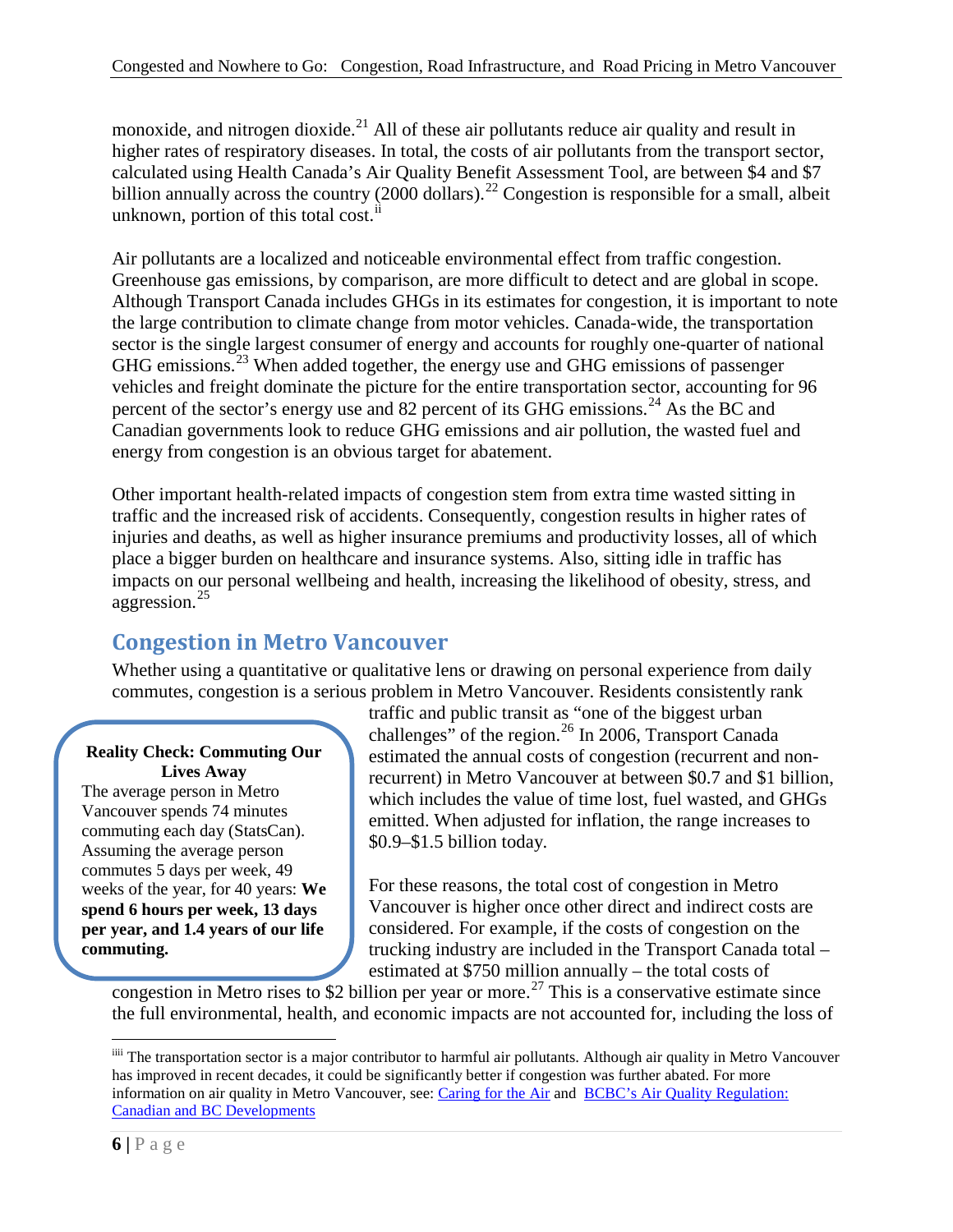agglomeration economic benefits, increased obesity, stress, or air pollution. These remaining indirect impacts are difficult to measure and are often omitted from costing estimations.

The most recent evaluation of congestion in Metro Vancouver was the 2003 Travel Time Study commissioned by TransLink (see Bibliography for link). Using GPS devices on 20 vehicles, the study looked at 14 major road arteries during four periods (peak AM, mid-day, peak PM, and mid-Saturday). Overall, the study found a high variability of trip travel time and average speed. For example:

The average travel speed between Surrey Town Centre to New Westminster in the AM peak period was calculated to be 27 km/hr with a variability of 62% (17 km/hr interval), or a range from 32 to 58 km/hr. However, from Richmond Town Centre to Abbotsford, the average travel speed was found to be 63 km/hr with a variability of 3% (2 km/hr interval), or a range of 42 to 57  $km/hr.<sup>28</sup>$  $km/hr.<sup>28</sup>$  $km/hr.<sup>28</sup>$ 

Although the TransLink study is now dated, it has several important conclusions that are still relevant today. Most notably, afternoon travel moving Southbound and Eastbound were the most congested periods of the day, and also featured the slowest average speed (44km/hour). During afternoon rush hour(s), approximately 27 percent of the "road network surveyed operated at average speeds 60 percent below the respective posted speed limits" (see figure 1).<sup>[29](#page-58-8)</sup> These findings come as no surprise to regular commuters.

The second noteworthy finding from this study is that the region's bridges experience the greatest levels of congestion. Bridges are an integral part of the transportation system,

| Figure 1 – Statistics by Time Period for all Roads Surveyed |  |  |
|-------------------------------------------------------------|--|--|
|-------------------------------------------------------------|--|--|

| Total         | Total        | <b>Average</b> | <b>Actual / Posted Speed Ratio'</b> |             |       |
|---------------|--------------|----------------|-------------------------------------|-------------|-------|
| Distance (km) | <b>Hours</b> | Speeds (km/hr) | $0 - 0.6$                           | $0.6 - 0.8$ | >0.8  |
| 30.815        | 647          | 47.6           | 17%                                 | 15%         | 68%   |
| 30.027        | 577          | 52.0           | 14%                                 | 14%         | 72%   |
| 31.501        | 721          | 43.7           | 25%                                 | 16%         | 59%   |
| 8.639         | 184          | 46.9           | 10%                                 | 9%          | 81.5% |
| 100.982       | 2.130        | 47.4           |                                     |             |       |
|               |              |                |                                     |             |       |

**Source: TransLink (2003).**

but they form natural choke points for congestion. Of all the main Fraser River crossings, the George Massey Tunnel, the Alex Fraser and Pattullo bridges have the worst congestion.<sup>[30](#page-58-9)</sup> During peak travel times, these crossings "experience average travel speeds between 0 and 60 percent of the posted speed limits."[31](#page-58-10) The new Golden Ears and Port Mann Bridges have helped reduce congestion somewhat; however, the remaining corridors are still heavily congested at peak periods of the day.

Another significant finding of the 2003 TransLink study is that mid-day travel on some major arterial roads is slower than during peak morning hours. These roads include arterial roads in the North Shore, Vancouver, Maple Ridge, Pitt Meadows, Langley, and Richmond.[32](#page-58-11) TransLink speculates that reduced parking fees during off-peak periods are the main factor for mid-day congestion in these areas. Mid-day congestion also suggests these areas have limited capacity to absorb excess congestion from regular peak periods, and some areas of the road network are reaching a saturation point. $33$ 

For a clearer picture of how Metro Vancouver's congestion has changed since the TransLink study, it is helpful to look at a few other indicators. First, there are more people living in Metro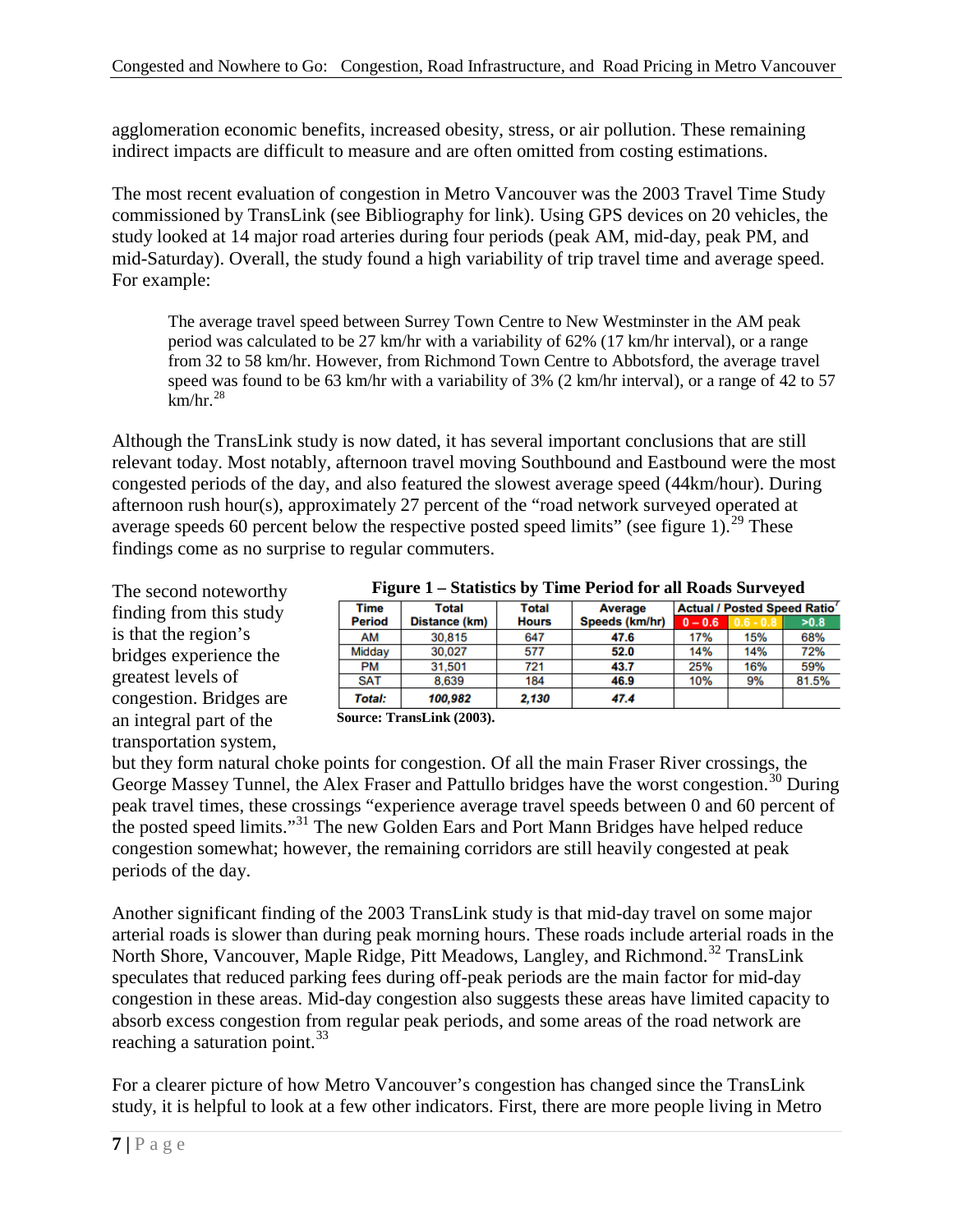Vancouver, with more cars on the road. From 1999 to 2011, the population of Metro Vancouver grew by 14 percent, and it is expected to reach 3.4 million by 2041. The number of licensed passenger vehicles jumped by 23 percent from 1999 to 2011; the number of licensed commercial vehicles increased by 19 percent.<sup>[34](#page-58-13)</sup> Holding the ratio of car ownership in Metro Vancouver constant (from 2011 levels), this will mean an additional 700,000 vehicles on the roads by 2041.<sup>[iii](#page-13-1)</sup> The increase population and vehicle ownership is expected to result in a 39 percent increase in rush-hour traffic by 2021, and a 120 percent increase in the proportion of "severely congested roads."[35](#page-58-14)

# <span id="page-13-0"></span>**The Infrastructure Gap**

Underinvestment in transportation infrastructure is a major issue in Canada which has undoubtedly helped to fuel the congestion problem. In cities across the country there is a current or looming infrastructure gap, where public investment in infrastructure is failing to keep pace with maintenance needs and growing demand. The result is an ageing and overburdened infrastructure network, constricting the movement of people, goods, and services. Considering the infrastructure gap is a nation-wide problem, it is important to briefly review the national picture before looking specifically at BC and Metro Vancouver.

Like estimating the costs of congestion, determining the precise scope and size of Canada's transportation infrastructure gap is challenging. One method for gauging the national infrastructure gap is by evaluating total net investment spending as a percentage of GDP (capital investment minus depreciation). Since transportation policy is shared between all levels of government, this indicator of

infrastructure spending is particularly relevant.

As demonstrated by Figure 2, net investment from all levels of government peaked in the early 1960s, and has fallen gradually over time. Most noteworthy is the *negative investment rate* during the 1990s. Although Figure 2 illustrates total infrastructure spending (including water treatment plants, water supply systems, waste treatment





facilities, and communication infrastructure), transportation infrastructure comprises roughly 60 percent of all public infrastructure assets, and therefore represents a majority of infrastructure  $investment<sup>36</sup>$  $investment<sup>36</sup>$  $investment<sup>36</sup>$ 

<span id="page-13-1"></span>iii This was calculated by using the ratio of population to car ownership, calculated by dividing the population of Metro Vancouver in 2011 (2,313,328) by the number of registered cars in the same year (1,482,031). To estimate the number of cars in 2041, the 2011 ratio was used for the projected population in 2041 (3.4 million).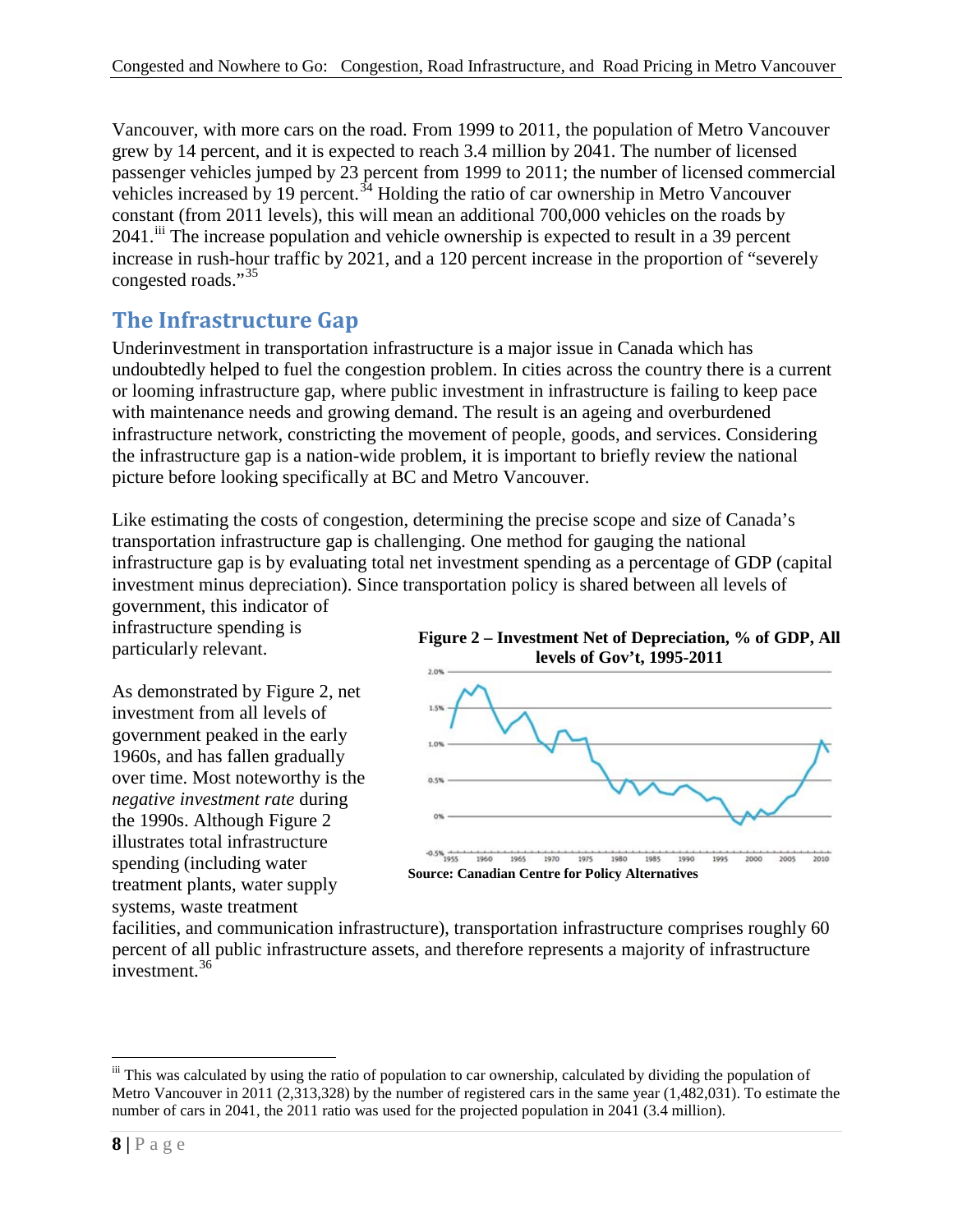From 2004–2010, federal and provincial governments helped to narrow the gap through a renewed commitment to infrastructure spending, supported by the large-scale stimulus spending during the 2008 recession and the Building Canada Plan (illustrated by the upswing in the investment curve in Figure 2).<sup>[37](#page-58-16)</sup> Much of this new investment spending was concentrated on improving the Canada's network of roads, bridges, subways, and commuter rail systems.<sup>38</sup> Despite the revived focus on infrastructure spending, however, the infrastructure gap is still significant according to recent estimates.

For a fuller understanding of the infrastructure gap, the following are three different estimates which use slightly different methodologies:

- The Institute for Research on Public Policy (IRPP) estimates the national transportation infrastructure gap is roughly \$120 billion (2008), based on measuring historical spending rates as percentages of GDP.<sup>[39](#page-58-18)</sup> This dollar figure includes investments for repairs and upgrades, as well as for new infrastructure projects.
- Using a similar methodology to the IRPP study, the Canadian Centre for Policy Alternatives concludes the shortfall in capital investment from 1980–2011 is roughly \$145 billion (this total includes all infrastructure, not just transportation).
- The Federation of Canadian Municipalities (FCM), using survey results from 85 local governments, estimates the transportation deficit for (only) municipalities is \$51 billion, which includes \$29 billion for new infrastructure and \$22 billion for upgrades.<sup>[40](#page-58-19)</sup>

Canada's ageing and stressed infrastructure, and the rising cost of making necessary improvements, is important for a few reasons. It demonstrates the need for a national dialogue on the way the three levels of government (four in Metro Vancouver's case) fund transportation

infrastructure. The Federation of Canadian Municipalities has advocated for a modernized, coordinated, and longterm national framework for years; however, getting cooperation and buy-in from the provinces and the federal government has been difficult. $41$  Given the shared interests in improving transportation and the movement of people, goods, and services in Canada, a renewed debate at the national level would be a good first step.

#### **Getting Old: The Age of Canada's Infrastructure**

28% is between 80-100 years old 31% is between 40-80 years old 41% is between 0-40 years old **Source: Saeed Mirza and Cristian Sipos**

The national infrastructure gap also illustrates that many major cities in Canada face similar problems.<sup>[iv](#page-14-1)</sup> In fact, many urban centres in the U.S. and Europe are also dealing with questions of how to sustainably finance and manage transportation infrastructure. To address these problems, better coordination, communication, and information sharing between regions and cities are increasingly important. The opportunity to learn and build from successful and creative ideas developed and tried elsewhere is greater than ever.

# <span id="page-14-0"></span>**Metro Vancouver's Infrastructure Gap**

The responsibility for transportation in Metro Vancouver is shared between four levels of government, each with different responsibilities and interests: the Federal Government, the BC

<span id="page-14-1"></span><sup>&</sup>lt;sup>iv</sup> Canadian cities that are not experiencing high population growth, such as Windsor and Quebec City, do not have the same pressures as high-growth cities like Vancouver, Calgary, Edmonton, Montreal, and Toronto.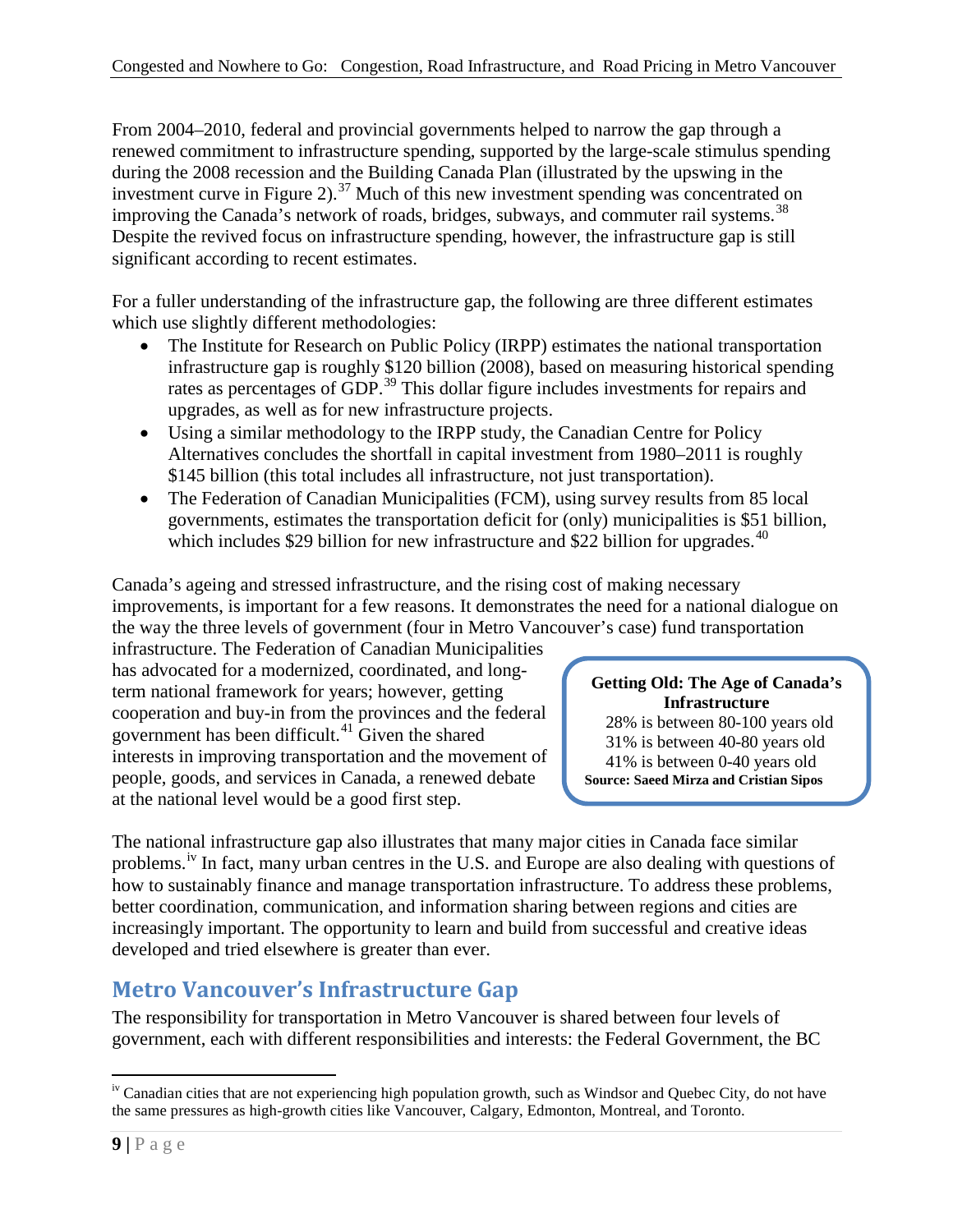Government (which includes TransLink), Metro Vancouver, and each of the 23 municipalities. In order to estimate the size of the total infrastructure gap, it is necessary to understand the funding responsibilities of each level of government, and the estimated funding shortfall at each level. Overlap, intergovernmental transfer payments, and inconsistent reporting practices make this a cumbersome process. It is therefore unsurprising that no individual or organization has attempted to tally the infrastructure deficit in Metro Vancouver.

The exact dollar figure of the transportation infrastructure gap is not the critical issue. More important is to gauge the rough magnitude of the gap, to have a clear picture of the region's trajectory, and to understand the funding capacity to pay for necessary upgrades. To address these concerns, four components are briefly considered below. To start, the recent improvements to the transportation network and the Pacific Gateway are discussed. This is followed by a summary of three major infrastructure challenges in the region, including the municipal infrastructure funding gap, the funding gap of TransLink, and the condition of bridge infrastructure in Metro Vancouver.

### <span id="page-15-0"></span>**The Pacific Gateway and Infrastructure Improvements**

Notwithstanding the problems discussed in this paper, there have been noteworthy improvements to the region's transportation network in the past decade or so. In particular, the 2010 Olympics spurred significant investments in the transportation system. As seen in Figure 3, transport spending in BC kept pace with other provincial levels until mid-2007, when Olympic spending temporarily peaked at a Canadian high of three percent of GDP.<sup>[42](#page-58-21)</sup> This spending led to direct improvements to the region's public transit and road network, and unquestionably helped to

mitigate some of the region's traffic congestion.

Another major component of the transportation network in Metro Vancouver is the Pacific Gateway—an initiative of the provincial and federal governments. The Gateway forms the backbone supporting international trade for both BC and Canada, and



it capitalizes on BC's strategic location to American and Asian markets. It consists of an integrated network of roads, bridges, ports, airports, and rail lines, connecting many of the province's towns and cities. With increasing exports to Asia in forestry products, agri-food, minerals, and coal, the strategic advantages of BC's Pacific Gateway are predicted to grow in importance. This is especially true when considering the projected growth in natural gas development and the prospect of transporting Liquefied Natural Gas to Asian markets.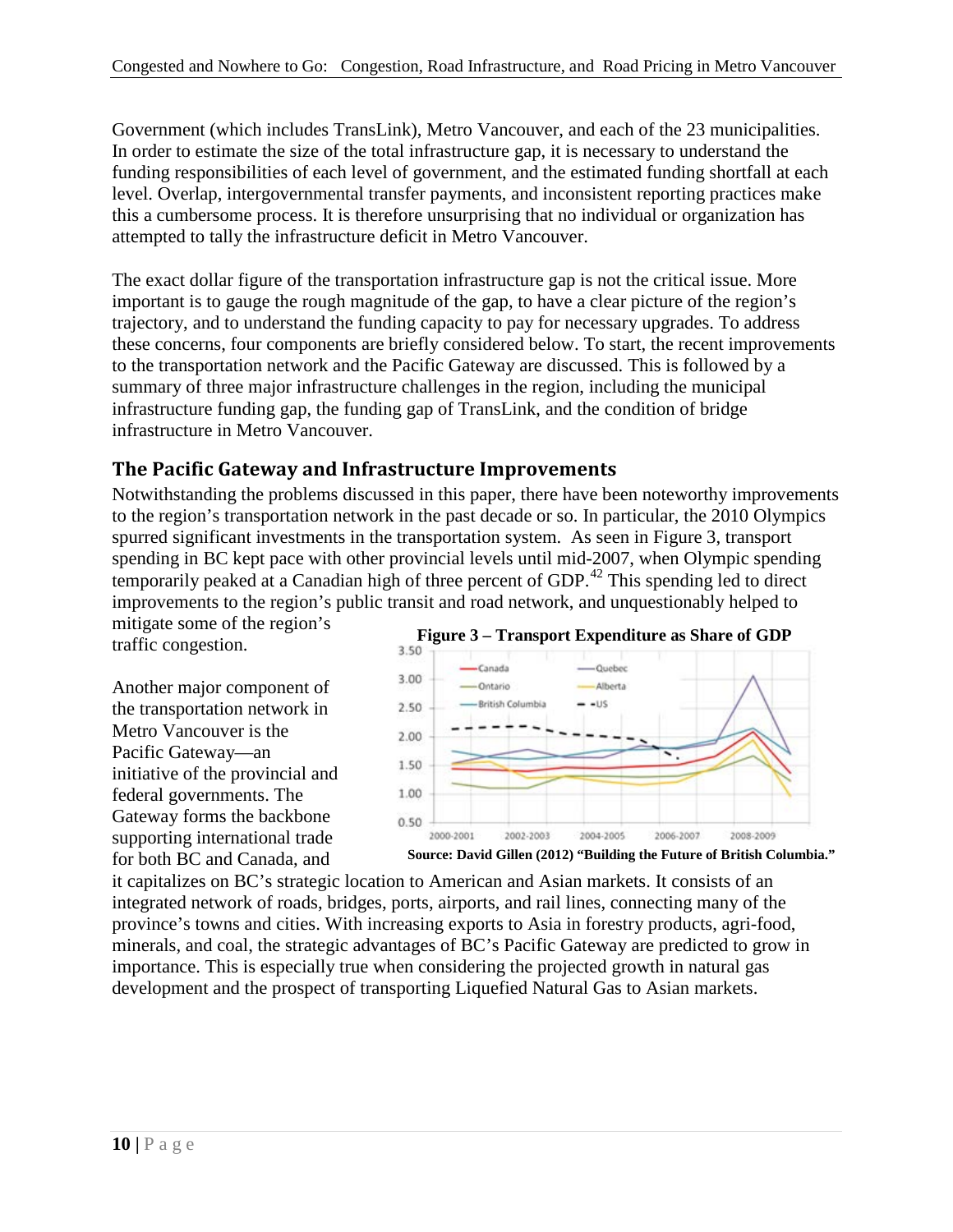Since 2005, over \$22 billion has been committed to improving Gateway infrastructure from the federal and provincial governments, TransLink, and the private sector. Of this, \$7 billion has been invested in road and rail improvements.[43](#page-58-22) To reach the projected growth capacity of the Gateway, the provincial government estimates an additional \$25 billion in infrastructure investment is required by  $2020$ .<sup>[44](#page-58-23)</sup> See the sidebar for a list of some of the major Gateway improvements to the road network.

Unfortunately, the extent to which infrastructure investments have helped renew the region's ageing infrastructure and offset congestion is unclear. Even without a precise measure, these major road and bridge improvements have undoubtedly helped ease levels of congestion and facilitate a smoother flow of goods and services, especially through the Pacific Gateway. For these reasons, the impact of recent projects should not be understated.

#### **Major Gateway Infrastructure Projects on the Horizon**

- Complete the \$1.3-billion South Fraser Perimeter Road
- Complete the \$3.3-billion project now underway to improve the Port Mann Bridge/Trans Canada Highway 1
- Complete Highway 1 road infrastructure investments to support safe, reliable and efficient movement of goods and people.
- Complete the new Regional Traffic Management Centre to consolidate transportation oversight operations. **Source: Pacific Gateway Transportation Strategy 2012-2020**

### <span id="page-16-0"></span>**Municipal Infrastructure**

Although the level of real per capita transportation spending in Metro municipalities has increased by 34 percent since 2000, there is still a looming infrastructure gap at the municipal level.[45](#page-58-24) The Mayor's Council on Transportation has long argued that capital contributions from senior levels of government to municipalities for the Major Road Network are insufficient and too ad hoc.<sup>[46](#page-58-25)</sup> Unable to generate the necessary capital at the municipal level, mayors and councils are forced to lobby TransLink and the federal and provincial governments for additional resources.[47](#page-58-26) Often, these arrangements are on a project-by-project basis and do not represent a sustainable solution to addressing the long-term infrastructure gap.

As a rough estimation of the shortfall in BC, one report puts the total municipal government infrastructure gap at \$10 billion.<sup>[48](#page-58-1)</sup> While this total includes all infrastructure and not just transportation, it provides a glimpse of the gap's magnitude. Due to the methodology used in this calculation (the national municipal infrastructure gap divided by BC's share of the national population), it is a conservative estimate of the aggregate infrastructure shortfall in BC. The estimate is based on data from 2003 and 2006, and does not include the subsequent increases in the infrastructure shortfall or the rise in construction costs over the past decade.<sup>[49](#page-58-2)</sup> Moreover, because Metro Vancouver is home to over half the province's population, and a significant portion of BC's commercial transportation routes, much of this infrastructure gap is likely concentrated within the Metro region.

### <span id="page-16-1"></span>**TransLink**

TransLink plays a vital role in moving people, goods, and services in Metro Vancouver. It is the primary provider of public transit in the region, and it is also responsible for the region's Major Road Network (MRN). The MRN is owned and operated by individual municipalities, but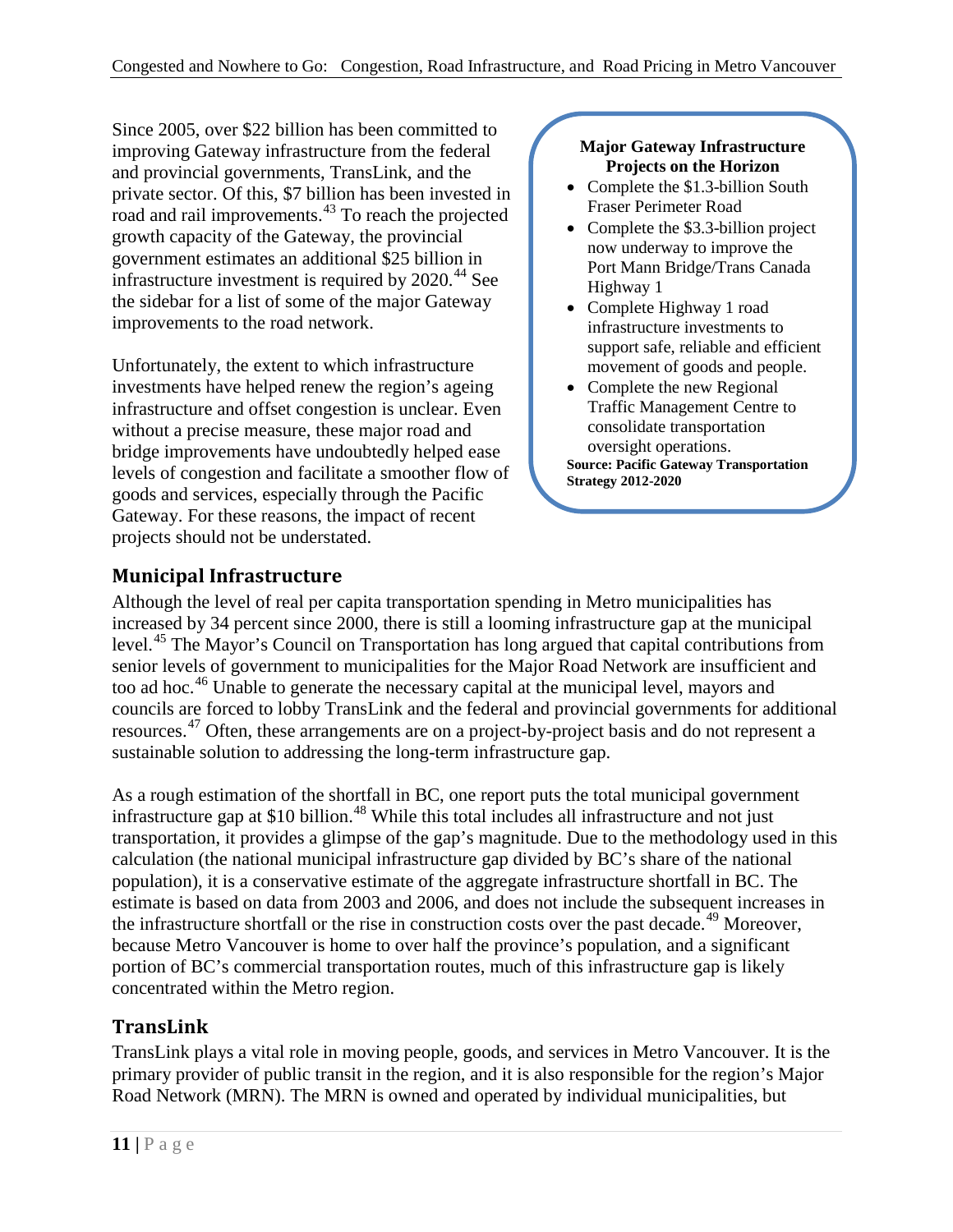TransLink "provides funding for the operations, maintenance and rehabilitation of the MRN, and shares in the cost of eligible capital improvements."<sup>[50](#page-58-27)</sup> TransLink also owns the Knight Street Bridge, Pattullo Bridge and the Westham Island Bridge.

Similar to the situation in BC municipalities, TransLink lacks a sustainable long-term funding model, and is unable to meet current and future demand based on existing revenue sources. In the 2013 Base Plan, for example, TransLink scrapped plans for: over 300,000 annual service hours to accommodate population growth and overcrowding; the Highway 1 Rapid Bus Project; rapid transit between King George Blvd and White Rock; the expansion of the north shore Seabus schedule; upgrades to Lonsdale Quay; and desired funding for the MRN and cycling infrastructure.<sup>[51](#page-58-3)</sup>

In total, TransLink estimates an overall or cumulative funding shortfall of \$23 billion.<sup>[52](#page-58-28)</sup> Five billion is required to keep its transportation network in a state of good repair, and roughly \$18 billion is needed to expand the network to meet growing demand over the next few decades. Aware of the shortfall in revenue and service provision, TransLink is researching ways to secure revenues to make its financial position more sustainable in the long-run. These options are discussed in Section 2.

### <span id="page-17-0"></span>**Bridge Infrastructure in Metro Vancouver**

A comprehensive study by *Get Moving BC*, comparing bridge infrastructure in Portland, Calgary, Edmonton, Winnipeg, Saskatoon, and Metro Vancouver, found that Greater Vancouver ranks last in terms of adequate bridge infrastructure.<sup>[53](#page-58-4)</sup> Of the 20 busiest bridges in all six cities, bridges in Metro Vancouver accounted for half. At the time of the study, the Port Mann Bridge, Knight Street Bridge, and the George Massey Tunnel had the highest traffic volumes and were more congested than other Western cities examined in the study. The Port Mann Bridge has now been replaced with a new 10 lane bridge and would probably no longer make the list, for now.



The report considers several different indicators, including population per bridge lane, number of bridge lanes, and number of bridge crossings. Metro Vancouver performs poorly on all three indicators (Figure 4): it has the second lowest number of bridge crossings and bridge lanes, and the highest population per bridge lane.<sup>[54](#page-58-29)</sup> Despite the improvements made since the study was conducted in 2010 (i.e. the Golden Ears, Pitt River, and Port Mann bridges), Greater Vancouver still lags well behind other large cities.<sup>[55](#page-58-5)</sup>

Considering the projected population growth in the region, especially south of the Fraser River, the ageing and congested state of Metro Vancouver bridges is likely to remain a significant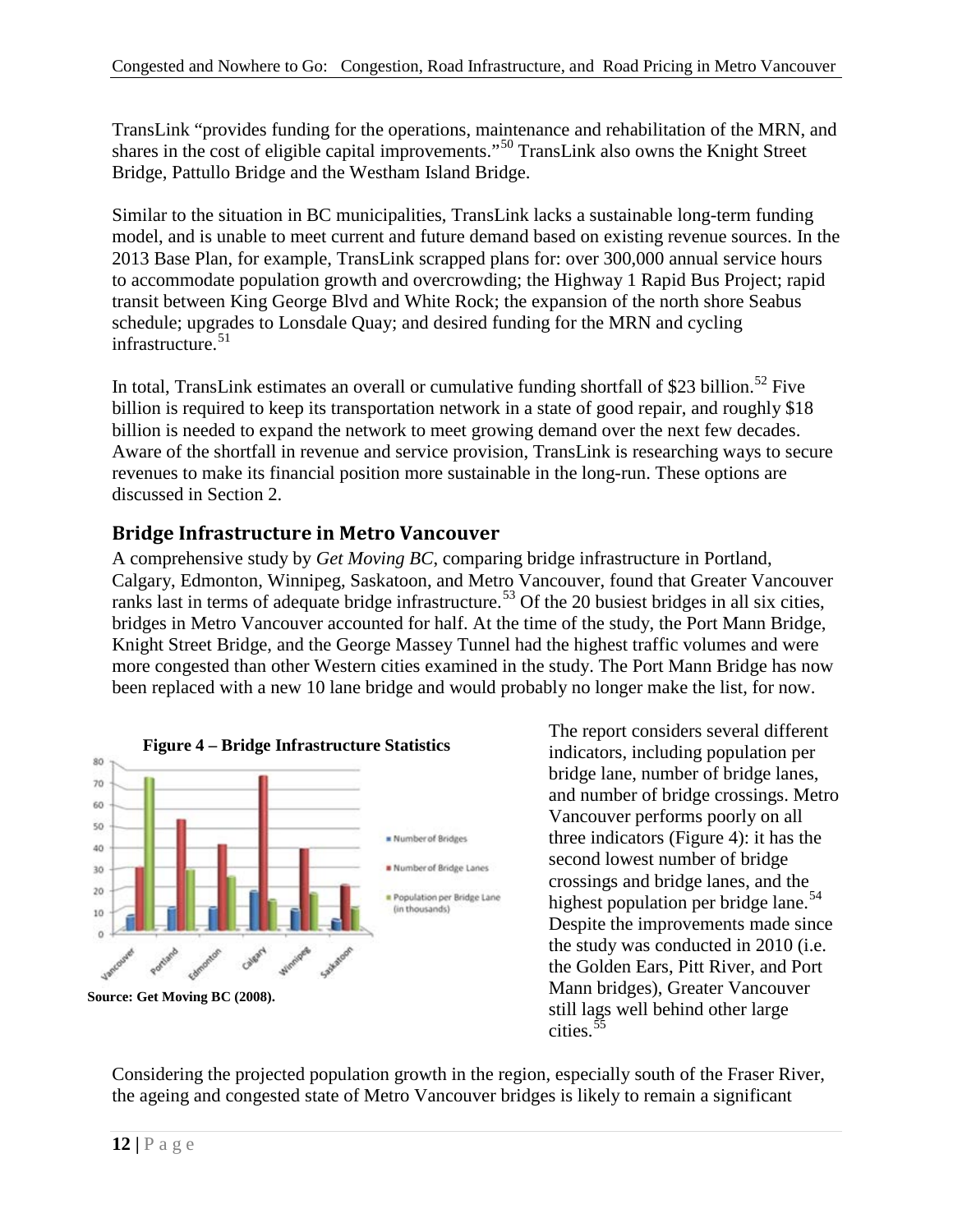concern for local and regional governments. Furthermore, the new tolls on the Golden Ears and Port Mann Bridges illustrate the high capital costs of building big projects, and the need to charge user fees to make such projects more feasible. TransLink acknowledges that major replacement or repair of its bridges/tunnels, such as the Pattullo Bridge and Massey Tunnel, can only happen with the implementation of tolls in the future.<sup>[56](#page-58-30)</sup>

\*\*\*\*\*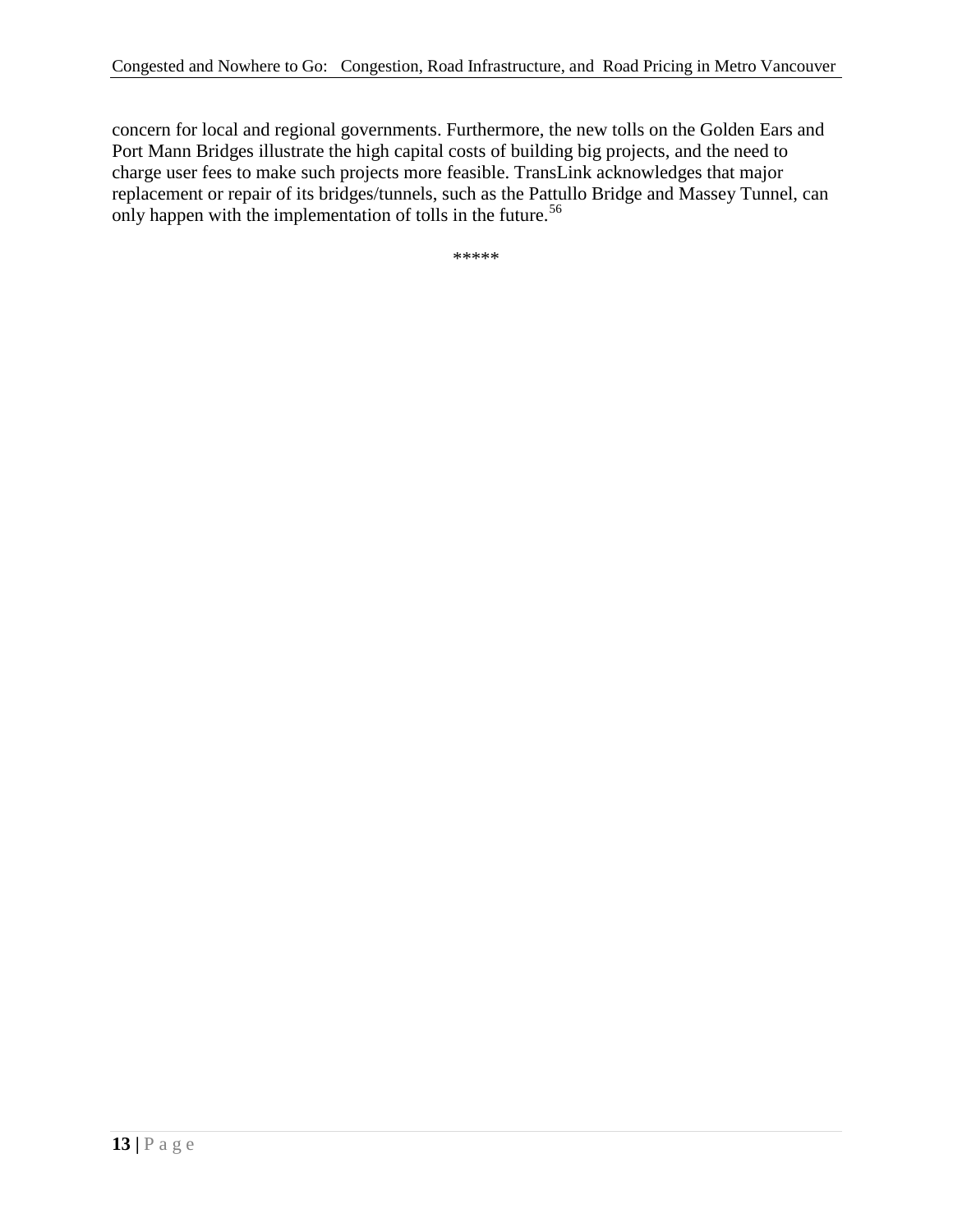# <span id="page-19-0"></span>**TAKING STOCK: ROAD PRICING IN METRO VANCOUVER**

This paper has highlighted two converging problems in Metro Vancouver: worsening congestion and a growing infrastructure funding gap. At the heart of both is a road system that, given the current governance framework, is underpriced and overused—creating excess demand during peak travel times, coupled with a lack of funding to properly maintain and upgrade the transportation network. Together, the costs are significant; congestion hinders the region's economic and social development, raises the cost of doing business, and makes it harder to attain the environmental goals and objectives of the province.

With the region's population growth and rising rates of vehicle ownership, these problems are not likely to go away. Governments simply do not have the funding capacity to accommodate the projected demand or to make the necessary improvements to the road network without introducing some form of demand management and/or new source of revenues. These emerging realities are acknowledged by municipal, regional, provincial, and federal government agencies, as well as by a plethora of community and business organizations. Recent infrastructure spending has helped relieve pressure on some roadways in Metro Vancouver; however, trends in congestion and infrastructure spending indicate the demand for road space continues to outweigh capacity.

It is also well-established that Metro Vancouver cannot simply build its way out of the problem. Transportation departments around the world have realized this model of "predict and provide" is both inefficient and ineffective.<sup>[57](#page-58-6)</sup> Without pricing signals on the road network, "new road space is used up as fast as it is built and congestion remains unaffected."[58](#page-58-7) Even if the region had the financial wherewithal to build enough roads and bridges to accommodate peak demand, it would create excess capacity during non-peak travel times and lead to an inefficient use of land and of taxpayers' money. Moreover, the growth of infrastructure in Metro Vancouver is constrained by geography: mountains, an ocean, a border, and the agricultural land reserve. While infrastructure improvements play an important role in the region's growth, the most pragmatic solution is to maximize the use of existing road space, and selectively expand and build new infrastructure as necessary.<sup>[59](#page-58-8)</sup>

With this context in mind, the higher level question confronting Metro Vancouver is clear: how will the region's transportation network cope with growing demand for road space, and a corresponding persistent funding shortfall based on any realistic estimate of need? With this question comes the debate on how to both determine and effectively fund an optimal suite of transportation policies and new infrastructure, along with paying for necessary infrastructure maintenance and upgrades.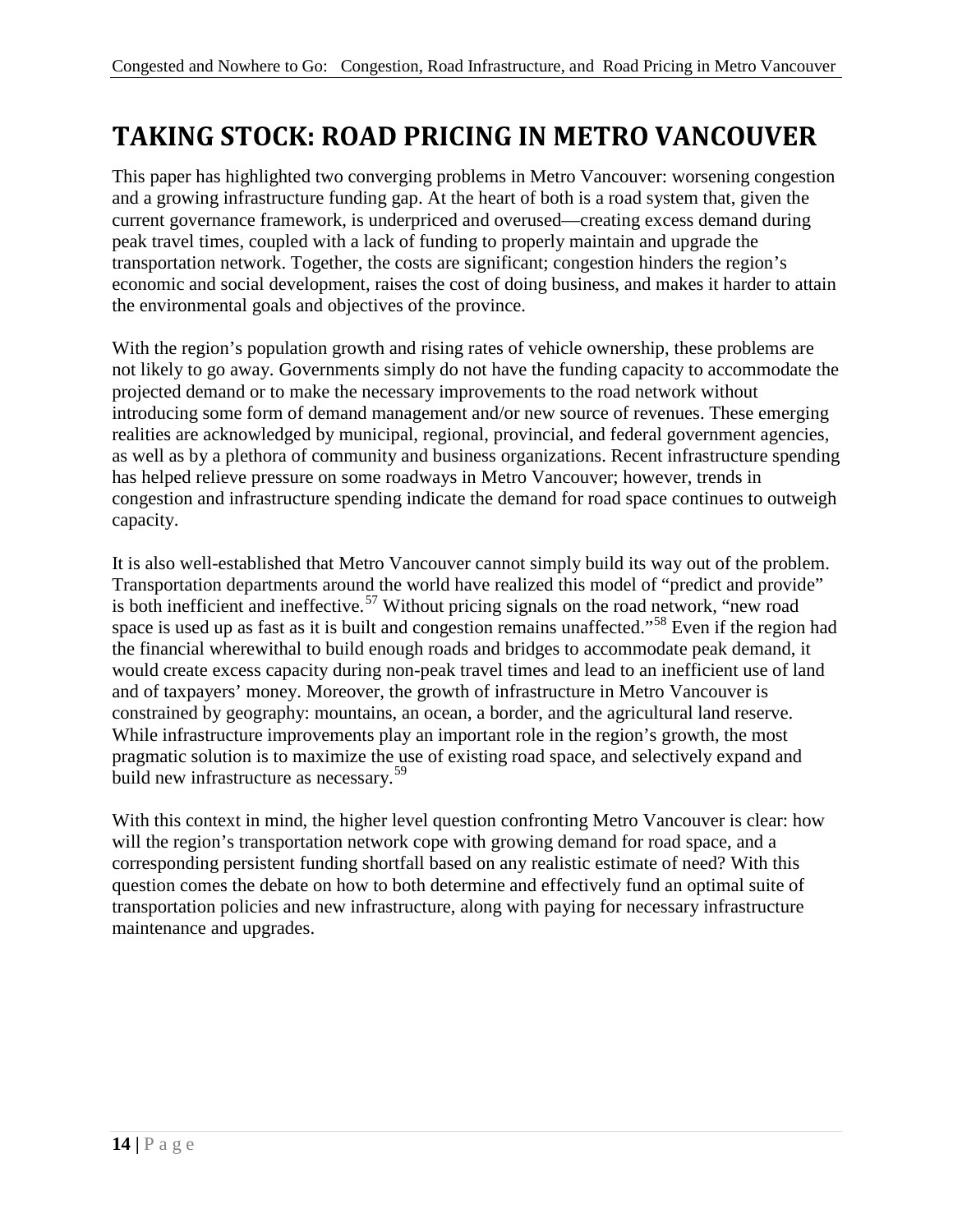#### **Figure 5 – Potential Policy Options to Address Congestion and/or Infrastructure Financing:**

- Employer Payroll Tax
- Container Fee
- Parking Sales Tax
- Regional Sales Tax
- New Regional Carbon Tax
- Reallocate Current Carbon Tax
- Tax Increment Financing
- Flat Levy per Property
- Parking Levy
- Development Charges
- Vehicle Sales Tax
- Hotel Tax
- Rental Car Tax
- Vehicle Registration Fee
- Additional Property Tax
- Project Tolls on New Infrastructure
- Fuel Tax
- Benefiting Area Tax
- Increase transit fares
- **Road pricing**
- **Source: TransLink 2012**

The stakes are high. The way government addresses these issues will shape the region's competitiveness, productivity, physical environment, quality of life and overall prosperity.

TransLink is well aware of the region's long-term transportation challenges, including the unsustainable funding gap and the region's underpriced road network. As part of its research, TransLink has considered many different options to raise new revenues and manage congestion (see Figure 5).<sup>[60](#page-58-10)</sup> Of these options, road and mobility pricing have received consistent support. Specifically, TransLink commits to implementing mobility pricing in the coming years and building a multi-agency strategy for the future.<sup>[61](#page-58-11)</sup> While these developments are discussed later in this paper, it is important to recognize the ongoing efforts of TransLink.

The remainder of the paper focuses on road pricing in Metro Vancouver and how it might be applied. The paper does not advocate or propose a specific form of road pricing implementing road pricing on the ground is highly complex and requires significant engagement and consultation with business, industry, and the public. Furthermore, as the research indicates, proper travel demand analysis and modeling are needed to understand how different forms of road pricing might affect traffic patterns, business, freight, and the urban environment. Only after Metro Vancouver

goes through these steps can the region start to discuss different methods of implementation. The aim here is to explore how road pricing might work in the region, examine some of the options, and highlights the many challenges of adoption.

# <span id="page-20-0"></span>**Road pricing: A Brief Overview**

Road pricing can take many forms and changes with the goals and objectives of each city, and the nuances of traffic flow. The underlying principle of road pricing, no matter the end goal, is to put a price on using road space and provide a monetary incentive for using alternative modes of travel.<sup>[62](#page-58-31)</sup> Whether it is used to control congestion, raise revenue, or reduce environmental damage (or a mix of all three), road pricing internalizes some or all of the estimated costs that drivers impose on other drivers and non-drivers<sup>[63](#page-58-13)</sup> (see Figure 6). This immediately sends a price signal to "link human choice and behavior to transportation choices," and provides an incentive to use other less costly and more sustainable forms of transit, such as public transit, cycling, and car-pooling."<sup>[64](#page-58-14)</sup>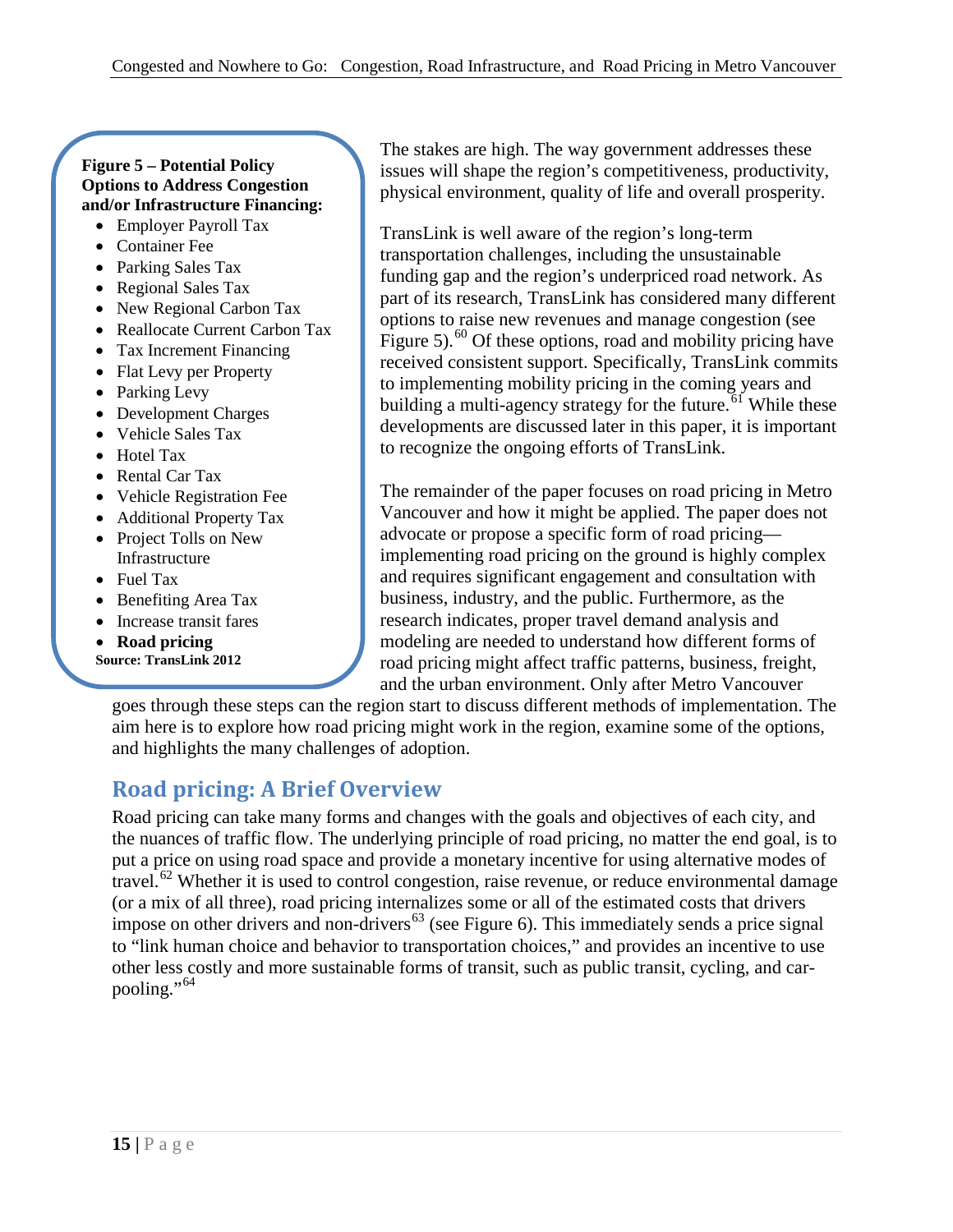Box 1 (on the next page) provides an economic explanation of how/why road pricing works, describing the direct and indirect costs that drivers impose on the road network. These costs are important to understanding why road pricing is becoming a more attractive option to address congestion and raise revenue. Also, Box 1 illustrates the nonlinear function of congestion, meaning that a small drop in the number of cars on the road, at a particular time, can make a



**Source: Todd Litman (2006), Victoria Transport Policy Institute**

significant change in traffic bottlenecks.

Although only a handful of cities in the world have adopted sophisticated forms of road pricing (tolled roads/bridges are very common), it is generally viewed by economists and transportation planners as one of the most effective and efficient methods to "ration road space" and raise revenue for infrastructure projects (see Appendix A for international pricing schemes).<sup>[65](#page-58-15)</sup> This nascent consensus among economists and policy analysts – rare in public policy discourse – stems from the clear and tangible benefits and co-benefits from well-structured road pricing.

Road pricing is only one of several mobility-management tools that can reduce congestion, but it stands out for being able to achieve multiple goals simultaneously with relatively low overhead costs. Whereas other policy options can help reduce vehicle travel and raise revenues – e.g. fuel taxes, parking fees, and vehicle registration fees – none of these other options are directly connected with the time and space of using the roads.<sup>[66](#page-58-32)</sup> Road pricing can effectively discourage vehicle use during peak periods and on heavily congested arteries, while, at the same time, raising re[v](#page-21-0)enue and encouraging sustainable transit.<sup>v</sup>

Despite the growing consensus around road pricing, its lack of serious uptake in most urban jurisdictions around the world raises important questions. The obvious reason is the unpopularity of road pricing measures among the public and (subsequently) politicians. Road pricing (for those who continue to drive) can impel road users to pay more money out of pocket. No matter how 'good' the goals or intentions may be, paying more for a service (regardless of the direct or indirect benefits) will never be an easy sell. Accordingly, business and industry are hesitant to support road pricing, even though it may help to achieve a more efficient and reliable transportation network.

<span id="page-21-0"></span> $v$  Tolling infrastructure, listed as a separate option by TransLink, is included within the possibilities of road pricing.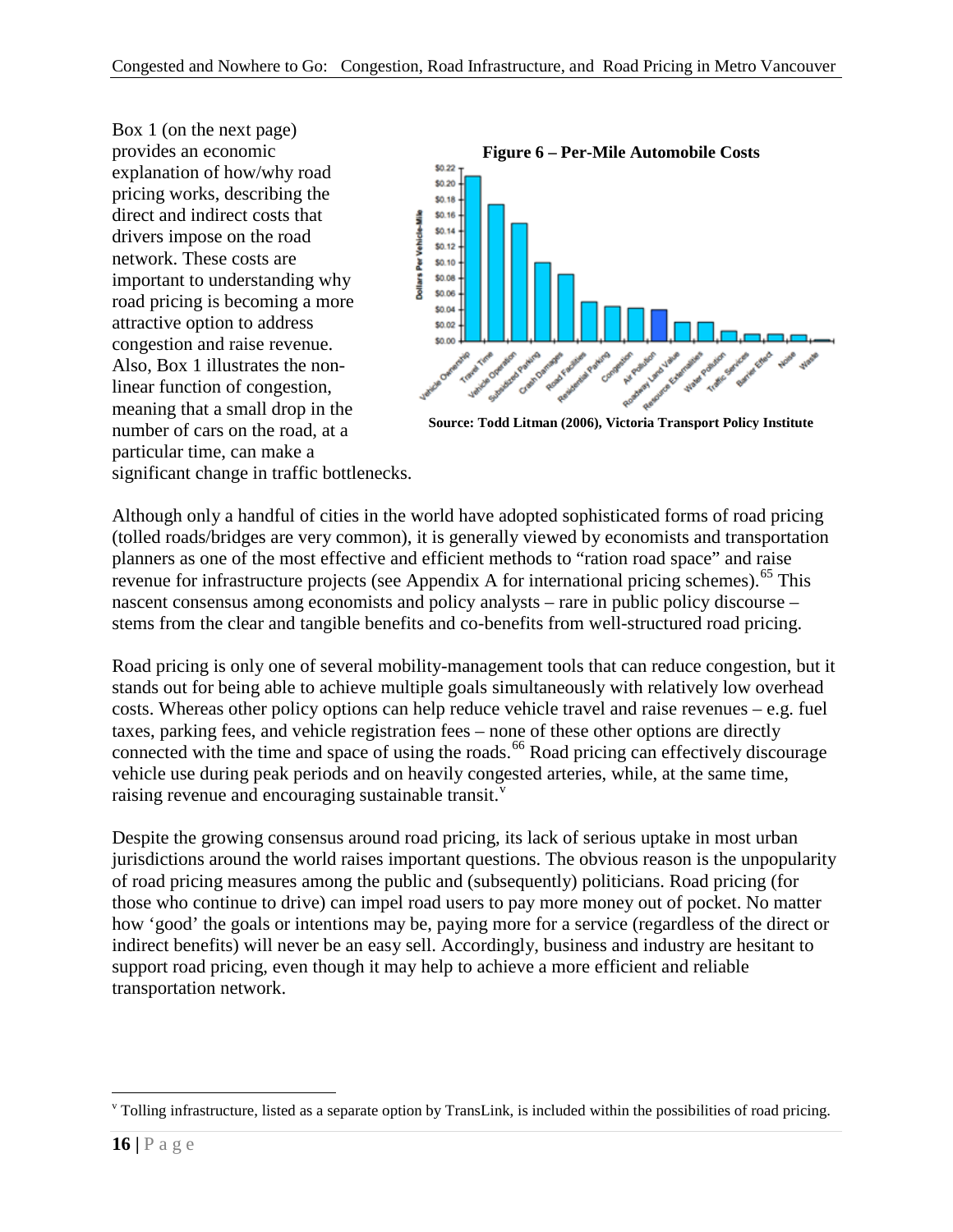#### **Box 1 – The Economics of Road pricing**

The figure below provides a more detailed description of how road pricing works. It represents the individual costs of using the roads during peak times. To better understand the mechanics of how it works, imagine the graph depicting your daily commute and your interaction with the other drivers on the road. The private and social costs are presented on the Y axis, denoted in dollars, while the number of other drivers on the road is on the X axis. There are two non-linear cost curves. The first is the private cost curve. It includes the direct costs of using your car (i.e. gas, insurance, car depreciation) and the cost of your time.

The social cost curve is more abstract. It includes the private costs plus the costs drivers do not pay directly, such as the time costs imposed on the flow of traffic (drivers usually only consider their own time costs, but your decision to drive slows everyone down). Other social costs are more intuitive, such as environmental damage (greenhouse gases and air pollution), and the wear and tear on road infrastructure. Both cost curves are upward sloping, meaning as the number of drivers on the road increases (i.e. as traffic gets worse), the incremental private and social costs become greater. The other curve in the diagram is the downward sloping demand curve. It illustrates that as the costs of driving decrease, more and more people are willing to drive to work.

Without road pricing, traffic flow is at an equilibrium where private costs equal demand (at point A). This point represents the status quo for the untolled roadways and bridges in Metro Vancouver. The people to the right of this equilibrium are unwilling to pay the costs of sitting in traffic, and decide not to drive (as private costs are greater than their willingness to pay). When there are fewer people on the roads (to the left of point A), the private costs are lower and encourages more drivers onto the road until the equilibrium is reached. At this equilibrium, the private cost to you, as a driver, is denoted by C2. However, this is a suboptimal level of traffic, as there are significant costs not being paid (indicated by the distance from A to D). These are considered the externalities of congestion.

To alleviate the problem, road pricing is introduced. Once implemented, these external costs previously unpaid are now included in using the road. The objective is to match the total costs (private plus social) with demand (at point C). To achieve this new and more efficient equilibrium, drivers must pay a fee (the distance from C1 to C3). At the new equilibrium, some drivers now choose to take another form of transportation (public transit, car pool, or active transit) or choose another time of day to commute. Hence, the level of congestion is reduced.

While drivers now pay slightly more out of pocket (C3 instead of C2), there are several benefits gained: less traffic means shorter and more reliable commute times, less environmental damage, and less damage to the road infrastructure. These benefits are denoted by the area of the green triangle, labeled 'Efficiency Gain'.



Furthermore, the revenue collected from the tolls, which is the price of the toll multiplied by the number of drivers (illustrated by the blue box), can be used to fund road improvments and alternative forms of transportation (public and active transit).

*Whereas road pricing unambiguously improves efficiency and reduces congestion, it also creates winners and losers. Those who cannot afford the toll (Q1 to Q2) are now worse off and must find alternative modes of transportation. Alternatively, those who pay the toll and continue to drive are better off, as less time is spent sitting in traffic. For this reason, road pricing creates a series of equity concerns which are discussed in this section.*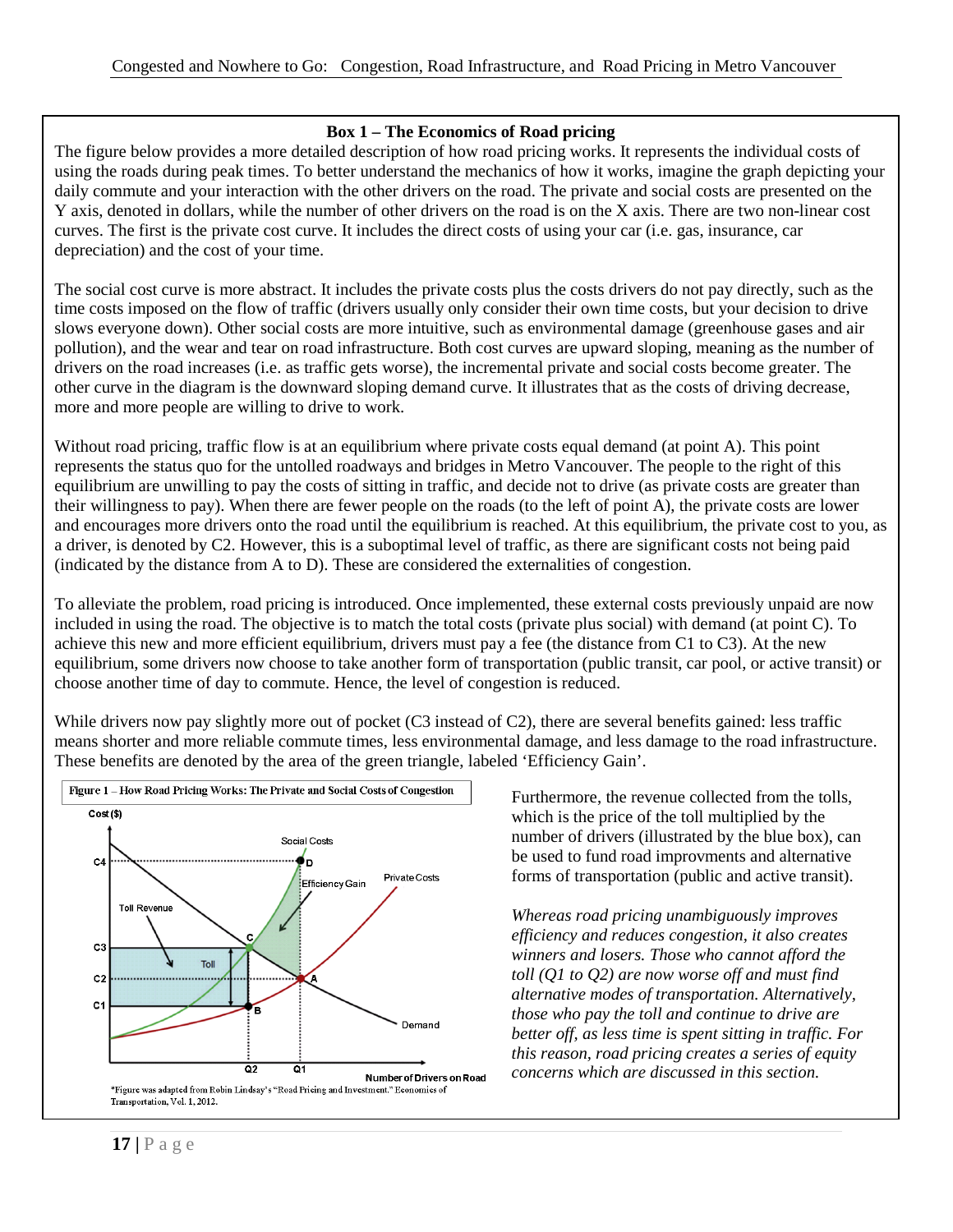Another important reason for the slow uptake of road pricing is the lack of sufficient research on the long-term impacts. In many cases, there is an insufficient understanding of the "bigger picture," largely ignoring long-term impacts, such as the effects on the labour market, land use, value-added trade, behavioural responses to tolls, and the redistribution of social and economic welfare.<sup>[67](#page-58-33)</sup> To address some of these important issues, TransLink has committed to conducting a "near-term study and supporting technical work to understand the impacts and implementation requirements of applying mobility pricing to the road system."[68](#page-58-18) Before examining further the challenges and constraints of implementing road pricing, it is first necessary to explain the different structures of road pricing, including the wide range of goals, objectives, and methods.

There are three primary goals in implementing road pricing, all of which are applicable in Metro Vancouver: *managing congestion, raising revenues, and reducing environmental damage.* These goals are not mutually exclusive, as cities often pursue more than one goal, but depending on the overall objectives of a particular urban region, the road pricing scheme can change substantially. The following is a brief explanation of each goal-oriented pricing scheme:

*Reducing Congestion:* these systems typically provide road users with pricing signals that reflect the time and space of an individual's road use. Congestion pricing schemes are designed for reducing peak demand, whereby the price is set according to traffic levels.<sup>[vi](#page-23-0)</sup> During periods of high-congestion (i.e. morning and afternoon rush hours), the price of driving is higher than during other travel periods. This reduces congestion during peak periods, and creates a more reliable and efficient transportation network. Moreover, because efficiency is measured by congestion levels (rather than revenue), the price paid by drivers is typically lower than with revenue-generating schemes. Some systems provide a rebate for road users if traffic flows are below a guaranteed minimum speed.<sup>[69](#page-58-34)</sup>

*Revenue Generation/Financing Infrastructure:* these systems place less emphasis on time-of-day pricing to reduce congestion, and more emphasis on generating revenue. Effectiveness for this form of road pricing is measured by how well revenues repay the capital/operating costs of building infrastructure. Typically, price levels are set at a flat rate, rather than time-of-day pricing (ex. Golden Ears and Port Mann bridges). Infrastructure projects that are privately owned can use this form of road pricing to make a return on invested capital.

*Environmental:* the primary objective of these systems is to reduce the environmental damage from congestion and idling, such as air pollutants, green-house gases, and noise pollution. Few road pricing schemes have the environment as the primary objective. Typically, reducing congestion or generating revenue is the main priority, and environmental benefits are viewed as a positive co-benefit to road pricing.

<span id="page-23-0"></span><sup>&</sup>lt;sup>vi</sup> More specifically, the price for using the roads is determined through marginal-social-cost-pricing, which is an economic tool that measures the impact of adding an additional vehicle onto the roads. Hence, during peak travel times, the marginal social cost is high and is reflected by a higher price to use the road network. During non-peak travel times, the marginal social cost is lower (from having less or no congestion), and the cost for using the road network is lower (or even nil). While there is no consensus among economists on how to determine the exact marginal-social cost of congestion, a baseline pricing scheme is possible.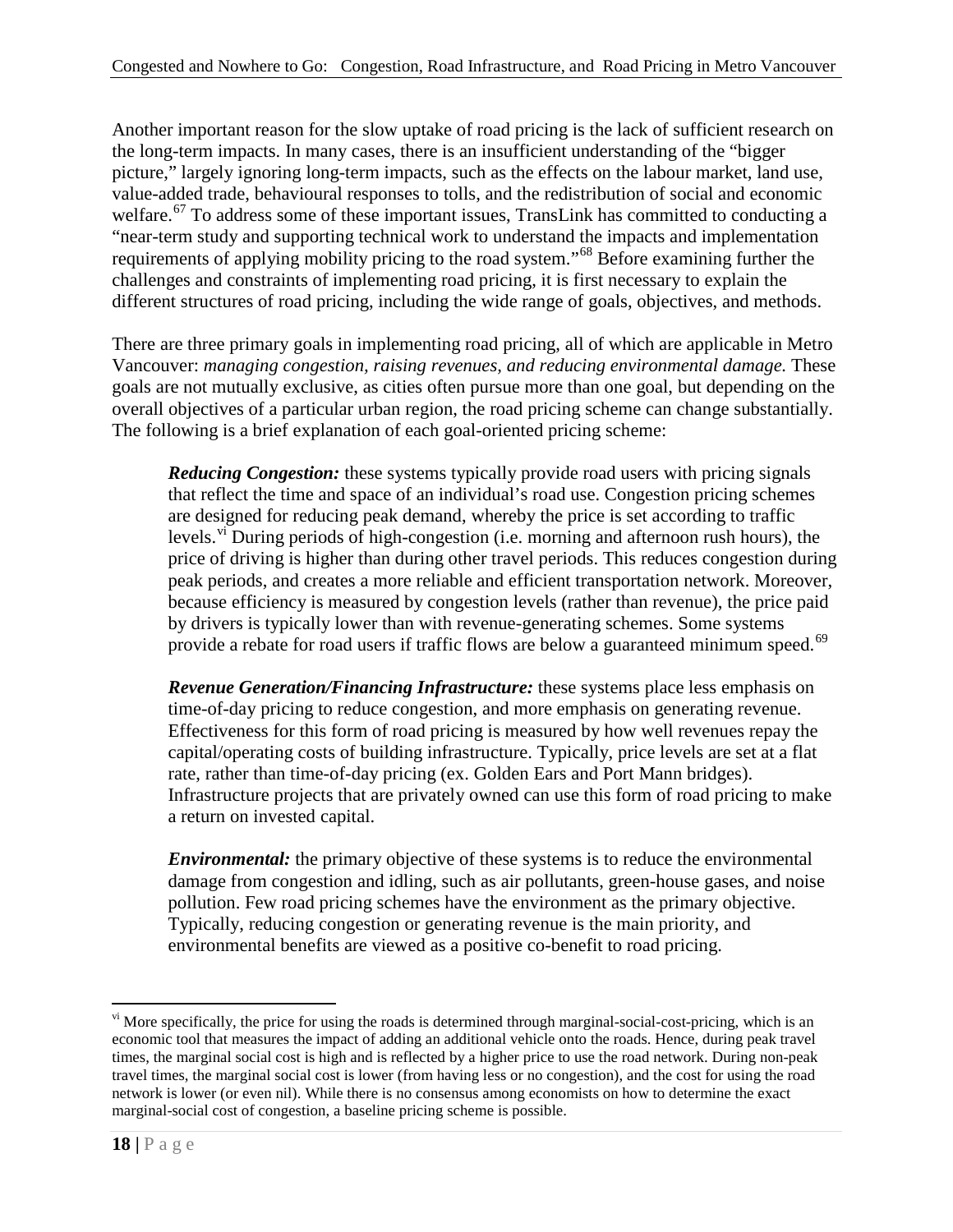Based on the region's congestion and sizable infrastructure gap, along with the province's ambitious GHG targets, road pricing in Metro Vancouver would have to be based on a mixture of all three objectives. The exact weighting of each option would need to be determined through further engagement, consultation, and traffic modeling. Ultimately, these objectives need to be clearly and consistently defined.<sup>[70](#page-58-19)</sup>

If or when Metro Vancouver achieves sufficient consensus on the overall objectives of a road pricing scheme, the more difficult task is designing the charges or tolls. With each goalorientation of road pricing, there are multiple ways to arrange the pricing scheme. Based on a comprehensive review of road pricing schemes worldwide, author David Levinson lists at least *90 different ways* to implement road pricing.<sup>[71](#page-58-20)</sup> In one respect, this flexibility is an advantage for policy-makers. It allows urban regions or individual cities to customize road pricing to accommodate unique needs and objectives. On the other hand, this flexibility tends to make the conversation highly technical. Detrimentally, this can lead to having too many options with varying complexity and impacts—making consensus-building difficult. This lack of clarity has strengthened public opposition to road pricing in other jurisdictions (discussed below).<sup>[72](#page-58-21)</sup>

To avoid getting bogged down in the technical details of different pricing schemes, they can be summarized and placed into three general categories for setting charges/tolls:

- 1. **Distance-based charges:** road users are charged based on the amount driven, and can offer a great degree of choice and flexibility in how people pay for road use. This form of road pricing typically uses GPS technology to track the distances of road users. Alternatively, annual or semi-annual odometer inspections are another, less-intrusive, way of monitoring distance travelled. This form of pricing can be augmented by charging road users according to their vehicle's size and emissions. Distance-based charging has been implemented in Germany, the Netherlands, and Oregon.
- 2. **Tolling major infrastructure:** places user-fees on using strategic pieces of infrastructure, such as bridges, tunnels and highways. Tolls can either be a flat rate (i.e. if the primary goal is revenue generation) or can be priced according to traffic levels (i.e. if reducing congestion is the primary goal). The Golden Ears and Port Mann bridges are two examples from Metro Vancouver. Other examples include: the 407 highway in Toronto, the MacDonald and McKay bridges in Halifax, the I-15 highway in San Diego, California, and the major highway network in Melbourne, Australia.
- 3. **Area-based charges:** place a boundary around a portion of the city and charge users to enter and/or leave the cordon area. This system works best to alleviate congestion and traffic in well-defined and very dense downtown cores. The charges are typically adjusted to reflect the time of day and discourage traffic during peak travel periods. Based on its geography and traffic patterns, areapricing has been adopted in Singapore, London, Stockholm, Bergen, and Trondheim.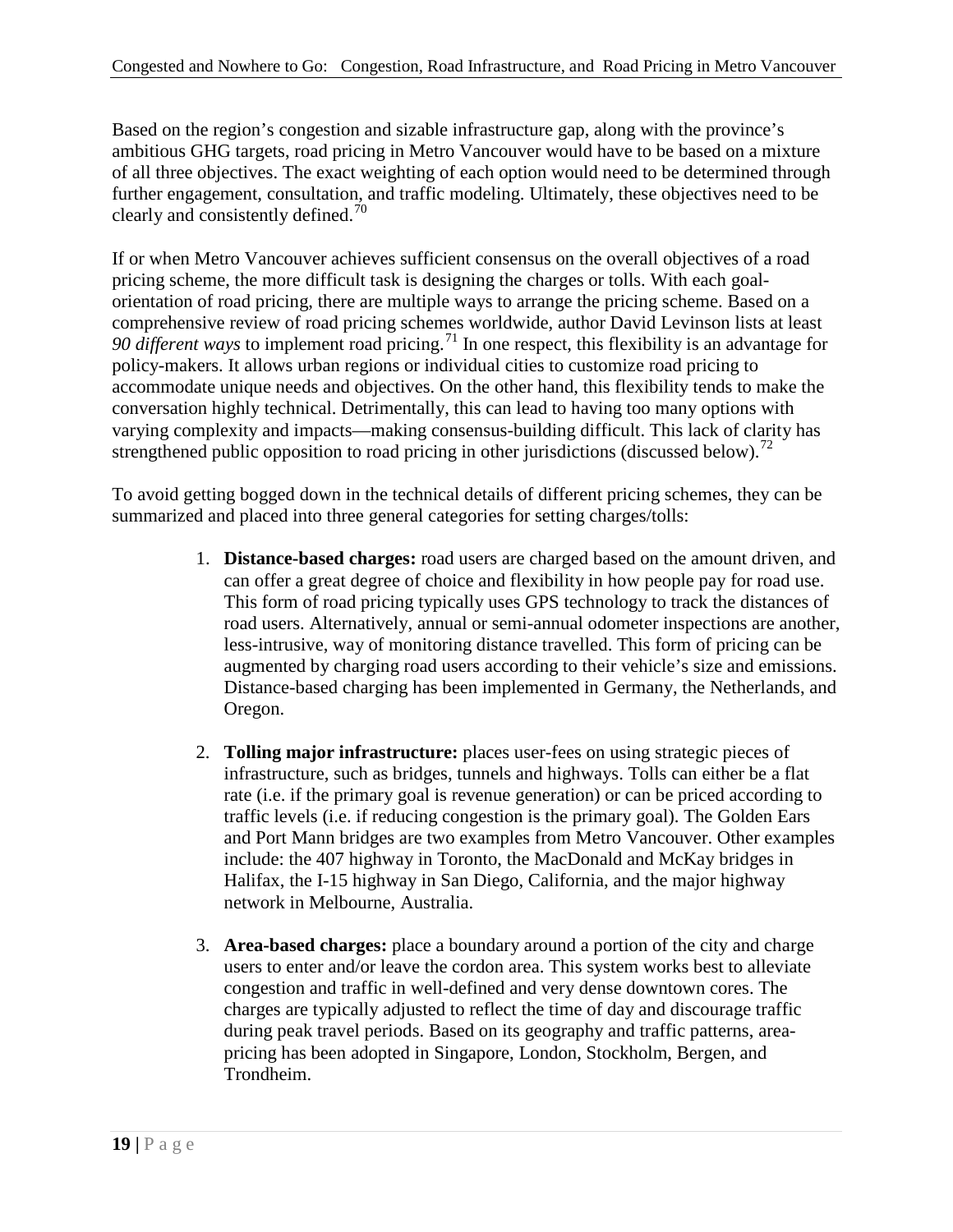| <b>City and year of</b><br>implementation | <b>Description of the system</b>                                                                                                                                                                        | Impacts on mobility and environment                                                                                                                                                                                                                                          |
|-------------------------------------------|---------------------------------------------------------------------------------------------------------------------------------------------------------------------------------------------------------|------------------------------------------------------------------------------------------------------------------------------------------------------------------------------------------------------------------------------------------------------------------------------|
| Singapore<br>1975-1998 and 1998-          | Valid from 07:00 to 19:00 on weekdays.<br>۰<br>Charge is 2 USD per crossing the cordon<br>(up to 4 USD on expressways).<br>Fully electronic charging was imple-<br>۰<br>mented in 1998.                 | Traffic reduced by 24%.<br>٠<br>Average speed increased by 10-15 kph.<br>٠<br>Improved pedestrian safety and reduced emis-<br>۰<br>sions.                                                                                                                                    |
| London<br><b>CONSULT</b><br>2003          | Valid from 07:00 to 18:30 on weekdays.<br>٠<br>Charge is 8 GBP for vehicles crossing.<br>۰<br>leaving or travelling within the charging<br>zone.<br>Residents of the zone get 90% dis-<br>counts.       | Number of vehicles declined by 18%.<br>٠<br>Traffic delays cut by 25%.<br>٠<br>Change to public transport and car share.<br>٠<br>7-15% decrease of NO., CO <sub>2</sub> and PM10 emis-<br>٠<br>sions.                                                                        |
| <b>Stockholm</b><br>2006                  | Valid from 06:30 to 18:30 on weekdays.<br>٠<br>Charge is 10, 15 and 20 SEK per cross-<br>٠<br>ings in different time periods (max 60<br>SEK a day).<br>Hybrid vehicles, taxis, buses are ex-<br>empted. | Traffic declined by 10-15%.<br>٠<br>14% reduction in vehicle distance in the conges-<br>٠<br>tion zone.<br>Rise in hybrid vehicles entering the zone.<br>٠<br>10-14% reduction of CO <sub>2</sub> emissions (nationwide<br>٠<br>2-3%) and 7-9% reduction of other emissions. |

**Figure 7 – International Experiences with Road Pricing**

Note: exchange rates (as of September 2011) for information: 1 USD ~ 0.73 EUR; 1 GBP ~ 1.14 EUR; 1 SEK ~ 0.11 EUR

**Source: Márton Herczeg, Copenhagen Resource Institute (CRI)**

Whether designed to reduce congestion, raise revenue, or mitigate pollution, road pricing – in all its forms – has been effective from an outcome perspective. While this paper does not do a comprehensive review of the structure and effectiveness of pricing schemes around the world, Figure 7 summarizes the success of road pricing schemes in Singapore, London, and Stockholm, and their effects on mobility and the environment.<sup>[73](#page-58-22)</sup> In all three jurisdictions there was a substantial drop in traffic and air pollution, and a shift towards a more sustainable transit system.

## <span id="page-25-0"></span>**Implications of Road Pricing in Metro Vancouver**

The idea of implementing road pricing in Metro Vancouver is not new. Metro Vancouver formally endorsed road pricing as early as 1993, which was later "reaffirmed in Transport 2040 and the Regional Growth Strategy," and by the Mayors' Council in 2013.[74](#page-58-24) Unlike other jurisdictions considering the implementation of road pricing, there is a high degree of institutional support in Metro Vancouver. Moreover, prior to 1970, many of Metro Vancouver's bridges/tunnels were tolled "as a means of financing infrastructure development."[75](#page-58-35) Tolled infrastructure included the Pattullo Bridge, the George Massey Tunnel, the Queensborough Bridge, the Oak Street Bridge and the Lion's Gate Bridge.<sup>[76](#page-58-36)</sup>

Metro Vancouver and TransLink have already conducted robust analysis on mobility pricing and road pricing. In its most recent iteration, TransLink conducted a detailed analysis of 20 policy options (Figure 5 above), ranking the alternatives based on the predicted effects on the transportation system, economic impact, fairness and transparency, and financial capacity. Measured against these objectives and goals, TransLink ranks road pricing highest.<sup> $77$ </sup> Project tolls on new infrastructure – another type of road pricing – rank second.<sup>[78](#page-58-37)</sup> TransLink is now moving ahead with further consultation and study to help build a multi-agency framework for road and mobility pricing. As a part of consensus building, interest in road pricing has been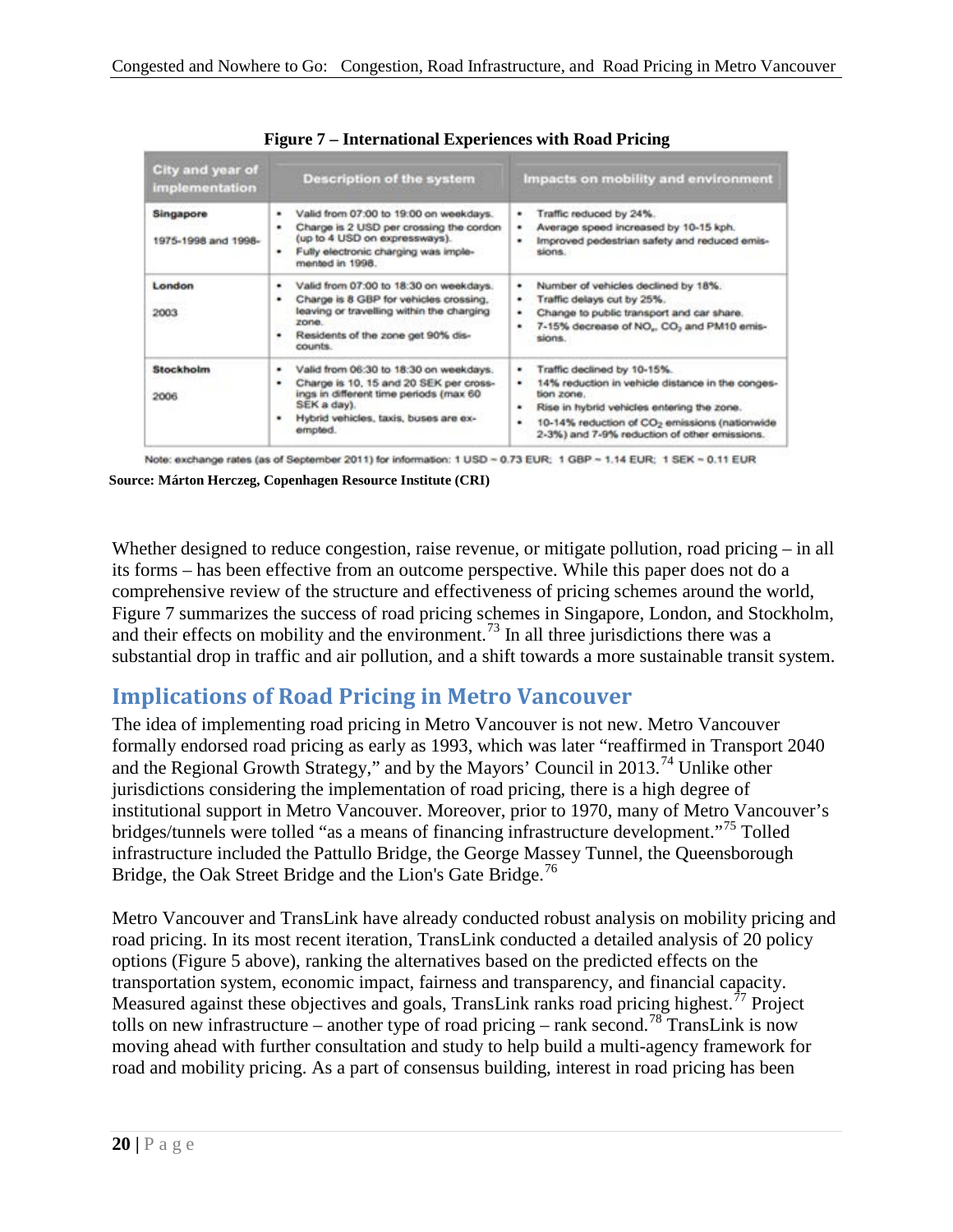voiced by several municipalities, including Delta, Surrey, Vancouver, North Vancouver, and Burnaby.<sup>[79](#page-58-1)</sup>

With strong institutional support at the regional and municipal levels, it is perhaps curious that Metro Vancouver has not yet implemented road pricing. From a legal perspective, the unwillingness of the provincial government to endorse the idea is a primary reason. In order to adopt road pricing, the provincial government would need to amend the *South Coast BC Transportation Authority Act* to give authority to TransLink, ICBC, or some other agency to implement and administer the policy. Despite these political challenges, however, TransLink is continuing with its research and consultation on how best to implement road pricing in the region.

In addition to the political constraints at the provincial level, there are many other challenges involved with implementing road pricing, some stemming from its actual and perceived effects. It is therefore essential to understand the challenges, constraints, and sensitivities that would need to be adequately addressed.

### <span id="page-26-0"></span>**Public Acceptability**

The biggest barrier to road pricing, aside from provincial approval, is public opposition.<sup>[80](#page-58-27)</sup> Public opposition has been so strong in some areas that road pricing is often viewed as "political suicide."<sup>[81](#page-58-3)</sup>

For some obvious reasons, there has been widespread skepticism of how road pricing might affect the daily lives of residents. Indeed, road pricing takes something that has been viewed as 'free' (i.e. road space) and puts a price on it. This is equivalent to getting a free lunch each day, then all of sudden having to pay closer to the full price—something taxpayers are likely to view with suspicion, particularly in the absence of seeing clear benefits in return. Many motorists believe road pricing attempts to stop people from driving by penalizing motorists with higher costs. But these attitudes, while in some ways understandable, misrepresent both the intent and means of road pricing.

In its most basic form, road pricing attempts to include the total costs of driving within the price of using the roads, and internalizes these costs within our decision-making calculus. In terms of fairness, road pricing charges people based on their 'consumption' of road space: those who drive more will pay more; those who drive less will pay less. Thus, the intent is not to stop people from driving. Road pricing aims to incent people to consider other forms of transportation, drive less, and/or travel at non-peak travel times.

Depending on a person's driving habits, along with the availability of alternative forms of transportation, vehicle operators can save money by driving less. Assuming people have alternative travel options that are affordable, reliable, and convenient, the evidence suggests "consumers would choose to drive less, rely more on alternative modes, and be better off overall as a result."<sup>[82](#page-58-4)</sup> Without question, those without good alternatives (such as people who live in large suburban communities) or who *need* to drive at peak times can be negatively impacted by higher road charges. This raises a host of fairness and equity concerns, which are discussed later in the paper. But for individuals with reasonably flexible commuting and travel options, paying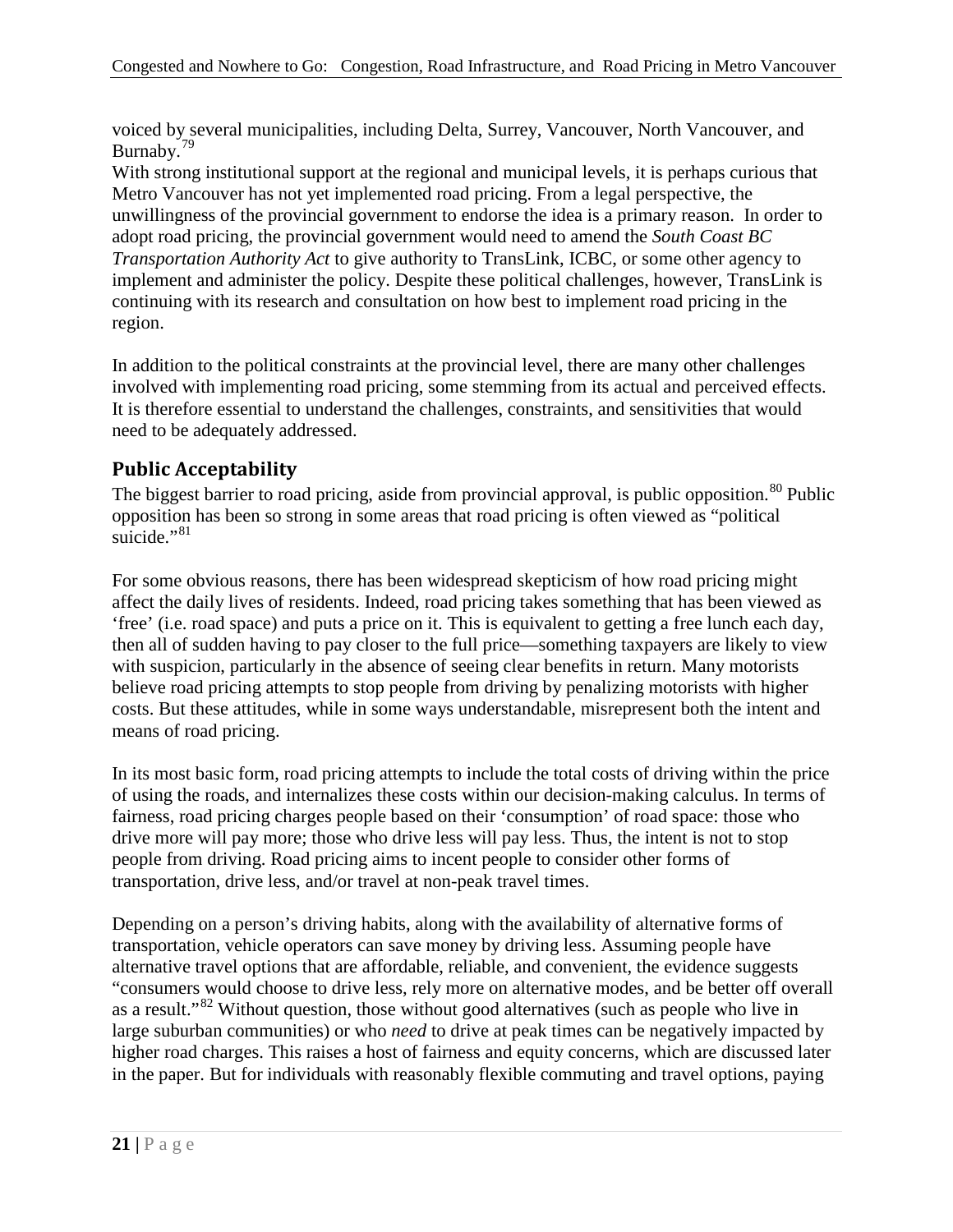less for gas, parking, accidents, and car upkeep means that driving less can free up a substantial amount of disposable income.<sup>[83](#page-58-29)</sup>

In the end, public acceptability is a necessary component to implementing road pricing. Public opposition has defeated road pricing in several jurisdictions, including Edinburgh, Manchester, and New York.<sup>[84](#page-58-5)</sup> These jurisdictions had substantial institutional support, but strong public opposition outweighed support from government and business sectors, and community organizations. In Edinburgh and Manchester, where referendums were held to decide whether to adopt road pricing (without a pilot project), research suggests that voters did not fully understand the implications of road pricing and subsequently voted against it. $85$ 

In contrast, the pricing schemes in Norway and Sweden provide evidence that public acceptability can change once residents see how road pricing can improve traffic conditions. In 2006, Stockholm implemented a trial pricing scheme to see how it would affect congestion. Prior to the pilot project, opposition against road pricing was 62 percent; during the trial, opposition dropped to 48 percent.<sup>[86](#page-58-38)</sup> When the city finally voted in a referendum upon the completion of the trial, residents voted 52 percent to reinstate the pricing scheme. As of 2010, support for road pricing in the city was 74 percent, and it is now a non-issue for many residents and politicians of Stockholm.<sup>[87](#page-58-8)</sup>

The evolution of road pricing in three Norwegian cities saw a similar reversal in public sentiment. In the capital city, Oslo, road pricing was initially opposed by 70 percent of respondents, whereas by 2009 the opposition fell to 54 percent.<sup>[88](#page-58-9)</sup> Interestingly, "when respondents were presented with projects financed by toll road funds, 74 percent were positive and only 24 percent were negative." As long as money was allocated to infrastructure, public transit, and environmental projects, three-quarters were supportive.<sup>[89](#page-58-10)</sup>

Road pricing schemes in Bergen and Trondheim went through similar shifts in public opinion: prior to implementation, opposition rates were at 66 and 72 percent, respectively. After implementation, a majority of Bergen residents supported the pricing scheme; 72 percent of polled Trondheim residents supported it two years after it was adopted.<sup>[90](#page-58-39)</sup>

The Scandinavian experience with road pricing offers two salient lessons. First, it demonstrates that public acceptance of road pricing can change quite dramatically once residents see how it works and that it can reduce congestion. Though expensive, implementing a pilot scheme prior to full implementation is a prudent and precautionary approach. Metro Vancouver can learn from the Scandinavian experience in this regard.

As a second lesson, public acceptance is highly correlated with how the pricing scheme is designed and communicated. Supported by evidence from other cities (in addition to the examples in Scandinavia), public support has increased when revenues are clearly and transparently earmarked for transit improvements.<sup>[91](#page-58-11)</sup> Understandably, residents want to know where their money is being spent, and that it is going towards creating a better transportation network.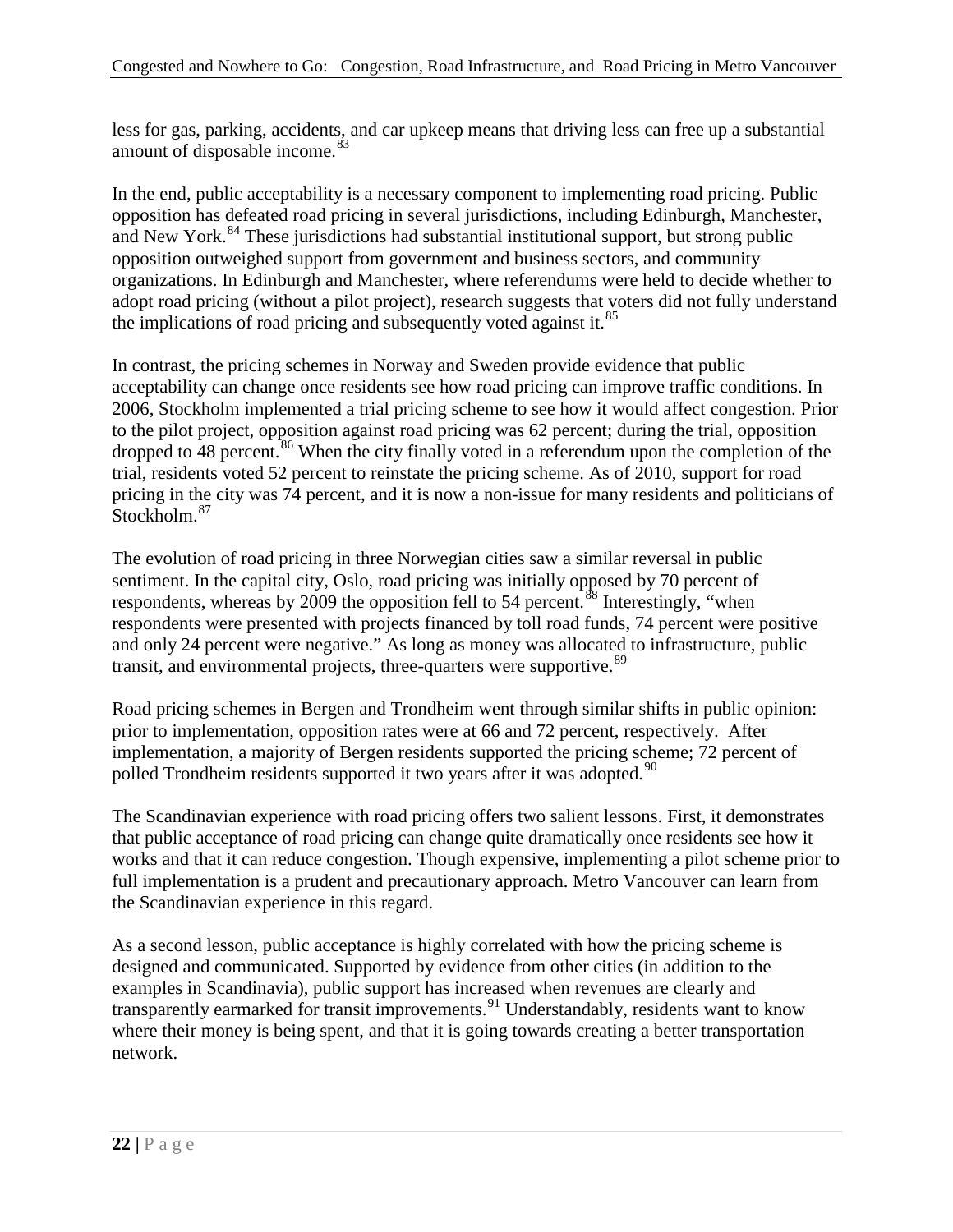Based on experiences from other cities, there are a host of other actions government can take (both before and after implementation) to better mobilize public support.

- Provide reliable and unbiased information to citizens, showing the benefits and challenges of road pricing.
- Give the public a clear rationale for why road pricing is a desirable policy option (i.e. clearly discussing the problems of congestion and infrastructure financing).
- Make the pricing system easy to understand, convenient, and flexible.
- Bolster alternative transit options to provide adequate choice.
- Payment should be easy to use with multiple options.
- Ensure the privacy of data.  $92$

#### <span id="page-28-0"></span>**Inequities of the Existing Transportation Network**

With any major policy involving a shift in pricing, there are equity and fairness considerations, and this is certainly true of road pricing. Some of the issues that arise are contentious and pull in different directions. This is due, in part, to the wide range of possibilities for structuring road pricing, and also because the "perception of equity is highly subjective."<sup>[93](#page-58-40)</sup> A good place to start the discussion of equity and fairness is with the existing transportation network. There are several entrenched inequities with Metro Vancouver's current transportation system that road pricing, if structured properly, can address.

In some parts of the region, the current tolling system for the Golden Ears and Port Mann bridges is viewed as highly unfair by many residents and businesses. Of Metro Vancouver's 22 bridges, the Golden Ears and Port Mann are the only two that are tolled (although earlier bridges infrastructure did have tolls)—leaving residents around the Fraser River paying more than residents elsewhere in the region. This has been a point of contention in regional politics for years, and municipalities such as Surrey, Delta, and Maple Ridge have voiced support for a more equitable tolling system. $94$ 

Another significant inequity with the current transportation network is the provision of public transit. Outlying municipalities such as Surrey and Delta pay the same taxes to TransLink as other municipalities, yet receive proportionally less investment in public transit and get less service. The \$2 billion Canada Line (serving Richmond and the airport), the \$1.4 billion Evergreen Line (serving Burnaby, Coquitlam, and Port Moody), and the proposed UBC line, are all examples of big-ticket transit improvements which overlook the needs of several municipalities, such as Delta, Langley, and Surrey.

In many respects, road pricing can help address these inequities. If, for example, all bridges/tunnels were tolled by the same (small) amount, or if all residents in Metro Vancouver paid the same per-kilometer charge, this could make the road network more equitable. There is no reason why, in the absence of an overall framework to address inequities, only residents living in and around the two tolled bridges should pay more than residents living elsewhere in the region. The province (or TransLink) could create a transparent and fairer framework for redistributing the revenues from road pricing. This framework might include specific transit improvements to all major hubs in the region, including regions that are currently underserved by TransLink.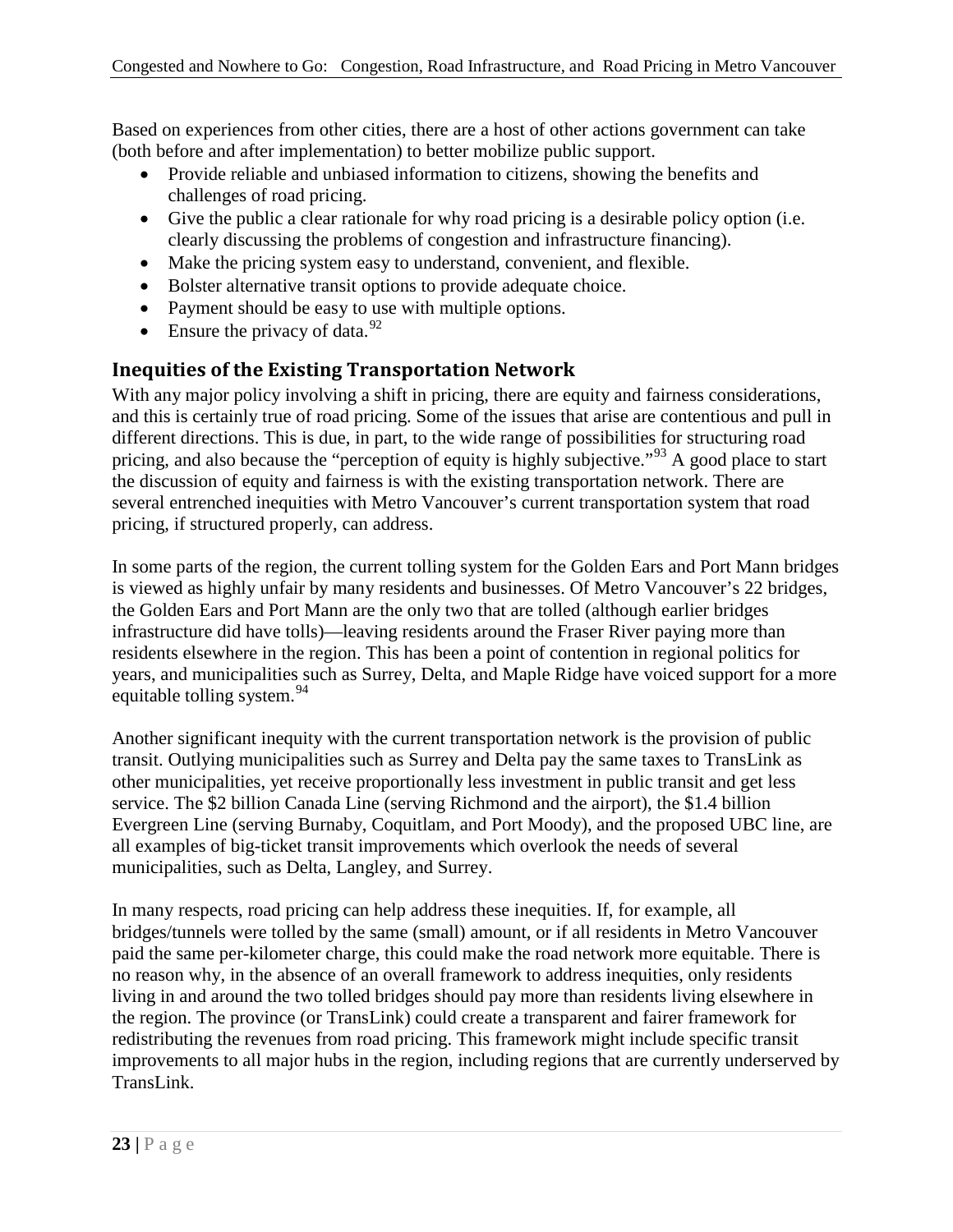## <span id="page-29-0"></span>**Other Equity Concerns**

Adopting road pricing requires a shift in who pays for road use; some people will be better off, and others will be disadvantaged. People who decide to pay the price of using the roads benefit from shorter and more reliable commute times. These beneficiaries are typically people who place a higher monetary value on their time (typically, those with higher-paying jobs or higher incomes). Conversely, the people who place less value on their time or who cannot afford to pay for using the road must find alternative modes of transportation. Without any form of compensation, this latter group is forced to change their transportation choices and, as a result, can be worse off.

As a result of this shift in who can and cannot afford to pay for using the roads, one of the biggest criticisms of road pricing is that it discriminates against people with low incomes. In this light, road pricing implemented in the absence of mitigating policies is seen by some critics as regressive; a policy which serves the interests of the more affluent, who can easily afford to pay more and who also benefit from faster commute times. The level of public acceptability of road pricing (discussed above) is likely to be contingent on the actual and perceived fairness to people with relatively low incomes. Therefore, it is important that that issue receives careful consideration.

While concerns over the impact on lower income households are legitimate, many of the inequities associated with road pricing can be offset through the redistribution of revenues. Through providing rebates, tax credits, discounts, better transportation options, or eliminating other taxes/fees, many socio-economic inequities can be addressed.[95](#page-58-17) Moreover, those who do not drive will clearly benefit from the introduction of road pricing.<sup>[96](#page-58-18)</sup> Because low-income individuals are less likely to own and operate a car and are more likely to use public transit, road pricing can be designed so that the overall affect on low-income individuals is positive and provides a net benefit (assuming revenues are used to enhance service).  $97$  In light of these findings, Metro Vancouver and TransLink have recognized that improvements to public transit and other offsetting mechanisms will require careful and thorough consideration.<sup>[98](#page-58-42)</sup>

These socio-economic equity concerns will likely become less important over time. As noted by the designer of the Stockholm road pricing scheme, Jonas Eliasson, road pricing becomes internalized into the decision-making of people and households in the long-term, whereby people "change jobs and move homes" to better accommodate the pricing system.<sup>[99](#page-58-43)</sup> As a co-benefit, this encourages the development of more compact and sustainable communities: it encourages people to live closer to work and drive less, and it facilitates sustainable forms of transit (walking, cycling, and public transit). These are well-established goals adopted by the provincial and municipal governments through the provincial Climate Action Charter.<sup>[100](#page-58-22)</sup>

### <span id="page-29-1"></span>**Business and Industry Considerations**

There are several ways to conceptualize the impacts that road pricing might have on business and industry. The first is to consider the economic costs of doing nothing; in other words, evaluating the costs of congestion according to current and projected levels. This was discussed in Section 1, where it was suggested that congestion costs in Metro Vancouver are in excess of \$2 billion annually. These costs are both private and social in scope, impacting the region's economic competitiveness, productivity, overall health, and the urban environment. In terms of affecting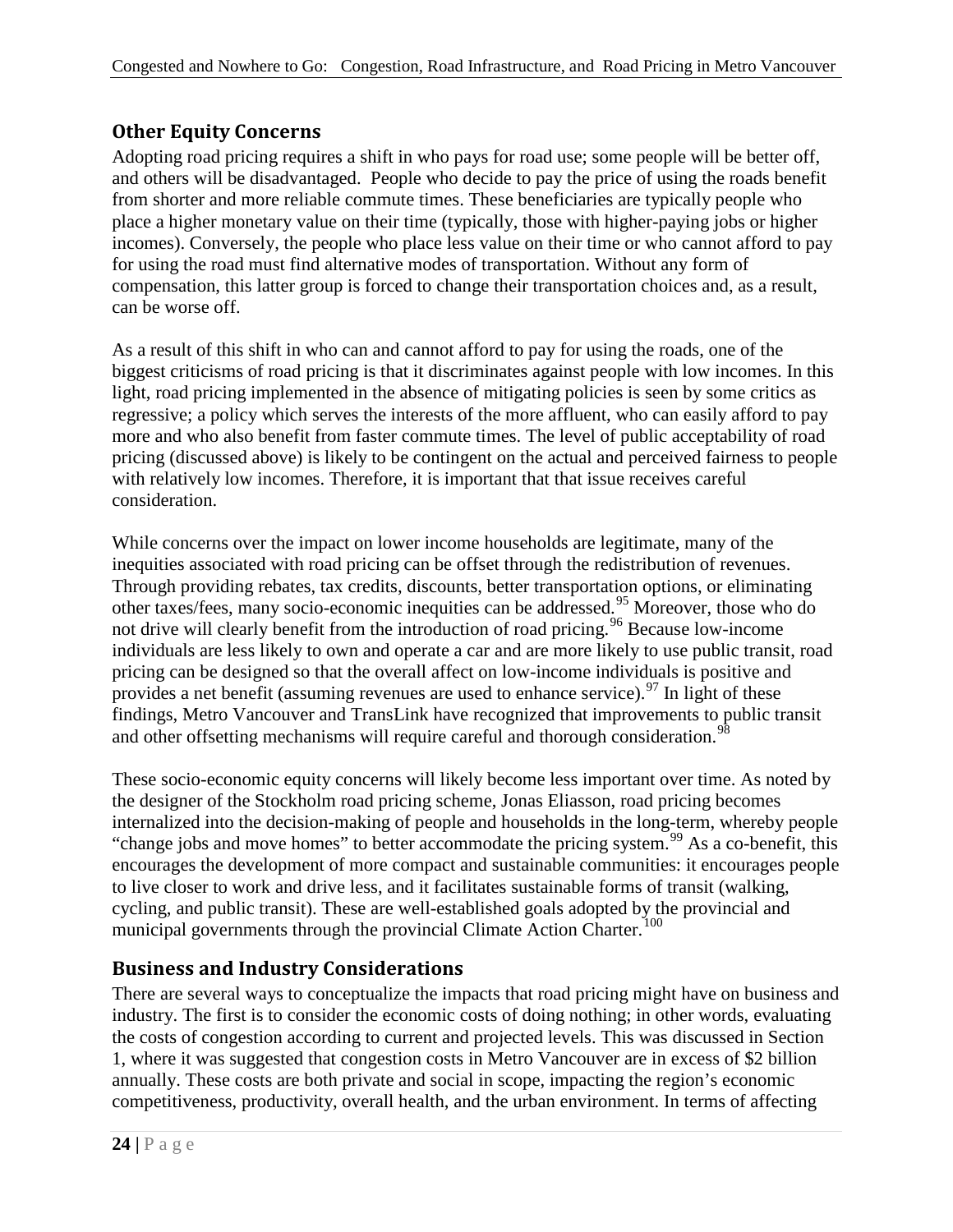the bottom line of business and industry, congestion unambiguously causes "delays, unreliable deliveries, reduced customer service, higher fuel and other costs."<sup>[101](#page-58-23)</sup>

In light of these costs, the reductions in congestion from road pricing stand to benefit regional businesses and the economy more generally. If well-designed, road pricing would result in less congestion during peak periods and make the transportation system more reliable and efficient. If enough traffic is taken off the roads, this could reduce transportation costs for businesses and improve the overall productivity and competitiveness of the region.<sup>[102](#page-58-35)</sup> Additionally, if the revenues from road pricing are used to further improve the transportation network, this can create a feedback loop to benefit business and industry through having a better and more efficient transportation network. Based on these benefits, several prominent business organizations have voiced support for road pricing (in some form), including the Toronto Board of Trade, the BC Chamber of Commerce, and the BC Trucking Association.<sup>[103](#page-58-1)</sup>

An additional benefit of road pricing, often undervalued by business and industry, is the impact on incentivizing shifts towards greater efficiency. If firms are flexible, the rational response to road pricing is to alter behaviour to minimize costs. This can include changing the time of transport to off-peak times, investing in more fuel-efficient vehicles, or maximizing the use of empty truck space. As illustrated by the pricing scheme in Germany – where all trucks are charged according to mileage, weight, and fuel efficiency through GPS devices – higher costs can spark gains in efficiency and productivity.<sup>[104](#page-58-3)</sup> Although the size and scope of these efficiency gains are difficult to predict, they represent an important feature of how firms and the overall economy can benefit from road pricing. All of these benefits are important for the efficiency of the Pacific Gateway and for improving the movement of goods and services through Metro Vancouver's ports, rails, and roads.

Despite the wide range of economic benefits road pricing can offer, many business and industry groups are hesitant to support the idea. Opposition from business and industry, like that from residents, can be a significant force preventing the adoption of road pricing. Based on the results in other jurisdictions, firms are likely to be skeptical at first that road pricing will actually result in a net benefit. Businesses would be obligated to pay charges/fees for using road space, and some firms, like many individuals, see road pricing as an extra tax. The benefits from lower transportation costs and increased efficiency are often overlooked.

A clear reason for the skepticism of business interests is a lack of good data and analysis on how road pricing might affect the bottom line costs of doing business. This is a problem that applies to the entire field of road pricing, not just Metro Vancouver, notably because measuring the impacts of road pricing on freight and goods movement is far more complex than with passenger travel. There over 90 different ways to implement road pricing, each interacting with the "multitude of vehicle types, shipment, business structures, logistic supply chains, attributes of trade routes, and the secrecy of information due to business competition."[105](#page-58-4) What is more, many of the impacts on business and industry are long-term in nature and interact with other economic variables (such as recessions, unemployment, inflation, wage trends etc.). All of these factors make it difficult to determine or predict the specific impacts of road pricing on firms in a region.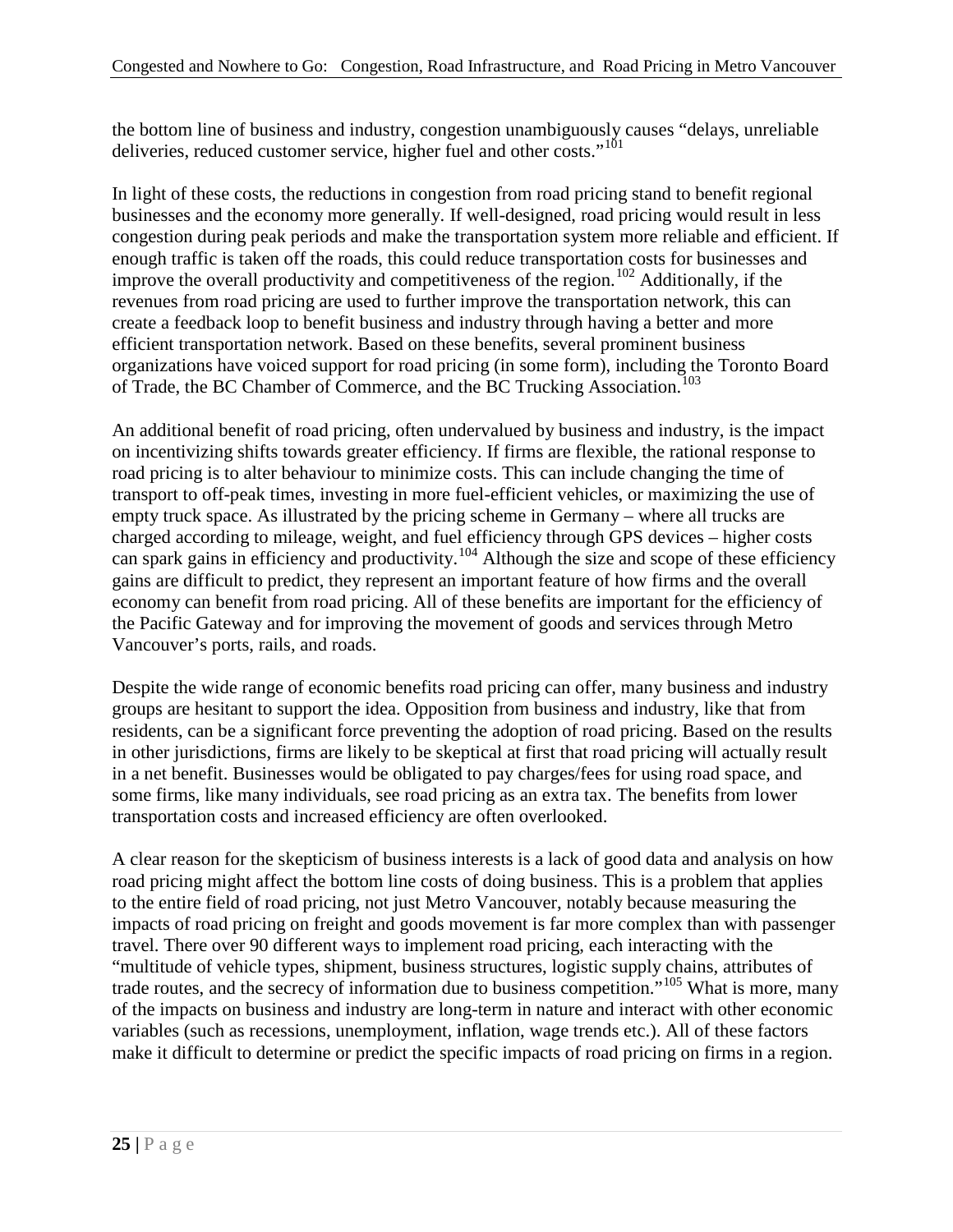Given these concerns, it is helpful to evaluate the effects on business and industry in some jurisdictions that have already adopted road pricing.

**London:** prior to implementing the London Congestion Charge, "businesses were losing an estimated £2-4 million per week due to congestion."<sup>[106](#page-58-5)</sup> After the implementation of the charge, 71 percent of surveyed businesses (n=500) said the pricing scheme had no noticeable impact on their business.<sup>[107](#page-58-6)</sup> Only nine percent said the scheme had a "very" negative" impact, while 9 percent noted a "very positive" effect. Traffic has been reduced by 16 percent and congestion by more than 30 percent under the scheme.<sup>[108](#page-58-44)</sup> Small businesses and convenience store owners, sensitive to minor increases in transport costs, were the most vocal opponents of road pricing.<sup>[109](#page-58-45)</sup>

**Melbourne:** the city's 22-kilometre automated tolled highway network, connecting three major freeways in metropolitan Melbourne, Australia, is estimated to save businesses in the area of roughly \$225 million each year (converted to Canadian dollars, 2007); it also saves businesses "up to 25 million litres of fuel a year."<sup>[110](#page-58-46)</sup>

**Norway:** the anticipated costs to business and industry were major concerns prior to the adoption of cordon pricing in Oslo, Trondheim, and Bergen. Once the pricing schemes were well-established in each city, "the effects on the city centre were mostly positive or only slightly negative." Over time these concerns have become less of an issue.<sup>[111](#page-58-47)</sup>

Ultimately, the effects of road pricing on the movement of goods and services requires further study in Metro Vancouver in order to properly investigate what extent businesses and industry would benefit from road pricing, and whether offsetting mechanisms (such as discounts, cappedfees, and rebates) are appropriate. Unlike most passenger vehicles, where operators in most cases are able to use alternative modes of transportation, business and freight have a "greater dependency on the roads than most regular road users."<sup>[112](#page-58-48)</sup> It is therefore important to understand the potential effects of road pricing on business and industry. Key questions include:

- What model of pricing will be used?
- What collection and monitoring system is most appropriate for the region?
- How will road pricing affect small, medium, and large businesses, and the overall competitiveness of the region?
- Based on traffic modeling, how much time will road freight save from reduced congestion?
- Can road freight change travel patterns to avoid peak travel times?
- How will the funds from road pricing be used to improve road freight infrastructure, and what other transit projects will be built?
- Will trucks from out of the region be charged the same as local trucks? If so, how?

### <span id="page-31-0"></span>**Geographical Constraints**

In order to have an effective road pricing system in Metro Vancouver, it must also be sensitive to the region's unique geography, traffic flows, and settlement patterns. With mountains to the north, an ocean to the west, a border to the south, and an estimated 60,940 hectares of designated land for the agricultural land reserve, the room to build new infrastructure is limited. Infrastructure improvements are constrained by all of these factors, making it increasingly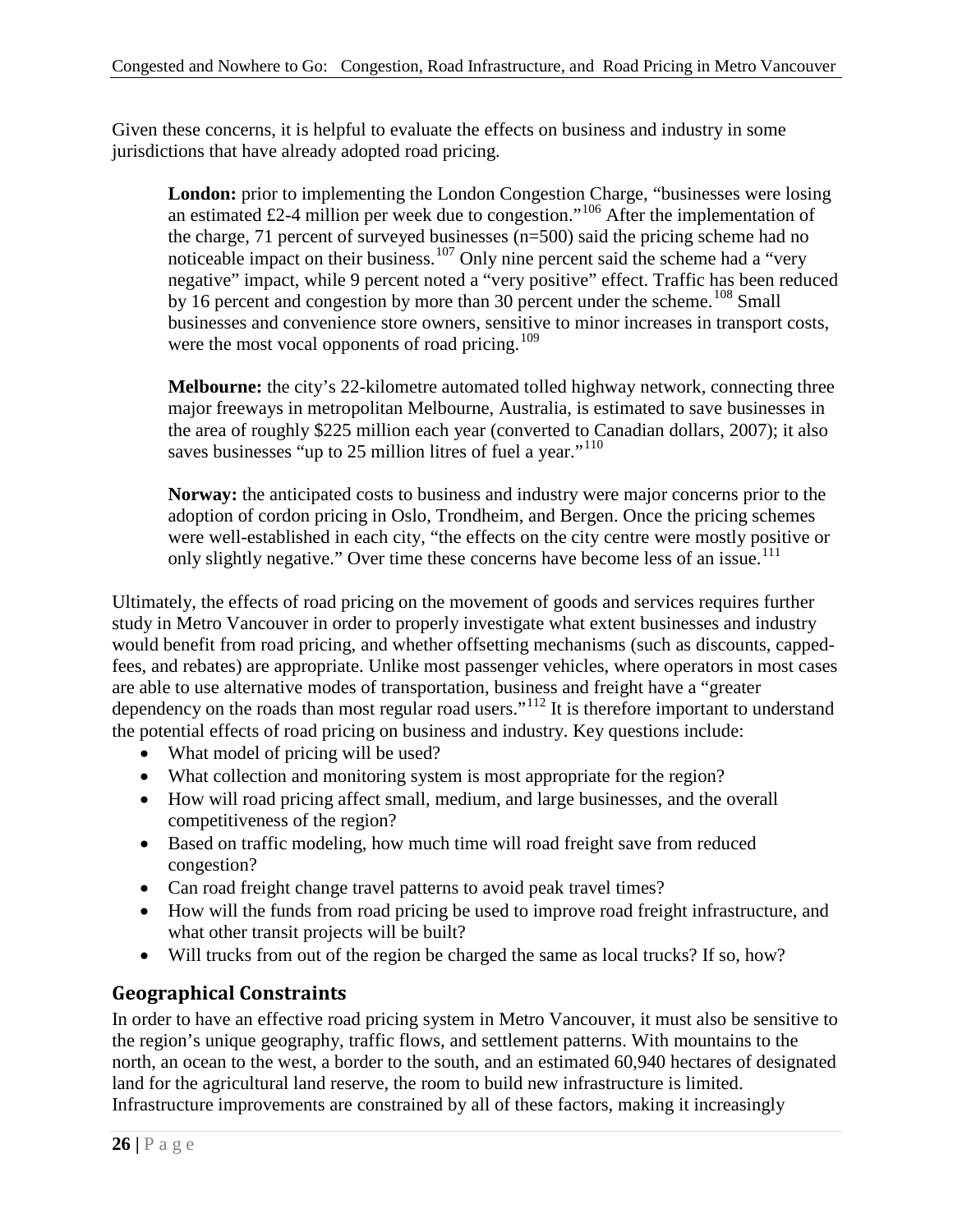important to do more with less. Accordingly, it is not appropriate to take a road pricing system from another jurisdiction and simply impose it on Metro Vancouver.<sup>[113](#page-58-49)</sup>

Unlike Stockholm and London, congestion in Metro Vancouver is not limited to the downtown core, and traffic does not move in a singular direction. Instead, congestion patterns are heterogeneous and reflect the growing suburban areas outside the historical Vancouver/Burnaby/New Westminster core. The City of Vancouver is still the largest urban area for employment; however, "its share in the region has been decreasing" due to the rapid expansion of surrounding cities.<sup>[114](#page-58-50)</sup>

Although road pricing can help address the existing inequities with the transportation network, one important consideration is whether road pricing would disproportionately affect those living in outer suburbs. People living in Langley and Burnaby, for example, drive roughly twice as much as those living close to the downtown core.<sup>[115](#page-58-51)</sup> Depending on the type of road pricing chosen, residents in these outer municipalities may pay more than other residents. Indeed, this was the primary reason why road pricing was not enacted in New York. These concerns require further analysis and research.

#### **Shifting Commuting Patterns**

A small number of residents in neighbouring cities work in Vancouver: 8% in Maple Ridge, 14% in Pitt Meadows, 14% in Port Coquitlam, 10% in Surrey, and 5% in Langley. **Source: Statistics Canada, 2006**

#### <span id="page-32-0"></span>**Implementation Challenges**

There are several practical challenges with implementing road pricing. The first, and perhaps most important, is the overhead cost of implementing and operating the system. New and emerging technologies have made this issue less complicated than a decade ago. Through electronic monitoring and global positioning systems (GPS) the overhead costs of different types of road pricing have decreased significantly. Depending on the objective and

type of pricing, overhead costs can be as low as 3-5 percent, as illustrated by the national road pricing scheme in the Netherlands, operated by using GPS.<sup>[116](#page-58-52)</sup> Moreover, the accuracy of tolling technology has also improved. For example, Germany's tolling system for freight movement – using On-Board Units based on GPS technology – is 99 percent accurate.<sup>[117](#page-58-53)</sup> For a range of overhead costs from international road pricing schemes, see Figure 8 below.

| Scheme              | Running costs/<br>revenues | Technology                        | Comment               |  |
|---------------------|----------------------------|-----------------------------------|-----------------------|--|
| London              | 42%                        | Camera + ANPR                     | Operational scheme    |  |
| Stockholm           | 21%                        | Camera + ANPR                     | Operational scheme    |  |
| Germany             | 12%~>25%                   | GPS & manual<br>declaration       | Operational scheme    |  |
| Austria             | 11%                        | <b>DSRC</b>                       | Operational scheme    |  |
| Switzerland         | 6%                         | Tachograph & GPS &<br><b>DSRC</b> | Operational scheme    |  |
| Norway              | $8 - 14%$                  | <b>DSRC</b>                       | Operational scheme    |  |
| Singapore           | 20-30%                     | <b>DSRC</b>                       | Operational scheme    |  |
| Netherlands         | $3 - 5%$                   | <b>GPS</b>                        | Vodafone estimates    |  |
| <b>US modelling</b> | 8-16%                      | <b>DSRC</b>                       | Spreadsheet modelling |  |
| San Francisco       | 20-30%                     | DSRC ('Fastrak')                  | Proposed scheme       |  |

**Figure 8 – Comparative Implementation Costs**

**27 Example 2012 2012 CONDERGIAL STAGE SOURCE: John Walker (May 2011), "The Acceptability of Road Pricing."** 

As a technical issue, it is also important to note that current provincial policy would need to be amended in order to adopt a comprehensive road pricing strategy. According to the provincial Guidelines for Tolling (2003), tolls can only be used to finance highway and capacity expansions, such as on the Golden Ears and Port Mann bridges. If a bridge or highway is tolled, residents must have access to a "reasonable untolled alternative."<sup>[118](#page-58-54)</sup>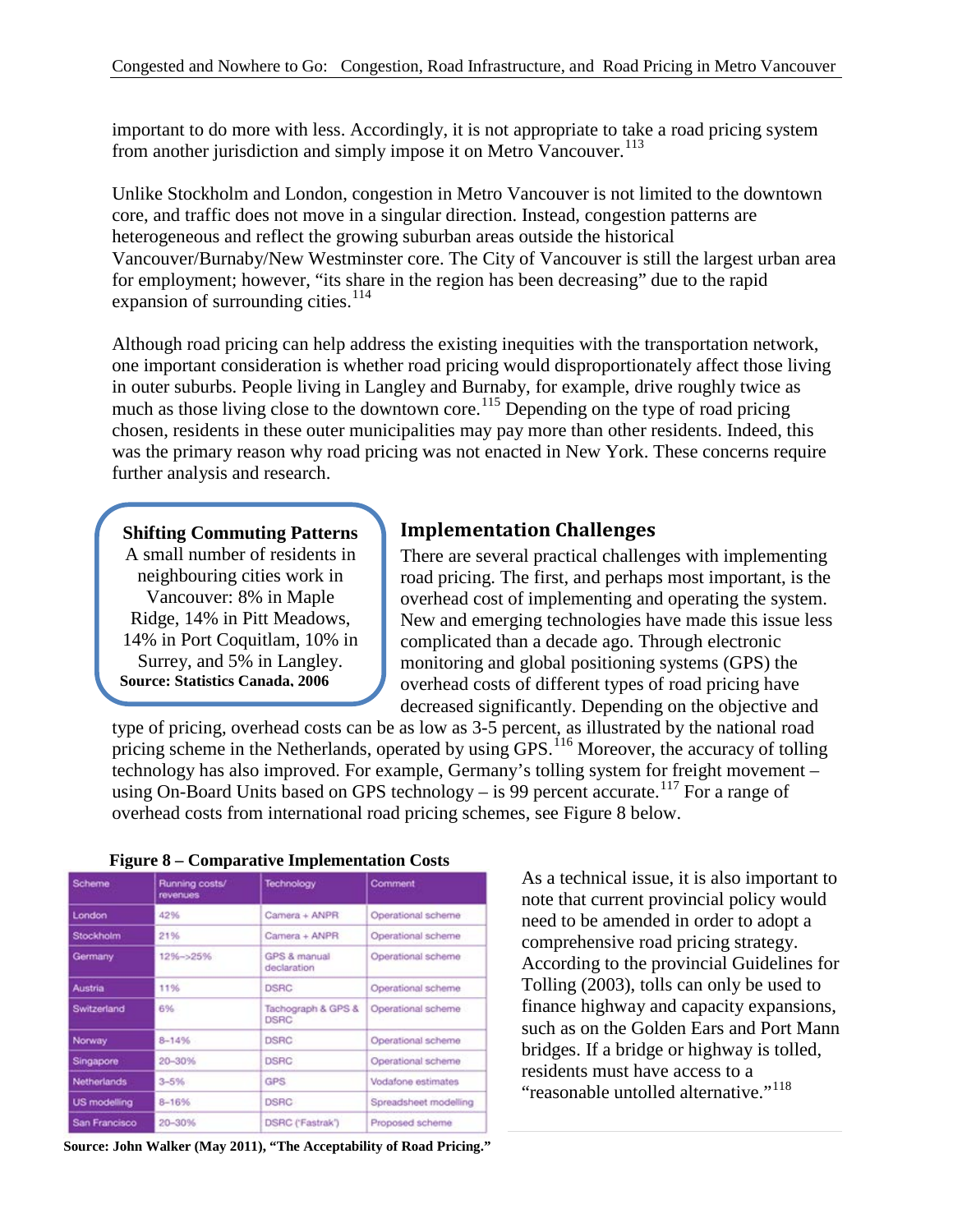Although the provincial "Guidelines for Tolling" seem to prohibit any form of comprehensive congestion-management pricing scheme, the guidelines could, under the right circumstances, be amended by the Provincial government. The guidelines are not entrenched in legislation or regulations (which would make amendments more difficult). The bigger impediment is a lack of provincial support for road pricing generally, and an unwillingness to advance the idea in the region.

\*\*\*\*\*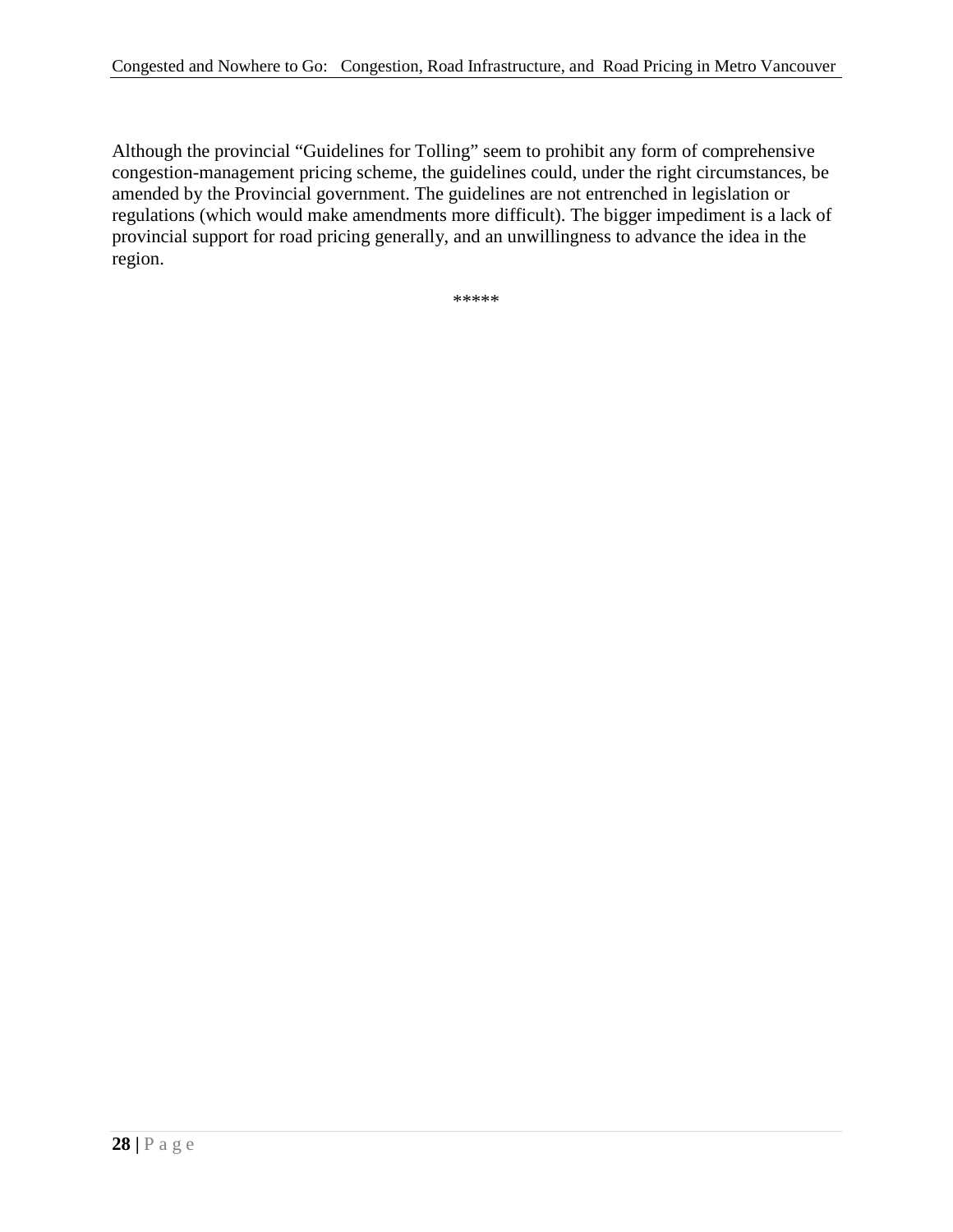# <span id="page-34-0"></span>**WEIGHING THE OPTIONS: CAN ROAD PRICING WORK IN METRO VANCOUVER?**

As with any major change in public policy, road pricing can be messy, contentious, and raises a host of concerns that need to be addressed to move forward. Indeed, road pricing requires a significant shift in how we perceive and use the road network. The trajectory of population growth, congestion, expanding port and freight traffic, and ageing infrastructure all put mounting pressure on the region's growth and development, and Metro Vancouver needs to confront these difficult challenges with determination and rigor.

It is also important to recognize the wider context of the region's development. This has historically been a major flaw with road pricing dialogue. It is often a highly theoretical, academic, and at times simplistic conversation—ignoring important factors, such as behavioural responses, undesirable impacts on business and industry, political dynamics, and a range of implementation issues.<sup>[119](#page-58-55)</sup> In the Metro Vancouver context, other important issues affecting the region's growth and development include: housing affordability, economic competitiveness, and environmental sustainability. Road pricing interacts with each of these issues, and should therefore be an integral part of the discussion.

At face-value, road pricing can prompt a knee-jerk reaction: citizens, businesses, and local organizations are concerned that the shift to a user-pay model will result in higher costs. The benefits of shorter and more reliable commute times, better public transit, and improved road infrastructure are difficult to conceptualize, and are often overshadowed by the high visibility of the pricing itself. Moreover, the long-term consequences of road pricing, such as land-use, impacts to value-added trade, boundary effects, and the redistribution of social and economic welfare, are relatively understudied.<sup>[120](#page-58-56)</sup> This is due, in part, to road pricing's status as a relatively new policy tool, but also to the methodological issues in measuring some of these long-term impacts.

In order to build greater consensus around road pricing as a viable policy tool, these concerns need to be addressed by government, the private sector, and civil society. This will undoubtedly take time and energy. As demonstrated in other regions, once the benefits of road pricing become more tangible and intuitive, and after the key challenges are addressed, road pricing can become more palatable. For these reasons, adopting a pilot program to demonstrate the potential benefits of road pricing could be a pragmatic first step. The road pricing scheme in Stockholm provides a useful learning experience for Metro Vancouver in this regard. Although the two cities have different political cultures, geography, and commuting patterns, the two metro areas are roughly the same size and both rely on an intricate network of bridges.

# <span id="page-34-1"></span>**Moving Forward with Road Pricing**

The discussion of implementing road pricing in the region is well underway. Metro Vancouver and TransLink have already conducted robust research and analysis on road pricing, and continue to build support for implementing a road pricing scheme in the near future. In its most recent planning document, the [2013 Regional Transportation Strategy,](http://www.translink.ca/~/media/documents/plans_and_projects/regional_transportation_strategy/rts_strategic_framework_07_31_2013.ashx) TransLink outlines how the region can benefit from road pricing, and make the transportation network fairer and more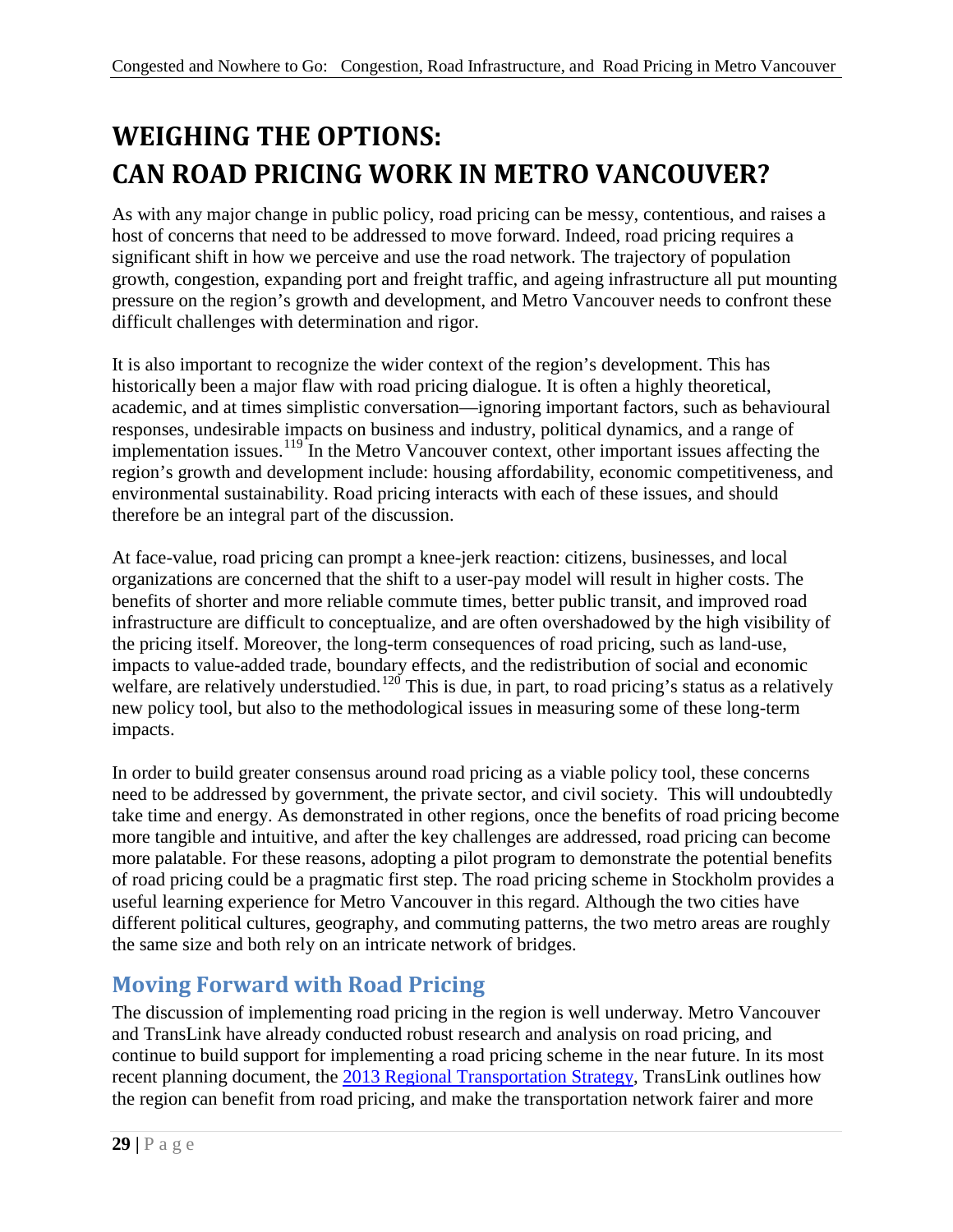efficient. Under these goals, TransLink commits to adopting a mobility pricing strategy, looking at how time-of-day pricing can be used for public transit, parking, and roads and further commits to:

- Making mobility more affordable for the economically vulnerable;
- Combining forms mobility pricing with new investments in the transportation network (i.e. new bridges/tunnels and/or rapid transit lines);
- Commencing a study exploring the technical details and impacts of implementing mobility pricing and its effect on the road system; and,
- Making a flexible pricing system that protects road access for people who have few or no options to change their transportation.<sup>[121](#page-58-57)</sup>

Community support for road pricing is also growing. SFU's Centre for Dialogue is joining the road pricing conversation by convening four regional dialogues with residents and stakeholders, beginning in late October. The purpose of this community engagement initiative is to enhance the literacy and understanding of road (and mobility) pricing in Metro Vancouver, and to identify the concerns and opportunities of potential systems. For more information on these sessions, see the [SFU Centre for Dialogue website.](http://www.sfu.ca/dialogue/news-and-events/archives/2013/moving-in-metro.html)

Concurrent with the efforts of TransLink and the Centre for Dialogue, the Provincial Government has committed to holding a referendum in 2014 on how to fund transportation in the long-term, sustainably. The referendum is expected to touch on the future of TransLink and how to pay for necessary transportation improvements. Roughly one year away, the details of the planned referendum (binding vs. non-binding, the referendum date and question) are still unknown, and the public is without information outlining the referendum options. At this point, it is unclear whether the referendum will encompass road pricing, or other specific mobilitymanagement tools.

Regardless of the referendum question, many regional and municipal officials are concerned that the short timeframe may not provide enough time for proper consultation, engagement, and discussion, especially when considering the significance of the referendum outcome.<sup>[122](#page-58-58)</sup> In protest, the Mayors of Metro Vancouver sent a letter to the Province opposing the referendum in June, 2014. Despite these concerns, the referendum is scheduled to move ahead as planned.

## <span id="page-35-0"></span>**Options for Metro Vancouver**

Building on the context, data, and analysis presented in this paper, we conclude by digging a little deeper into what form of road pricing might work in the region. While it is ultimately up to TransLink, Metro Vancouver, and residents to determine what is 'right' for the region, certain forms of road pricing will likely work better than others.

The intent here is not to advocate a specific model of road pricing for Metro Vancouver; rather this section examines some of the alternatives that may be most appropriate. In general, there are several overarching principles that government should address, no matter what form of road pricing is considered:

**Address socio-economic equity concerns:** the pricing scheme should be sensitive to lower-income households, and seek to offer these individuals a net benefit. Also, the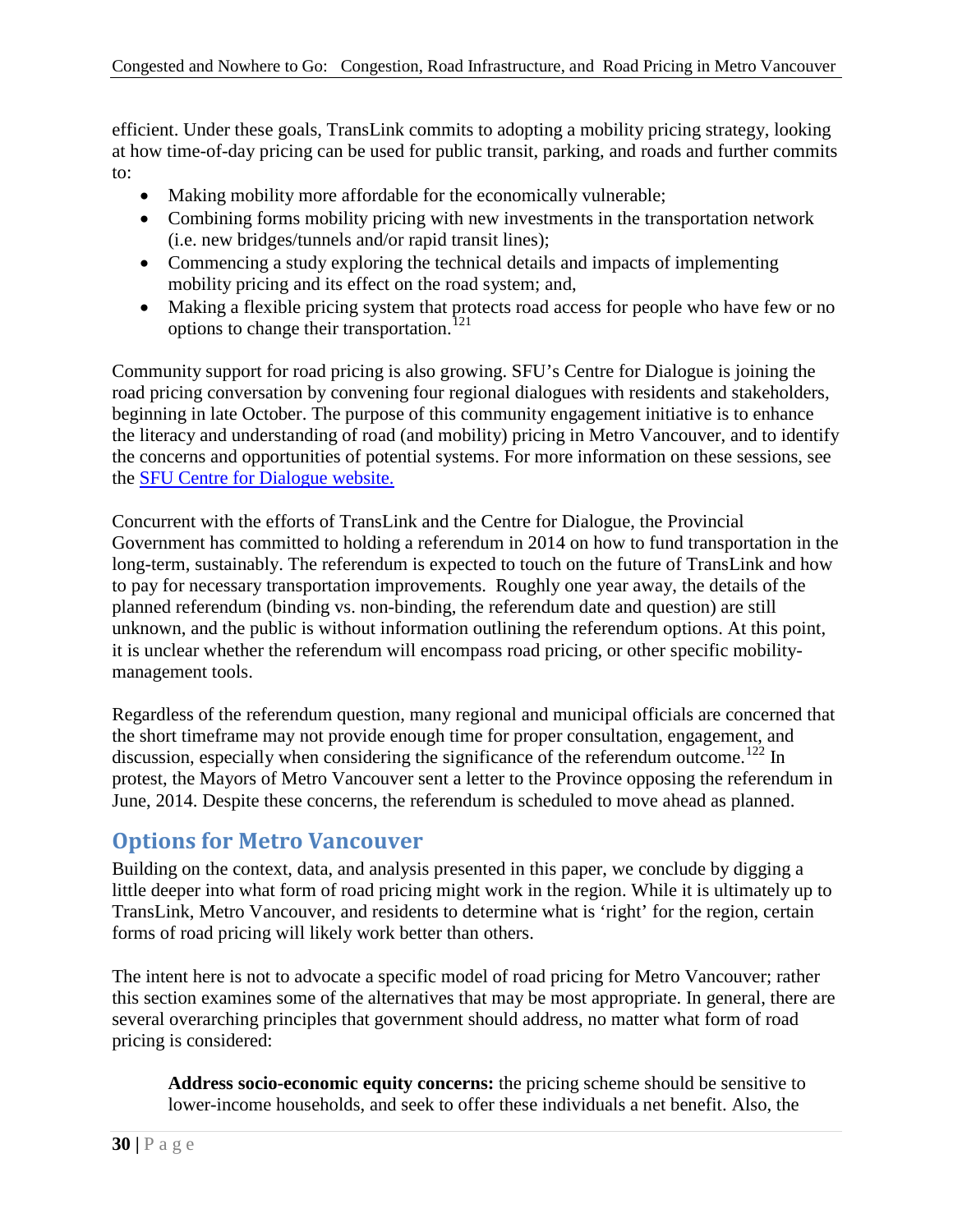needs of other vulnerable groups, such as seniors and persons with disabilities, should be given due consideration. Rebates, exemptions, and discounts should all be on the table.

**Address existing intra-regional inequities:** risking oversimplification, the road pricing scheme should minimize or eliminate the existing transportation inequities in Metro Vancouver. This includes the unfair tolling of only two of the region's 22 bridges/tunnels, and the unequal provision of public transit services in some Metro area municipalities.

**Bolster other transportation options:** Road pricing works best when people have competitive, affordable, accessible, and reliable transit options. Choice and flexibility are critical. Metro Vancouver's transit system is ahead of other cities in terms of public and active transit; however, many communities in Metro are currently underserved by TransLink and require better public transit options. Those who are 'priced off the roads' byroad pricing (i.e. those who cannot afford to pay) require some form of compensation. Improvements to the transit network can be one form of compensation, and could be supplemented by other offsetting mechanisms such as free (or discounted) transit passes. These offsetting mechanisms need to be clearly and transparently outlined.

**Recycle revenues:** the revenues from road pricing should operate in a closed system, meaning that all revenues be reinvested into improving regional transportation services and infrastructure. This can include public and active forms of transit, as well as making improvements to the road network for passenger vehicles and freight. As illustrated by various international examples, acceptance of road pricing will likely increase if such projects are specific and transparent.

**Pricing should offer a net gain for business and industry:** proper research and analysis is currently lacking in this regard. Theory and real-world examples demonstrate a net gain for business through reduced travel time and fuel use, and increased productivity in some jurisdictions; however, more research and modeling is necessary in Metro Vancouver to determine the effects on business. This should include a breakdown of how small, medium, and large businesses are likely to be affected. The need for offsetting mechanisms should be considered within this work as well. In order to get the support of business and industry, the pricing scheme needs to be "resilient, adaptable, and flexible $^{123}$  $^{123}$  $^{123}$ 

With these general considerations in mind, it is important to note that TransLink and Metro Vancouver are aware of many of these issues. Both organizations have undertaken preliminary research and analysis, and TransLink in particular plans on conducting further study on wide-ranging impacts of road pricing.<sup>[124](#page-58-60)</sup>

In terms of specific road pricing schemes, the discussion here focuses on comparing the three models listed in Section 2*: distance-based pricing, area-based pricing, or tolling major infrastructure*. For simplicity and brevity, robust analysis of road pricing schemes is left for government, business, industry, and civil society. The following is a general discussion of some of the major advantages and drawbacks of each form of road pricing. For a more detailed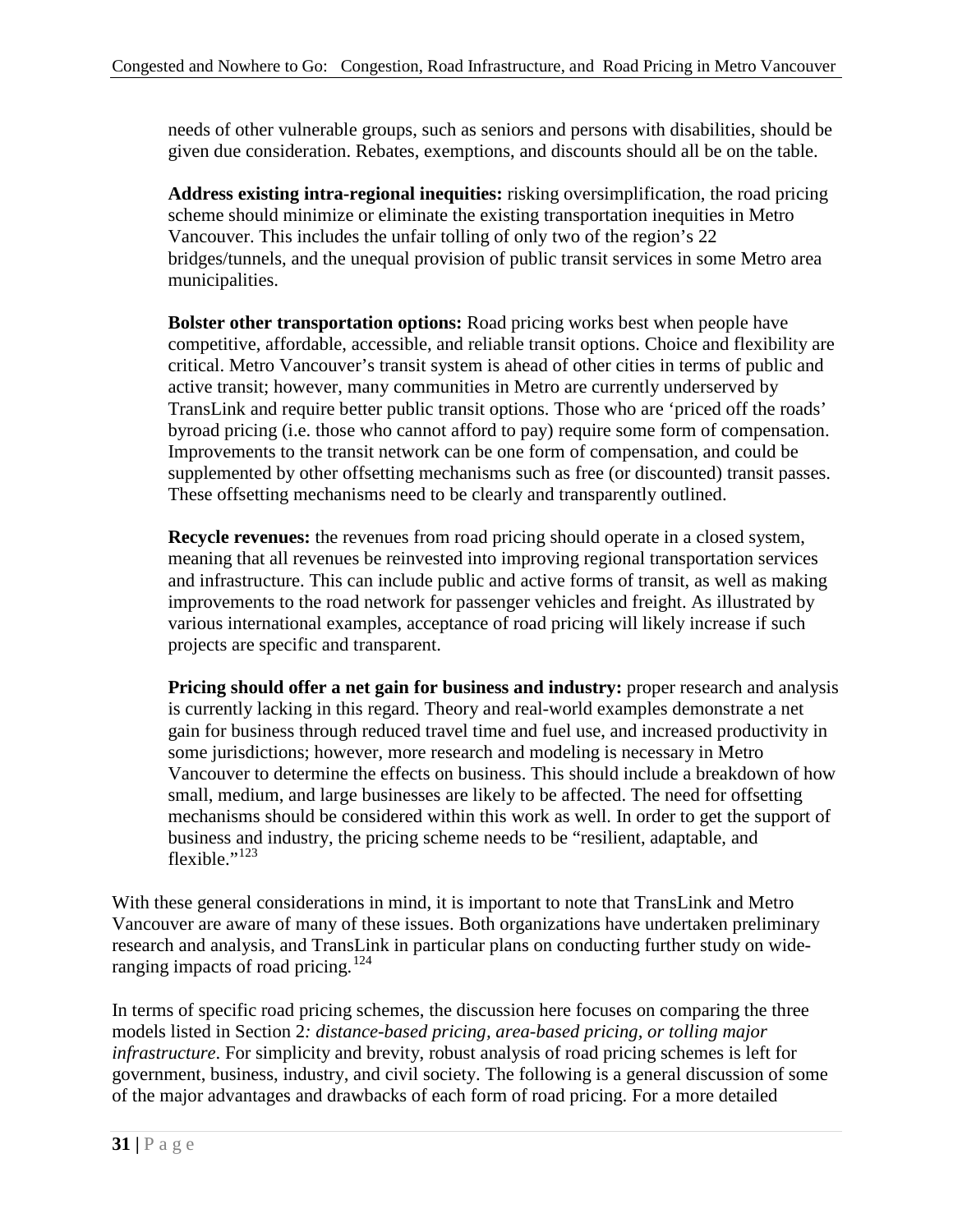analysis of the different types of road pricing and their projected impacts, see the additional resources in Appendix B (in particular, the 2010 Deloitte study commissioned by TransLink).

#### <span id="page-37-0"></span>**Area-based pricing**

Based on the heterogeneous traffic flows in Metro Vancouver, and the growing suburban communities south of the Fraser River, a cordon pricing system (which creates a tolled area around the downtown core, where drivers pay to enter and/or exit) is likely an ineffective approach. Cordon pricing would discourage people from driving into the downtown core (a sticking point for business and industry), and would do little to improve traffic flows in other parts of the region. As a result of high parking prices, changing settlement/employment centres, and better public transit, traffic entering the downtown core has actually decreased from a decade ago.<sup>[125](#page-58-61)</sup> Thus, the forms of road pricing in London and Stockholm are not applicable to the unique geography, traffic, and settlement patterns of Metro Vancouver.

Another form of area-based pricing, supported by several local governments, is to create pricing zones around each municipal boundary. This system would charge people to enter and exit each municipality, and could help manage the existing inequities associated with bridge tolling. Viewed by some as politically acceptable because it treats all municipalities equally, it would likely be relatively effective at reducing congestion. According to 2006 data, "more than 60 percent of commuters cross municipal boundaries, and most of the growth in commuting flows is occurring between suburbs and from the city of Vancouver to the suburbs."[126](#page-58-62) Thus, much of the region's traffic would likely be captured from municipal boundary charges.

Implementing this option, however, would be extremely difficult. Municipal boundaries are not neatly defined, and drawing the pricing lines would surely be both complex and a source of political upheaval. Also, people living on or near municipal boundaries are likely to be more affected by this form of pricing than others. This raises another important implementation issue: what form of technology would be used to charge road-users under this pricing scheme? Bridges are natural tolling points and work well with some municipal boundaries (for example, the crossings between New Westminster and Surrey, and the crossing between Vancouver and Richmond). But some municipal boundaries, such as between Vancouver and Burnaby, Burnaby and Coquitlam, and Langley and Surrey, pose serious challenges for implementing municipalboundary tolls. Would road users be charged to travel along municipal boundaries? Or only when they cross municipal boundaries? If the latter, would GPS technology be used to monitor travel patterns? These questions require further discussion and study.

### <span id="page-37-1"></span>**Tolling Major Infrastructure**

The large network of bridges in Metro Vancouver makes tolling major infrastructure an attractive option (see Figure 9). If all bridges (and the Massey and Cassiar tunnels) are tolled similar to the Golden Ears and Port Mann bridges, this could effectively reduce congestion throughout the region. Moreover, it could provide the region with significant new revenues, and eliminate the current inequity in bridge tolling. A comprehensive or region-wide tolling system for Metro Vancouver bridges is supported by the Greater Vancouver Regional District, along with the Consulting Engineers of BC.<sup>[127](#page-58-63)</sup> It is argued that tolling the 22 bridges in the region will help maintain geographical equity, and also limit traffic redirection (it is hard to avoid bridges in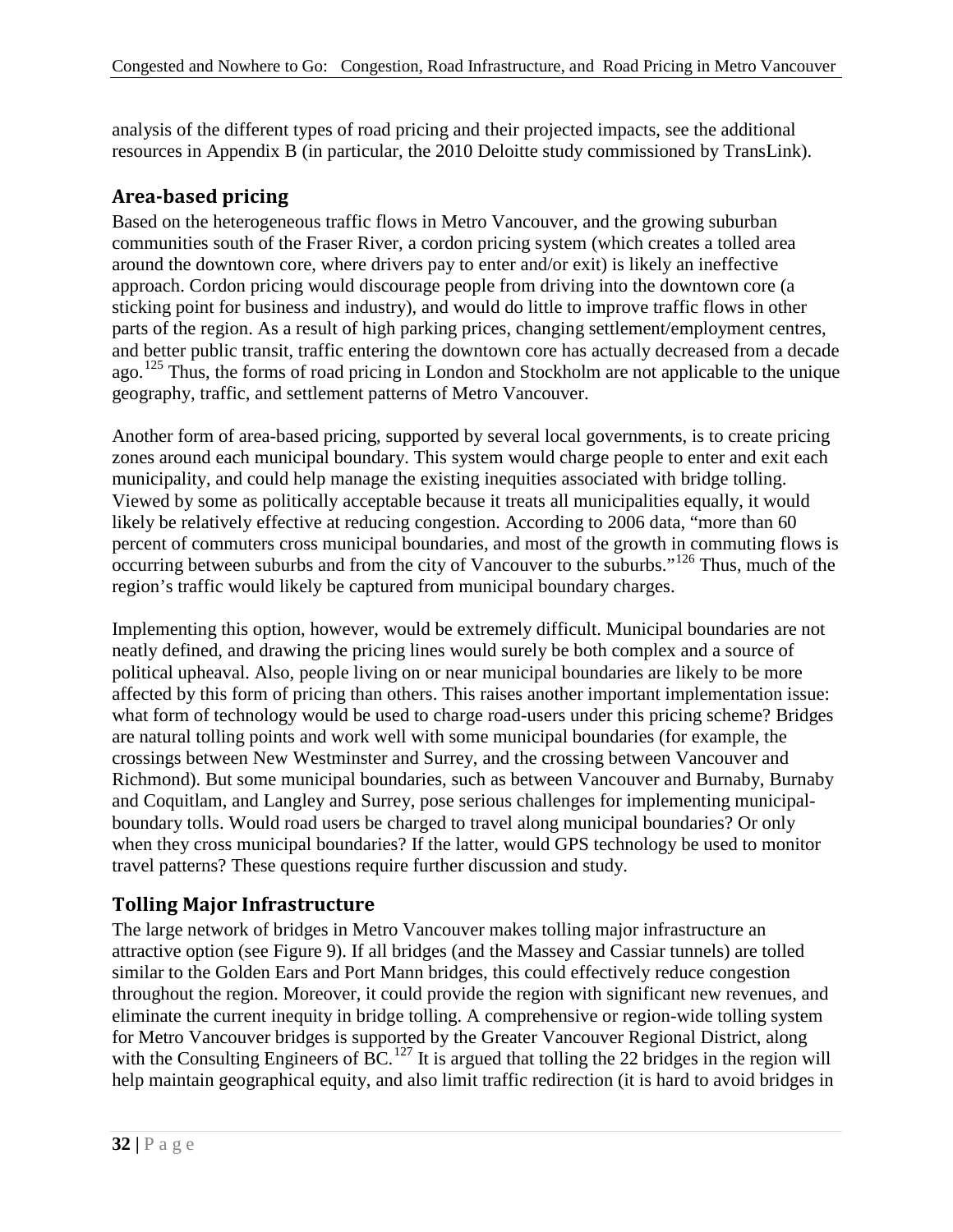Metro Vancouver!). As an international comparison, road pricing in Stockholm generated negligible redirection of traffic onto other (non-tolled) routes.<sup>[128](#page-58-64)</sup>





Copyright Johomaps (www.johomaps.com). Reprinted with permission.

a. Major bridges and tunnels marked with red circles: 1 (Lions' Gate); 2 (Burrard St.); 3 (Granville St.); 4 (Cambie St.); 5 (Georgia Viaduct); 6 (Dollarton); 7 (Second Narrows); 8 (Cassiar Connector Tunnel); 9 (No. 2 Road); 10 (Dinsmore); 11 (Sea Island); 12 (Arthur Laing); 13 (Oak St.); 14 (Knight St.); 15 (George Massey Tunnel); 16 (Alex Fraser); 17 (Derwent Way); 18 (Queensborough); 19 (Pattullo); 20 (Port Mann); 21 (Pitt River); 22 (Golden Ears); Westham Island bridge is off southwest corner of map.

#### **Source: Cited in Robin Lindsey (2013), "Prospects for Urban Road Pricing in Canada Prospects for Urban Road Pricing in Canada."**

Technology for this form of road pricing is well-developed and accurate. Tolling major infrastructure, however, requires significant upfront capital to outfit some portion of the remaining 20 bridges with sensors, in addition to the overhead to operate the tolling technology. Sensory technology (either Automatic Number Plate Recognition or Dedicated Short Range Communication) is used in many jurisdictions, such as Singapore, Stockholm, London, the U.S., Norway, and Austria. Based on these international examples, capital/operating costs can be as low as 8 percent of revenues (Norway) or as high as 42 percent (London). A comprehensive costing exercise for this form of road pricing would be required.

As an additional equity issue, tolling the bridges and tunnels may be viewed as unfair to areas with higher concentrations of bridges and tunnels. Surrey and Richmond, for example, are connected to almost half of the region's bridges. In addition, if only bridges and tunnels are tolled, this may not reduce congestion in all areas. More study of the issue is required, but it may be appropriate to also toll other major pieces of infrastructure, such as the Sea-to-Sky highway or portions of Highway 1.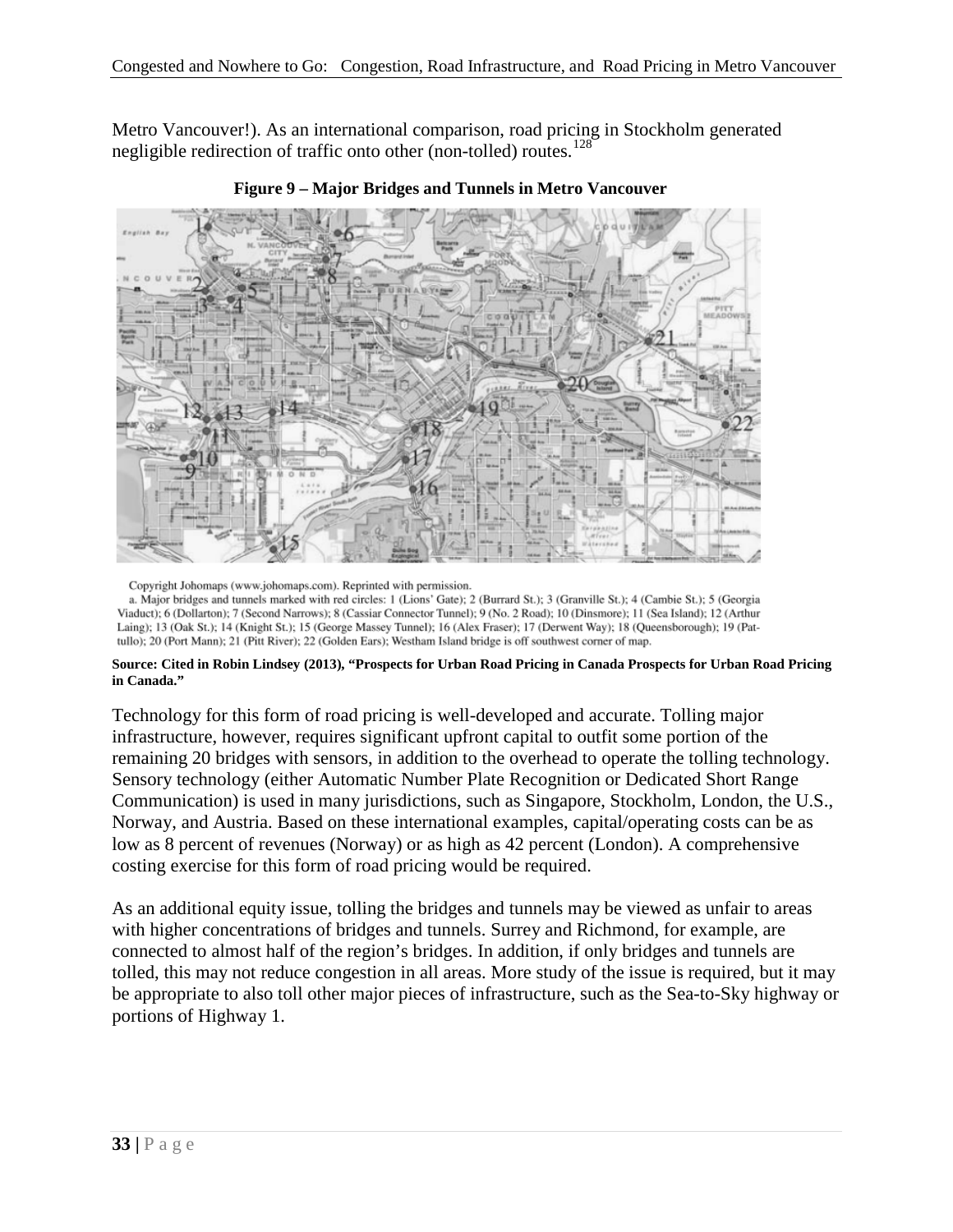### <span id="page-39-0"></span>**Distance-Based Pricing**

On the surface, distance-based pricing is the most comprehensive and flexible form of road pricing.<sup>[129](#page-58-1)</sup> It can offer an equal incentive for people to drive less and, depending on how it is implemented, encourage people to drive less during peak times of the day. It can also be designed to charge people based on vehicle type (i.e. the weight of the vehicle and its subsequent damage to the road network) and vehicle emissions. Perhaps most importantly, advancements in technology facilitate a high degree of choice with distance-based pricing. The pilot program in Oregon, for example, gives road users five different options for how participants pay for road use, ranging from a basic flat fee (with unlimited travel) to using travel information from smartphones and GPS devices (to pay on a per km basis).

Although distance-based pricing operates on a fundamental principle of fairness (i.e. the more kilometers driven, the higher the price), the effects in Metro Vancouver could be highly inequitable. Simply put, people in neighbouring communities often drive greater distances than people living close to Vancouver's downtown core.[130](#page-58-2) This effectively penalizes residents of suburban municipalities and rewards high-density areas where people are less dependent on cars. While this may be beneficial in the long-run – encouraging the development of more sustainable and compact communities, less dependent on cars – it will likely create substantial backlash from outlying municipalities and be seen as unfair by suburban residents. In a similar vein, distancebased pricing may disproportionately affect people with lower incomes, who, because of high housing prices in the downtown core, are pushed to live further away. These equity concerns are important and require further analysis.

Generally, there are two ways to implement distance-based pricing. The first is to conduct regularly scheduled audits of vehicle odometers. Doing this via a single provincially regulated insurance company (the Insurance Company of BC) would be simpler and more straightforward than having to rely on multiple insurers (as in other jurisdictions), as audits could be coordinated with vehicle and insurance renewal. The downside of conducting odometer audits is that road users cannot be charged based on the time of travel, only total distance travelled. There are also questions of how vehicle owners would react to a requirement to report mileage in this way.

The second method for distance-based pricing uses GPS technology, similar to the systems in Oregon, the Netherlands, and Germany. Motor vehicles could have a GPS device installed, with the capability of tracking the total distance traveled and time of day. Compared to other options, this offers an effective and flexible way to reduce congestion—especially when considering that road users could have multiple options in choosing their own pricing/payment method, and type of technology.

The costs of GPS technology have come down significantly over the past decade, which makes distance-based pricing more viable than before. The GPS systems in the Netherlands, Germany, and Switzerland have some of the lowest operational costs compared with other road pricing schemes (see Figure 9 above). But as with any technologically advanced system, there are privacy concerns with distance-based pricing. The biggest concern is that GPS devices would track personal travel behaviour. This Orwellian style of monitoring may prompt objections from many, and would require safeguards to ease concerns. Ideally, the data would only track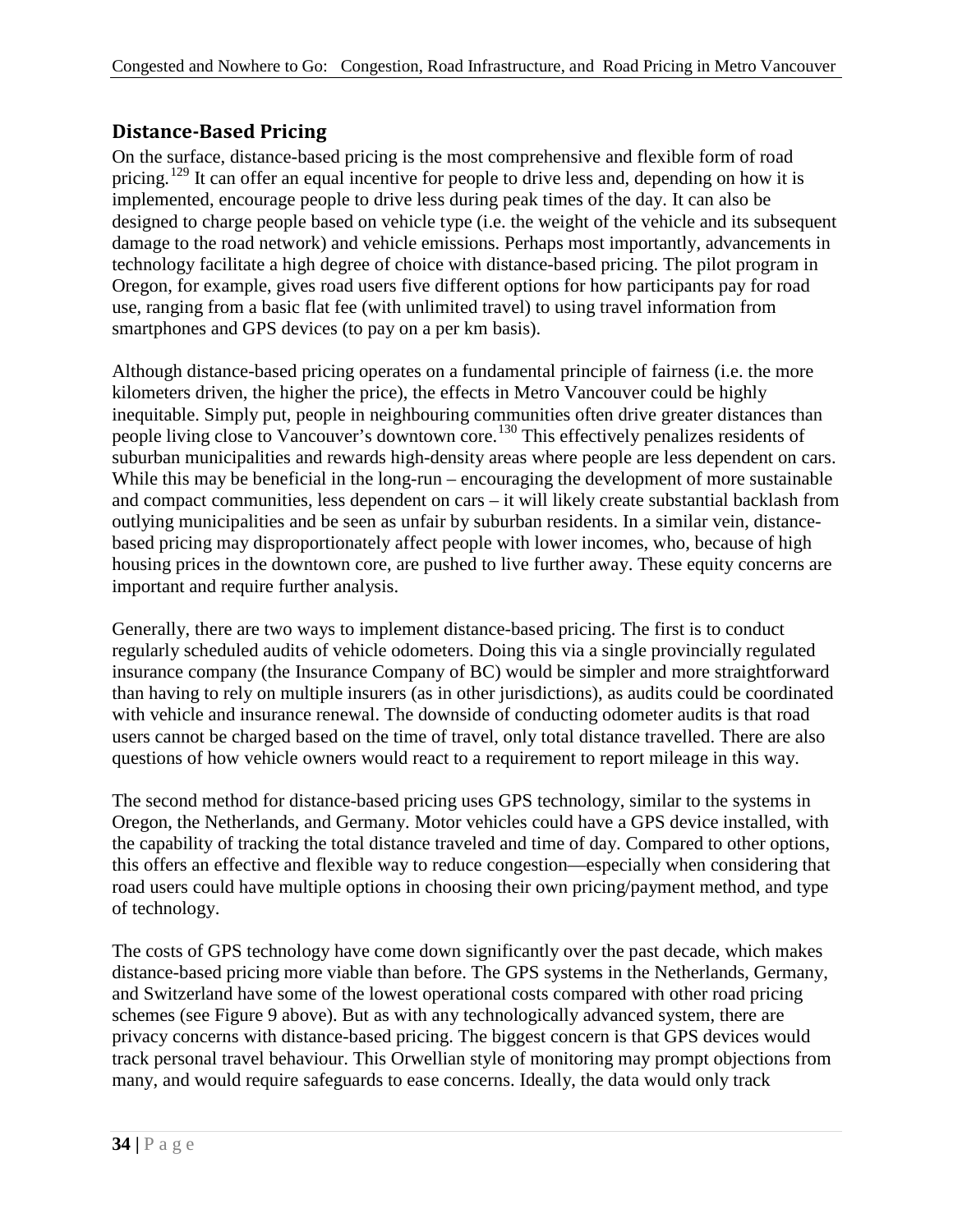kilometers driven and the time of day. Collecting data on specific travel behaviour (while possible) needs further discussion and research.

#### <span id="page-40-0"></span>**All Options on the Table**

Looking at the different forms of road pricing, the foregoing discussion offers a glimpse into the wide range of trade-offs associated with area-based, infrastructure-based, and distance-based pricing. Realistically, each of these options is viable in Metro Vancouver, and each would have distinctive impacts on residents, businesses, land-use, and the transportation network. Moving forward, it is important that all options are carefully debated and studied—both within the context of the transportation network and other 'bigger picture' realities of the region.

\*\*\*\*\*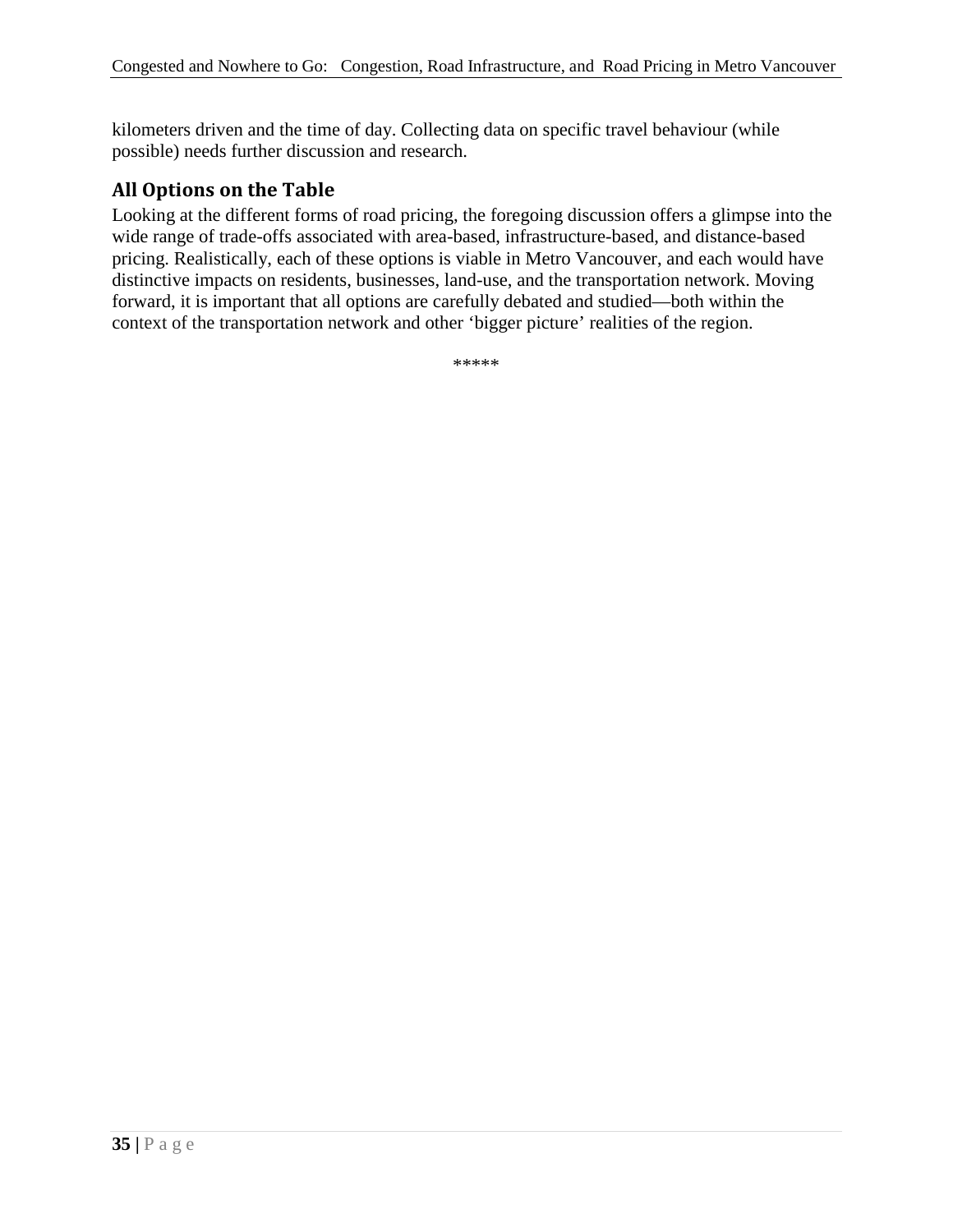# <span id="page-41-0"></span>**CONCLUSION**

This paper has discussed worsening congestion and infrastructure financing as two interrelated problems facing the region. In a larger frame, congestion and insufficient transportation infrastructure interact with several other important demographic, economic, political, and social issues. The costs of these trends are far-reaching and systemic—slowing the movement of people, goods, and the provision of services. Like the common cold, congestion is a nuisance which interferes with our everyday lives and is something that everyone wishes would just go away.

The current trajectory in Metro Vancouver is unsustainable in many respects, and the challenges the region faces are formidable. The region is growing at a steady pace, with limited space to accommodate projected increases in passenger and freight traffic. In many areas of the region, the scope to increase the supply of road infrastructure is limited by both money and space, and as discussed above, key elements of the regional transportation network – municipalities, TransLink, and bridge infrastructure – are dealing with the legacy effects of significant underinvestment. Current instruments for funding transportation improvements, such as fuel, parking, and property taxes, are insufficient to meet the transportation needs of the region, which makes it critical to find sustainable funding sources.

From an economic lens, worsening congestion and the shortfall in infrastructure investment will continue to have a detrimental impact on the region's development, growth, and international competitiveness. Almost everything we buy travels by truck; and, to varying degrees, we all depend on the road network to get to work or school and to carry out our social lives. Having efficient and reliable transportation is therefore intrinsically linked to transportation costs and our overall well-being as both consumers and citizens. Without question, improving mobility in the region holds great potential for maintaining and advancing economic growth and prosperity.

From an environmental perspective, Metro Vancouver and the Provincial government have made ambitious commitments to reduce greenhouse gases and other sources of pollution. The transportation sector – both passenger and freight – has a big influence on these sources of environmental damage, and reducing congestion can be a major source of abatement and a way to make our environment cleaner. Furthermore, the move to create more compact and sustainable communities is an overarching goal of both local and provincial governments. Reducing dependence on motor vehicles can help realize all of these goals.

The opportunity to reduce vehicle demand and ensure more efficient use of the road network is therefore is increasingly attractive to many policy-makers. As discussed throughout this paper, road pricing is one demand-side management tool which can help address the region's transportation problems. By charging road-users based on the actual costs imposed on the road network, pricing the roads is one of the most direct and effective ways to reduce congestion, raise revenue, and abate environmental damage. As noted by the BC Chamber of Commerce, "jurisdictions around the world are recognizing that to be sustainable, funding mechanisms need to combine sustainability with the principle of user pay while managing traffic demand; a well designed road pricing system meets all of these criteria."<sup>[131](#page-58-3)</sup>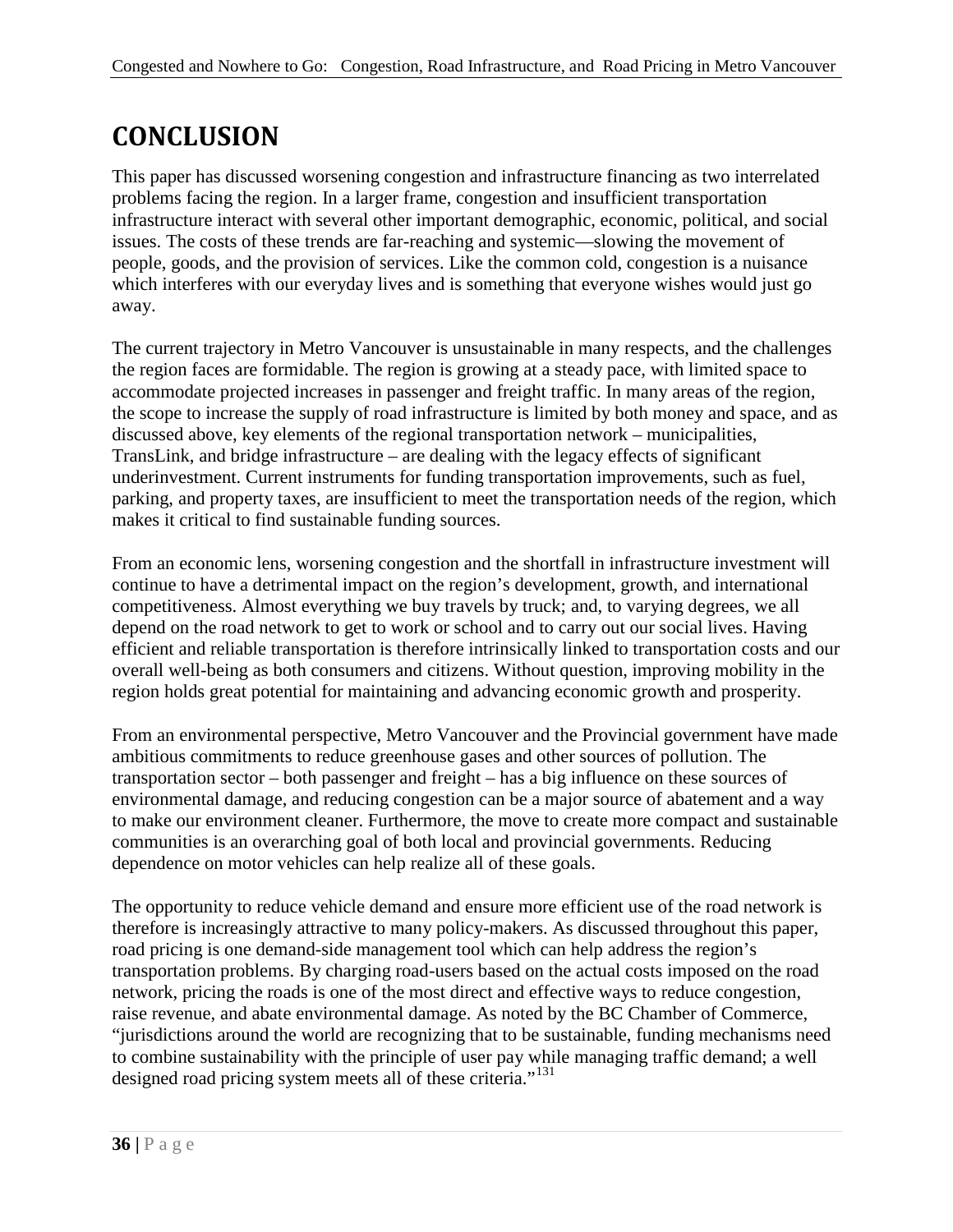In many senses of the term, road pricing is not a new concept in Metro Vancouver. Before 1970, many of the bridges in the region were tolled; and the idea of implementing some form of road pricing for motorists has formally been on the agendas of TransLink and the Greater Vancouver Regional District since 1993. TransLink, based on its 2013 Regional Transportation Strategy, is now actively pursuing the implementation of road pricing and initiating further research, consultation, and engagement.

Given these developments, road pricing may not be as great of a shift as people think fundamentally, it requires looking at our values of mobility in a different light. To date, roads have been underpriced and overused, making "travelling by car artificially cheap in terms of money, and artificially expensive in terms of time."<sup>[132](#page-58-28)</sup> Putting a price on using the roads is simply a different way of viewing and using road infrastructure.

Without question, implementing road pricing is complex and raises significant challenges, involving issues of equity and fairness, political constraints, considerations for business and industry, and public acceptability. As with any policy which increases the price of an essential good, road pricing generates vocal opposition. But as demonstrated in other regions and cities around the world, these challenges are surmountable over time, with clear and concerted leadership. Based on the experiences of cities and regions that have successfully implemented road pricing, it is important to focus on the broader goals of improving the reliability, efficiency, and sustainability of the transportation system, rather than get bogged down in technicalities. At a minimum, road pricing in Metro Vancouver would need to be flexible, transparent, and give people choice.

Although this paper has focused on the impact of passenger vehicles and freight movement, the dialogue around road pricing is wider in scope. It reflects how we all move around the region and it interacts with issues such as housing affordability, economic competitiveness, and environmental sustainability. Going forward, it is important that all road users are included in the conversation—viewing the transportation system not just in terms of cars and trucks but as enhancing the mobility for all road users.

The dialogue around road pricing is expected to intensify in the coming years in Metro Vancouver, especially with the anticipated referendum in 2014 on how to sustainably fund transportation in the region. While it is uncertain whether the referendum will encompass road pricing or other specific mobility-management tools, the topic is likely to receive increased attention from local governments, Metro Vancouver, and TransLink. At the same time, it offers an opportunity to move the conversation forward and address the higher-level issues outlined throughout this paper.

Overall, in order to develop a more sustainable vision of transportation, a shift in how we value and view mobility is required. Although it is an uncomfortable concept for many, road pricing represents a shift in thinking that could significantly alleviate the region's gridlock, improve transportation infrastructure, and make the region a more prosperous and cleaner place to live.

\*\*\*\*\*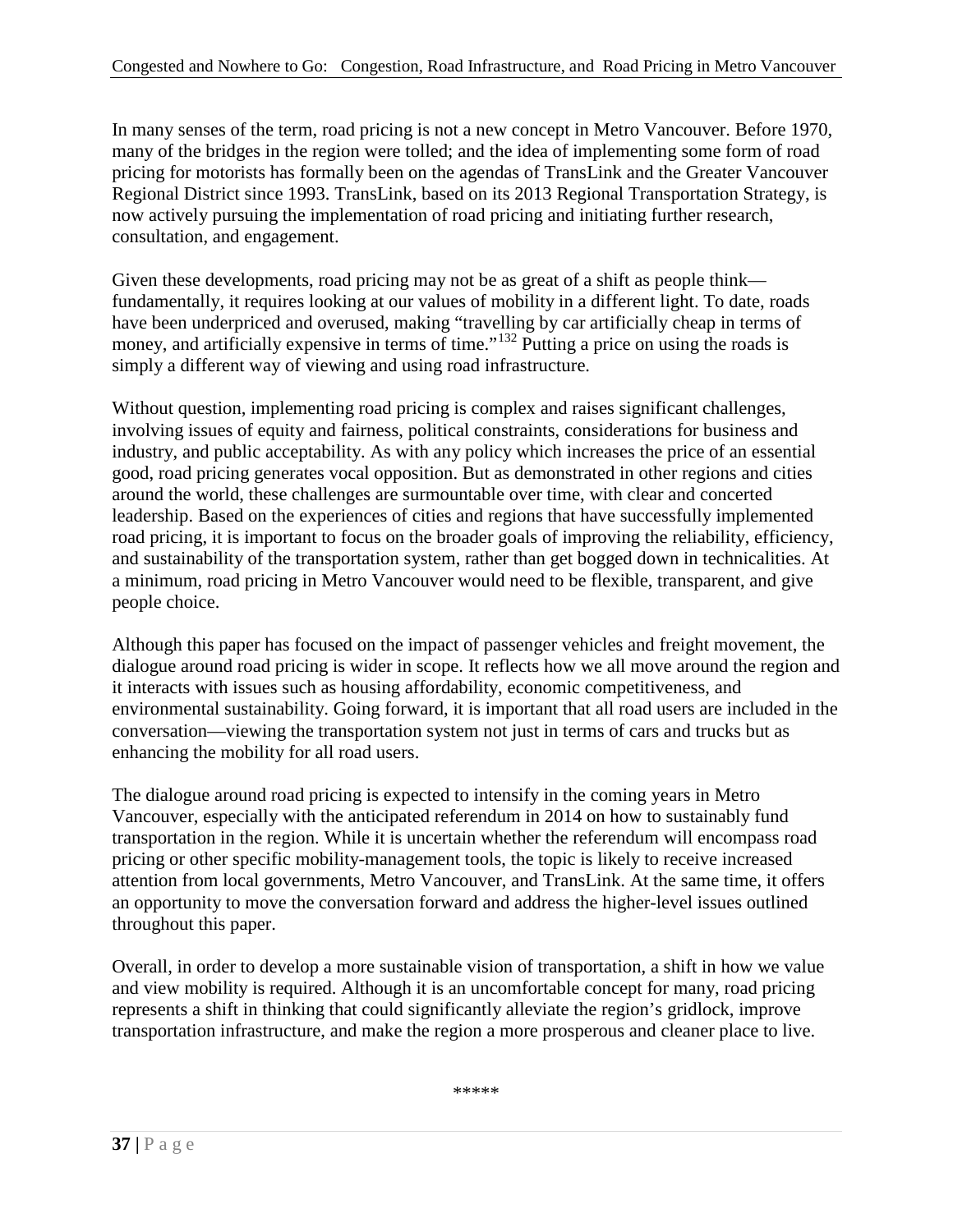# <span id="page-43-0"></span>**Appendix A – Overview of International Road Pricing Schemes**

[\(http://www.tac-atc.ca/english/resourcecentre/readingroom/pdf/roadpricing-brief.pdf\)](http://www.tac-atc.ca/english/resourcecentre/readingroom/pdf/roadpricing-brief.pdf)

| Location                               | Year of<br>Introduction             | Primary<br><b>Objective</b>                                                                                                        | Secondary<br><b>Objective</b>                                                                             | Type                                                                                                   | <b>Charges</b>                                                                                                | <b>Technology</b>                                                                                                            |  |
|----------------------------------------|-------------------------------------|------------------------------------------------------------------------------------------------------------------------------------|-----------------------------------------------------------------------------------------------------------|--------------------------------------------------------------------------------------------------------|---------------------------------------------------------------------------------------------------------------|------------------------------------------------------------------------------------------------------------------------------|--|
| Singapore                              | 1975<br>(Original)                  | Reduce congestion<br>in CBD                                                                                                        | Encourage use<br>of transit                                                                               | Cordon based<br>CBD access plus<br>expressways and<br>outer ring roads                                 | Variable:<br>• fee periodically<br>changed depending<br>on travel speeds<br>. by vehicle type                 | . OBU with inserted<br>debit card<br>• DSRC with gantries<br>. ANPR for enforcement                                          |  |
| www.lta.gov.sg                         |                                     |                                                                                                                                    |                                                                                                           |                                                                                                        |                                                                                                               |                                                                                                                              |  |
| Oslo.<br>Norway                        | 1990                                | Revenue -<br>dedicated for<br>transport<br>investment<br>in Oslo                                                                   |                                                                                                           | Cordon based<br>central area<br>access                                                                 | <b>Flat fee</b><br>depending on<br>vehicle weight                                                             | · In vehicle<br>transponders<br>. Toll booths for<br>manual payment<br>. ANPR for enforcement                                |  |
| San Diego.<br>California<br>$(I-15)$   | 1996                                | Originally to achieve<br>more effective use<br>use of prior HOV<br>lanes and therefore<br>to relieve conges-<br>tion on main route | Revenue<br>generation                                                                                     | <b>High Occupancy</b><br>Toll (HOT) lanes.<br>With recent<br>expansion, now<br>called Managed<br>Lanes | Dynamic Variable<br>Pricing for single<br>occupant vehicles<br>- price per mile<br>varies with<br>congestion. | • In vehicle<br>transponder using<br><b>DSRC</b>                                                                             |  |
| www.sandag.org                         |                                     | www.fastrak.511sd.com                                                                                                              |                                                                                                           |                                                                                                        |                                                                                                               |                                                                                                                              |  |
| Toronto.<br>Canada<br>407 ETR          | 1997                                | Provide additional<br>expressway<br>system capacity                                                                                | Revenue<br>generation for<br>expanding and<br>extending the<br>highway.                                   | <b>Toll "closed"</b><br>facility - per<br>kilometer toll fee                                           | Variable by:<br>• Time of day<br>• Vehicle type                                                               | · In vehicle transponder<br>using DSRC<br>. ANPR for payment<br>without transponder<br>· Gantries at entry and<br>exit ramps |  |
| www.407etr.com                         |                                     |                                                                                                                                    |                                                                                                           |                                                                                                        |                                                                                                               |                                                                                                                              |  |
| Melbourne.<br>Australia                | 2000                                | Reduce<br>congestion in CBD                                                                                                        | Improve access<br>for freight<br>associated with<br>port                                                  | • Toll facility<br>. Two routes:<br>City Link (22 km)<br>Eastlink (39 km)                              | Fee for toll zones                                                                                            | · In vehicle transponder<br>using DSRC<br><b>ANPR for enforcement</b>                                                        |  |
| www.vicroads.vic.gov.au                |                                     |                                                                                                                                    |                                                                                                           |                                                                                                        |                                                                                                               |                                                                                                                              |  |
| London, UK                             | 2003                                | Reduce<br>congestion in<br>central area                                                                                            | · Encourage use<br>of transit<br>• Revenue<br>dedicated for<br>transport investment                       | Cordon based<br>central area<br>access                                                                 | Pre-or post-paid<br>flat fee                                                                                  | ANPR (for charging<br>and enforcement)                                                                                       |  |
| www.cclondon.com                       |                                     |                                                                                                                                    |                                                                                                           |                                                                                                        |                                                                                                               |                                                                                                                              |  |
| Santiago,<br>Chile                     | 2004                                | Reduce air<br>pollution by<br>alleviating severe<br>queuing /<br>congestion                                                        | Provide new<br>infrastructure<br>through private<br>concessions                                           | Tolled urban<br>roads network                                                                          | Variable by time<br>of day                                                                                    | · In vehicle transponder<br>using DSRC<br>. ANPR for enforcement                                                             |  |
| Germany                                | 2005                                | Revenue for<br>maintenance and<br>road system<br>improvements                                                                      | Allocate costs<br>to HGVs which<br>cause dispro-<br>portionate share<br>of road wear                      | <b>HGV</b> distance<br>charges on<br>national<br>autobahn system                                       | Variable charges<br>for HGV>12 tonnes<br>based on:<br>- class of vehicle<br>- number of axles                 | . OBU - GPS for<br>charging<br>• ANPR for enforcement                                                                        |  |
| www.toll-collect.de<br>www.bmybs.de/en |                                     |                                                                                                                                    |                                                                                                           |                                                                                                        |                                                                                                               |                                                                                                                              |  |
| Stockholm.<br>Sweden                   | 2007                                | Reduce<br>congestion                                                                                                               | • Improve environment<br>· Encourage<br>transit use<br>· Revenue dedicated<br>for transport<br>investment | Cordon based<br>central area<br>access                                                                 | Variable by time<br>of day. Vehicle<br>owners invoiced<br>monthly.                                            | ANPR (for charging)                                                                                                          |  |
|                                        | www.vv.se/templates/page3_1715.aspx |                                                                                                                                    |                                                                                                           |                                                                                                        |                                                                                                               |                                                                                                                              |  |

CBD = Central Business District

OBU = On-board unit

HGV = Heavy Goods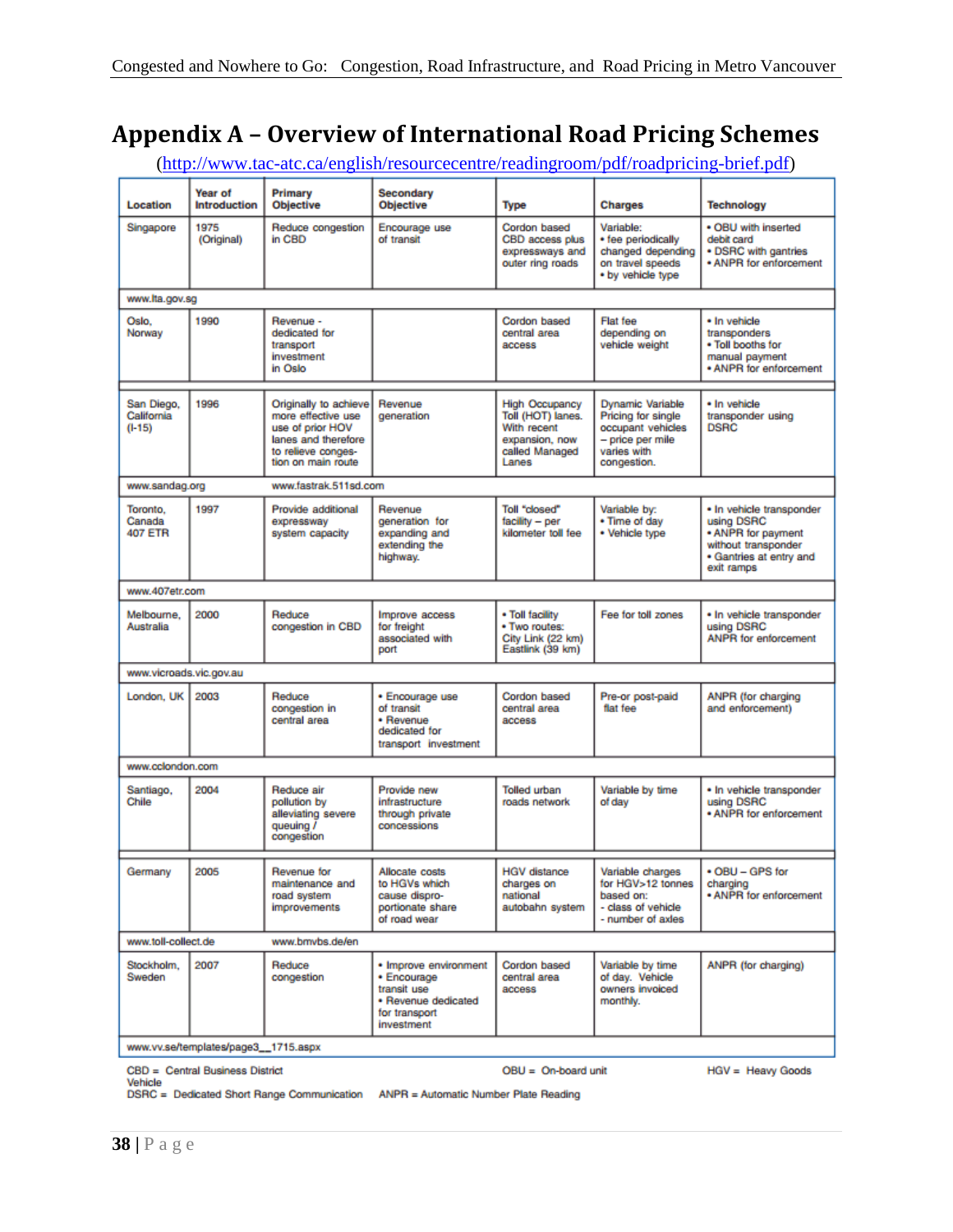# <span id="page-44-0"></span>**Appendix B – Selected Resources on Road Pricing**

- Canada, Transport. 2006. "Costs of Non-Recurrent Congestion in Canada Final Report Economic Analysis Costs of Non-Recurrent Congestion in Canada Final Report" (December).
- Deloitte. 2010. "Metro Vancouver Road Pricing Research Study: Final Report." Prepared for TransLink [<http://www.translink.ca/~/media/Documents/plans\\_and\\_projects/regional\\_transportation\\_strat](http://www.translink.ca/~/media/Documents/plans_and_projects/regional_transportation_strategy/Research/Metro_Vancouver_Road_Pricing_Research_Study_Report.ashx) [egy/Research/Metro\\_Vancouver\\_Road\\_Pricing\\_Research\\_Study\\_Report.ashx>](http://www.translink.ca/~/media/Documents/plans_and_projects/regional_transportation_strategy/Research/Metro_Vancouver_Road_Pricing_Research_Study_Report.ashx).
- Greater Vancouver Regional District. 2007. "Road Pricing: An Overview of Current Practice." Regional Growth Strategy Review Backgrounder #3 [<http://www.metrovancouver.org/planning/development/strategy/RGSBackgroundersNew/RGS](http://www.metrovancouver.org/planning/development/strategy/RGSBackgroundersNew/RGSBackgrounder-RoadPricing.pdf) [Backgrounder-RoadPricing.pdf>](http://www.metrovancouver.org/planning/development/strategy/RGSBackgroundersNew/RGSBackgrounder-RoadPricing.pdf).
- Greater Vancouver Transportation Authority. 2004. "Summary and Results of the 2003 Greater Vancouver Travel Time Survey" [<http://www.translink.ca/~/media/Documents/about\\_translink/governance\\_and\\_board/board\\_mi](http://www.translink.ca/~/media/Documents/about_translink/governance_and_board/board_minutes_and_reports/2004/November/4_9report.ashx) [nutes\\_and\\_reports/2004/November/4\\_9report.ashx>](http://www.translink.ca/~/media/Documents/about_translink/governance_and_board/board_minutes_and_reports/2004/November/4_9report.ashx).
- Halcrow Consulting. 2012. "Report on Lessons Learned for Metro Vancouver from Road Pricing Schemes around the World." *Prepared for TransLink* [<http://www.translink.ca/~/media/Documents/plans\\_and\\_projects/regional\\_transportation\\_strat](http://www.translink.ca/~/media/Documents/plans_and_projects/regional_transportation_strategy/Research/Lessons_for_Metro_Vancouver_from_Road_Pricing_Schemes_Around_the_World.ashx) egy/Research/Lessons for Metro Vancouver from Road Pricing Schemes Around the Wor [ld.ashx>](http://www.translink.ca/~/media/Documents/plans_and_projects/regional_transportation_strategy/Research/Lessons_for_Metro_Vancouver_from_Road_Pricing_Schemes_Around_the_World.ashx).
- ITrans Consulting Inc. 2006. "Costs of Non-Recurrent Congestion in Canada Final Report." *Transport Canada Economic Analysis. <*http://www.bv.transports.gouv.qc.ca/mono/0964770/01\_Report.pdf>.
- iTrans Consulting Inc. 2007. "Report to Greater Vancouver Gateway Council Final Report Environmental Scan of TDM Measures." *Greater Vancouver Gateway Council.*
- Get Moving BC. 2008. "Bridging the Infrastructure Gap: A Comparison of Bridge Infrastructure Crossing the Fraser River to Bridge Infrastructure in Four Major Western Canadian Cities" <http://www.getmovingbc.com/press\_release/BRIDGING%20THE%20 INFRASTRUCTURE%20GAP.pdf>.
- Gillen, David. 2012. "Building the Future of British Columbia: The Importance of Transportation Infrastructure to Economic Growth and Employment." *University of British Columbia: Sauder School of Business* <http://www.sauder.ubc.ca/Faculty/Research\_Centres/Centre\_for\_Transportation\_Studies/~/me dia/Files/Faculty%20Research/OPLOG%20Division/OPLOG%20Publications/GILLEN/Buildi ng%20for%20the%20Future%20of%20British%20Columbia.ashx>.
- Langmyhr, Tore. 2010. "Learning from Road Pricing Experience : Introducing a Second-generation Road Pricing System Learning from Road Pricing Experience : Introducing a Second-generation Road Pricing System" (May 2013): 37–41.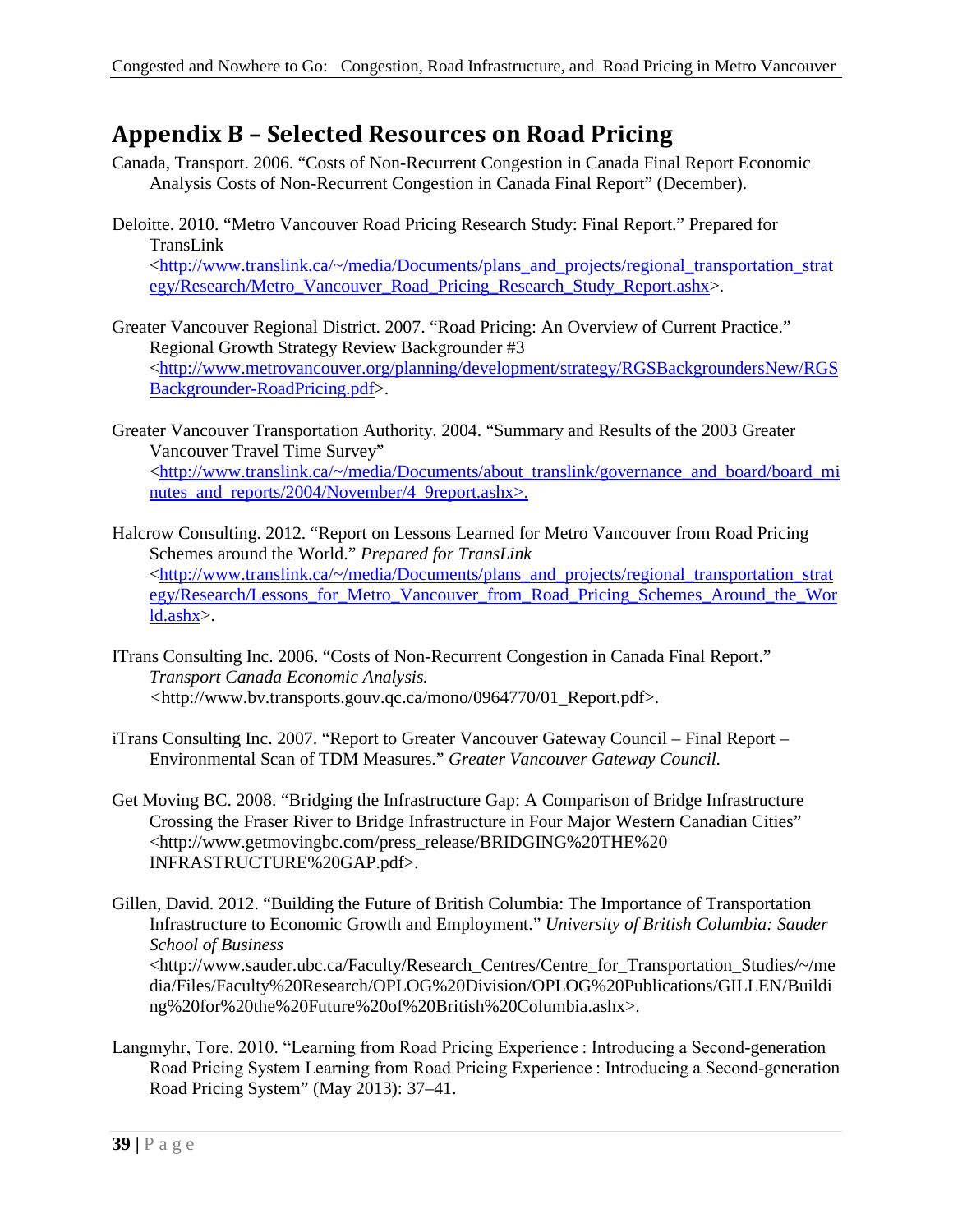- Langmyhr, Tore. 2010. "Understanding Innovation: The Case of Road Pricing." *Transport Reviews: A Transnational Transdisciplinary Journal* (May 2013): 37–41.
- Lindsey, Robin. 2013. "Prospects for Urban Road Pricing in Canada Prospects for Urban Road Pricing in Canada." 293: 235–293.
- Litman, Todd. 1999. "Distance-based Charges; A Practical Strategy for More Optimal Vehicle Pricing." *Victoria Transport Policy Institute.*
- Litman, Todd. 2013. "Evaluating Public Transit Benefits and Costs: Best Practices Guidebook." *Victoria Transport Policy Institute.* <http://www.vtpi.org/tranben.pdf>.
- Litman, Todd. 2011. "Pay-As-You-Drive Vehicle Insurance in British Columbia" *Victoria Transport Policy Institute*.
- Litman, Todd. 2011. "Using Road Pricing Revenue: Economic Efficiency and Equity Considerations." *Victoria Transport Policy Institute.*
- MacKenzie, Hugh. 2013. "Canada's Infrastructure Gap: Where It Came From and Why It Will Cost So Much To Close." *Canadian Centre for Policy Alternatives.*
- Metro Vancouver. 2009. "Metro Vancouver 2040: Residential Growth Projections." [<http://www.metrovancouver.org/planning/development/strategy/RGSBackgroundersNew/RGS](http://www.metrovancouver.org/planning/development/strategy/RGSBackgroundersNew/RGSMetro2040ResidentialGrowth.pdf) [Metro2040ResidentialGrowth.pdf>](http://www.metrovancouver.org/planning/development/strategy/RGSBackgroundersNew/RGSMetro2040ResidentialGrowth.pdf).
- Schoemaker, Heather. 2007. "Future of the Region Sustainability Dialogues: Transportation: We can't get there from here." Land Use and Transportation Committee, Metro Vancouver.
- Transport Canada. 2006. "The Cost of Urban Congestion in Canada." Transport Canada, Environmental Affairs.
- TransLink. 2013. "Regional Transportation Strategy: Strategic Framework" [<http://www.translink.ca/~/media/documents/plans\\_and\\_projects/regional\\_transportation\\_strate](http://www.translink.ca/~/media/documents/plans_and_projects/regional_transportation_strategy/rts_strategic_framework_07_31_2013.ashx) gy/rts strategic framework 07 31 2013.ashx>.
- Urban Transportation Task Force. 2012. "The High Cost of Congestion in Canadian Cities." Council of Ministers Responsible for Transportation and Highway Safety <http://www.comt.ca/english/uttf-congestion-2012.pdf>.

Walker, John. May 2011. "The Acceptability of Road Pricing" *Royal Automobile Club Foundation.*  Victoria Transport Policy Institute (2009), "Chapter 9: Transportation Cost Implications," *In Transportation Cost and Benefit Analysis II <*[http://www.vtpi.org/tca/tca09.pdf>](http://www.vtpi.org/tca/tca09.pdf).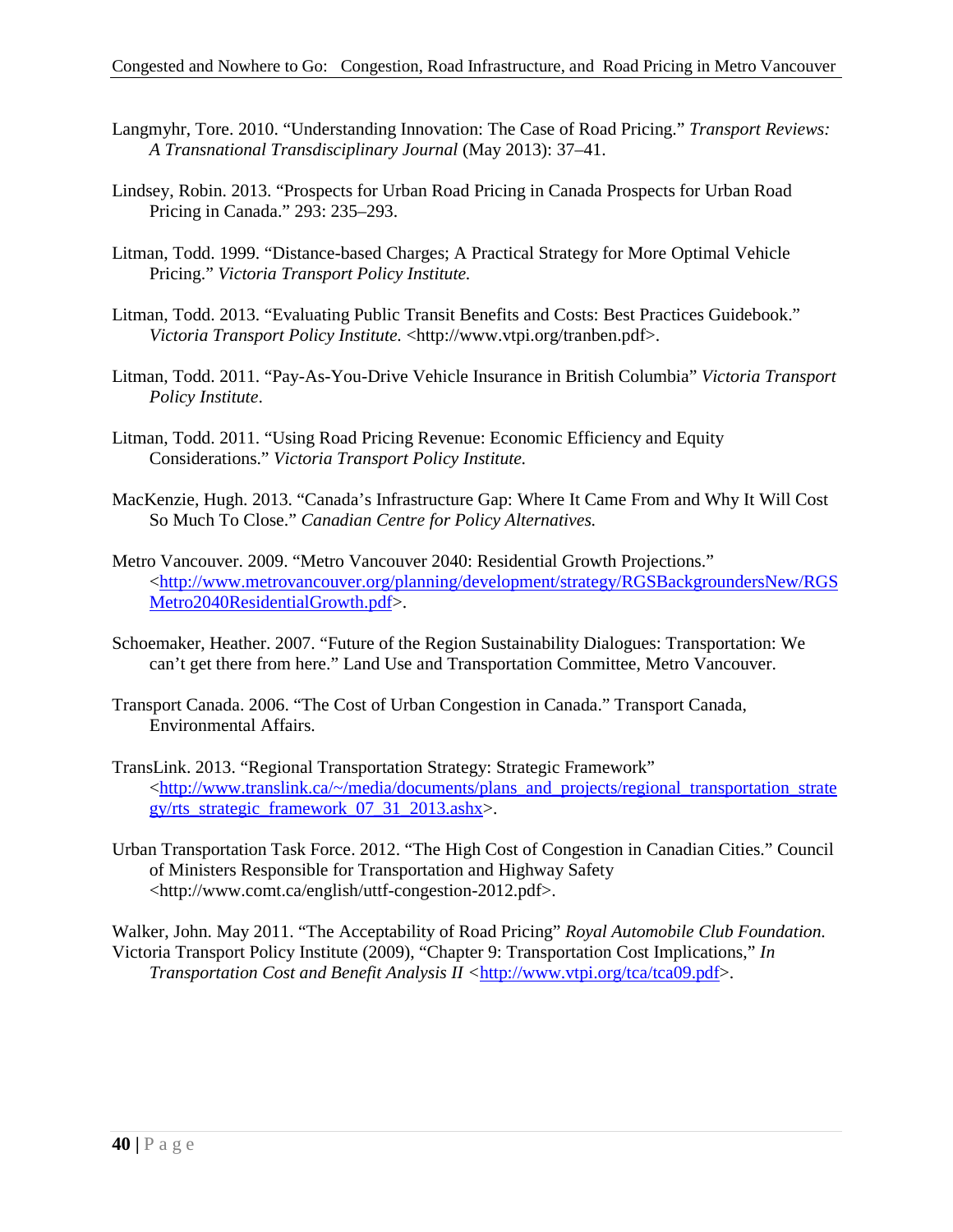# <span id="page-46-0"></span>**Bibliography**

Anderson, Mike, Steve Brown, Basse Clement, and Linda Rogers. 2012. "Technical Report."

- BC Statistics. 2012. "Licensed Motor Vehicles." *Government of BC.*
- Beatty, Mark. 2010. "Driving Mad: Public Perceptions of Road Pricing and the Costs of Congestion in Metro Vancouver." *School of Public Policy, Simon Fraser University.*
- Bowerman, Alex. 2007. "The Costs and Benefits of Road Pricing : Comparing Nationwide Charging with Project-Based Schemes" (18): 1–25.
- BC Chamber of Commerce. 2012. "Policy and Positions Manual." [<http://www.bcchamber.org/advocacy/files/2013\\_2014\\_Policy\\_and\\_Positions\\_Manual.pdf>](http://www.bcchamber.org/advocacy/files/2013_2014_Policy_and_Positions_Manual.pdf).
- BC Chamber of Commerce. 2008. "The Need for an Innovative Approach to Transportation for an Increasingly Urban Province." *Our Policies*  [<http://www.bcchamber.org/advocacy/policy/provincial\\_gov/transportation/need\\_for\\_an\\_innov](http://www.bcchamber.org/advocacy/policy/provincial_gov/transportation/need_for_an_innovative_approach_to_transportation_for_an_increasingly_urban_province.html) [ative\\_approach\\_to\\_transportation\\_for\\_an\\_increasingly\\_urban\\_province.html>](http://www.bcchamber.org/advocacy/policy/provincial_gov/transportation/need_for_an_innovative_approach_to_transportation_for_an_increasingly_urban_province.html).
- British Columbia Trucking Association. 2010. "BC's Trucking Industry: Costs of Congestion." Slide Presentation [<http://www.slideshare.net/sfot/on-trax-presentation>](http://www.slideshare.net/sfot/on-trax-presentation).
- BC Trucking Association. 2012. "BCTA Policy Positions: Taxation and Tolls." *Advocacy*  [<http://www.bctrucking.com/advocacy/policy>](http://www.bctrucking.com/advocacy/policy).
- Borjesson, M., J. Eliasson, M. Hugosson, B. & Brundell-Freij, K. 2012. "The Stockholm congestion charge – 5 years on. Effects, acceptability and lessons learnt." *Transport Policy*, 20: 1-12.
- Brown, David, Greg Hoover, Al Howatson, and Joseph Schulman. 2005. *Canada's Transportation Infrastructure Challenge Strengthening the Foundations*. Conference Board of Canada.
- Brox, James. 2008. "Infrastructure Investment: The Foundation of Canadian Competitiveness." *Institute for Research on Public Policy* [<http://irpp.org/assets/research/competitiveness/infrastructure-investment-the-foundation-of](http://irpp.org/assets/research/competitiveness/infrastructure-investment-the-foundation-of-canadian-competitiveness/pmvol9no2.pdf)[canadian-competitiveness/pmvol9no2.pdf>](http://irpp.org/assets/research/competitiveness/infrastructure-investment-the-foundation-of-canadian-competitiveness/pmvol9no2.pdf).
- Canadian Housing and Mortgage Corporation (2013), "Comparing Neighbourhoods—Vancouver," *Government of Canada* [<http://www.cmhc](http://www.cmhc-schl.gc.ca/en/co/buho/sune/sune_007.cfm#CP_JUMP_98624)[schl.gc.ca/en/co/buho/sune/sune\\_007.cfm#CP\\_JUMP\\_98624>](http://www.cmhc-schl.gc.ca/en/co/buho/sune/sune_007.cfm#CP_JUMP_98624).

Capacity, Container, and Improvement Program. 2012. "Road Traffic Distribution Report."

Clark, Andrew. August 18, 2003. "Business backs congestion charge; Six months on, companies in heart of capital give thumbs-up to Livingstone's levy." *The Guardian: Environment* [<http://www.theguardian.com/environment/2003/aug/18/](http://www.theguardian.com/environment/2003/aug/18/%20londonpolitics.greaterlondonauthority)  [londonpolitics.greaterlondonauthority>](http://www.theguardian.com/environment/2003/aug/18/%20londonpolitics.greaterlondonauthority).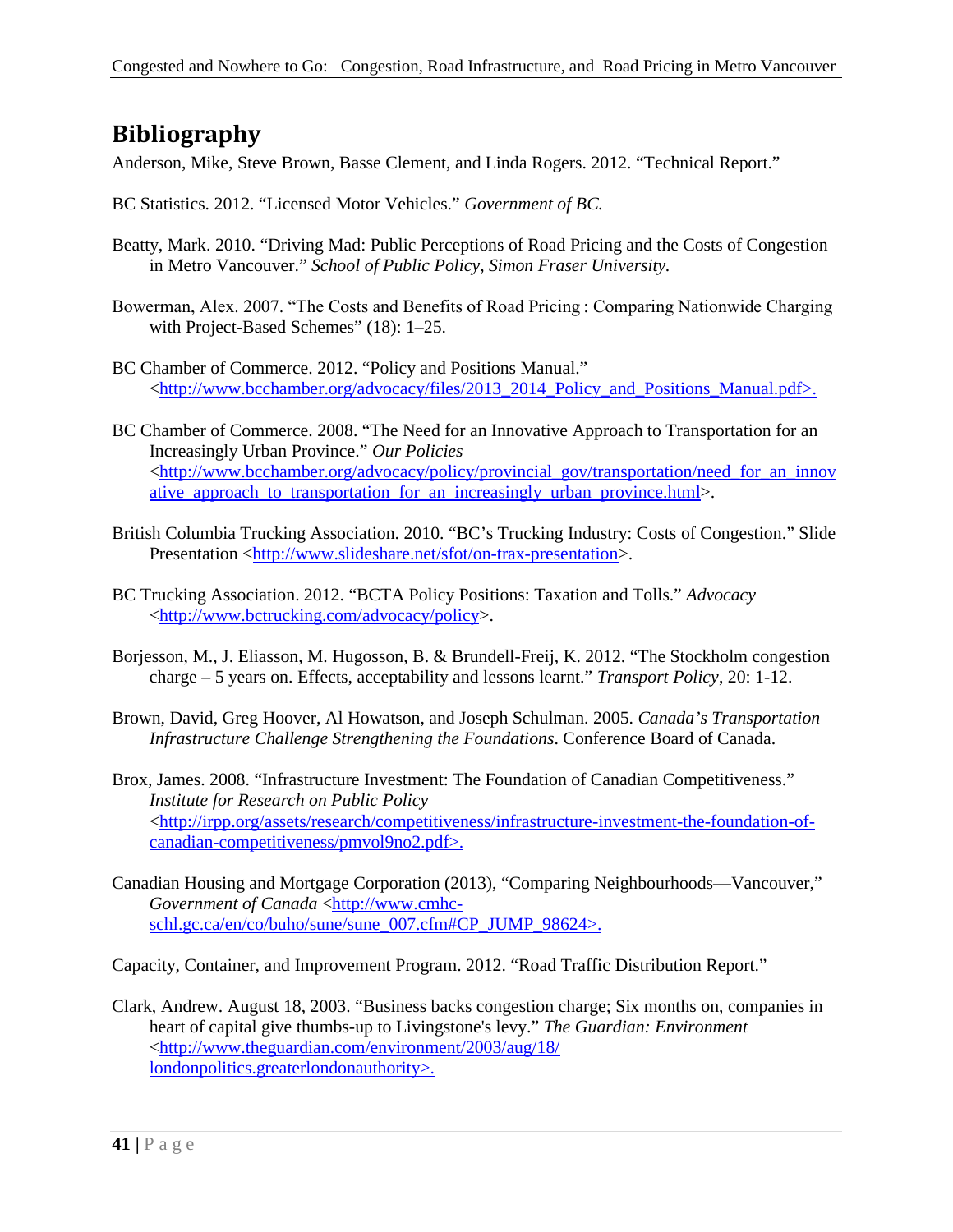- Dachis, Benjamin. 2013. "*Cars, Congestion and Costs : A New Approach to Evaluating Government Infrastructure Investment*." *C.D. Howe Institute* [<http://www.cdhowe.org/pdf/Commentary\\_385.pdf>](http://www.cdhowe.org/pdf/Commentary_385.pdf).
- Dalmer, Denise, and Jonathan Arnold. 2013. "Transportation The Way We Move." *BC Business Council Environment and Energy Bulletin.*
- Delcan Economic Development Research Group. 2003. "Economic Impact Analysis of Investment in For the Greater Vancouver Region." *Greater Vancouver Gateway Council.*
- Deloitte. 2010. "Metro Vancouver Road Pricing Research Study: Final Report." *Prepared for TransLink.*
- Directorate, Economic Analysis. 2005. "Operating Costs of Trucks in Canada 2005."
- Dutzik, Tony, and Phineas Baxandall. 2013. "A New Direction: Our Changing Relationship with Driving and the Implications for America's Future." *U.S. PIRG Education Fund Frontier Group.*
- Eliasson, Jonas, and Lars-Goran Mattson. 2006. "Equity effects of congestion pricing Quantitative methodology and a case study for Stockholm." *Transportation Research Part A* 40: 7, 602-620.

Felio, Guy. 2007. "Managing Canada's Infrastructure Gap." *Institute for Research on Public Policy.*

- Finlayson, Jock, Ken Peacock, and Tom Syer. 2012. "Up and Away: The Growth of Municipal Spending in Metro Vancouver." *BC Business Council.* [<http://www.bcbc.com/content/90/PPv19n2.pdf>](http://www.bcbc.com/content/90/PPv19n2.pdf).
- Fletcher, James, and Doug McArthur. 2010. "Local Prosperity: Options for Municipal Revenue Growth in British Columbia." *Think City* [<http://www.publicsolutions.ca/images/tc/Local%20Prosperity%20Final%20Med%20Res%20-](http://www.publicsolutions.ca/images/tc/Local%20Prosperity%20Final%20Med%20Res%20-%20Nov.%2019.10.pdf) [%20Nov.%2019.10.pdf>](http://www.publicsolutions.ca/images/tc/Local%20Prosperity%20Final%20Med%20Res%20-%20Nov.%2019.10.pdf).
- Get Moving BC. 2008. "Bridging the Infrastructure Gap: A Comparison of Bridge Infrastructure Crossing the Fraser River to Bridge Infrastructure in Four Major Western Canadian Cities," <http://www.getmovingbc.com/press\_release/BRIDGING%20THE%20 INFRASTRUCTURE%20GAP.pdf>.
- Gillen, David. 2012. "Building the Future of British Columbia: The Importance of Transportation Infrastructure to Economic Growth and Employment." *University of British Columbia: Sauder School of Business* <http://www.sauder.ubc.ca/Faculty/Research\_Centres/Centre\_for\_Transportation\_Studies/~/me dia/Files/Faculty%20Research/OPLOG%20Division/OPLOG%20Publications/GILLEN/Buildi ng%20for%20the%20Future%20of%20British%20Columbia.ashx>.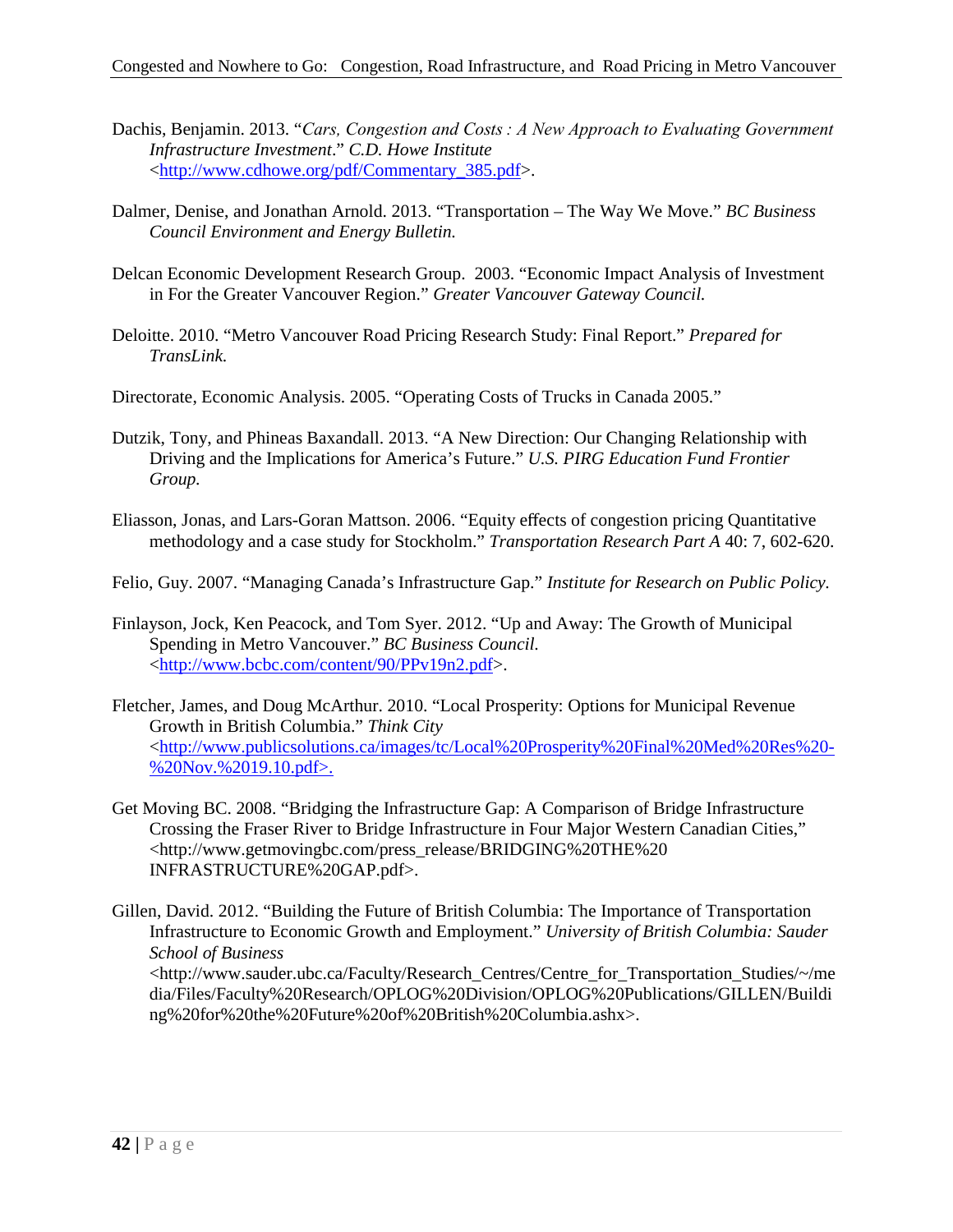- Greater Vancouver Regional District. 2007. "Road Pricing: An Overview of Current Practice." Regional Growth Strategy Review Backgrounder #3 [<http://www.metrovancouver.org/planning/development/strategy/RGSBackgroundersNew/RGS](http://www.metrovancouver.org/planning/development/strategy/RGSBackgroundersNew/RGSBackgrounder-RoadPricing.pdf) [Backgrounder-RoadPricing.pdf>](http://www.metrovancouver.org/planning/development/strategy/RGSBackgroundersNew/RGSBackgrounder-RoadPricing.pdf).
- Greater Vancouver Transportation Authority. 2004. "Summary and Results of the 2003 Greater Vancouver Travel Time Survey" [<http://www.translink.ca/~/media/Documents/about\\_translink/governance\\_and\\_board/board\\_mi](http://www.translink.ca/~/media/Documents/about_translink/governance_and_board/board_minutes_and_reports/2004/November/4_9report.ashx) nutes and reports/2004/November/4 9report.ashx>.
- Greater Vancouver Gateway Council. 2007. "Vision for the Future of the Greater Vancouver Gateway." [<http://www.gvgc.org/PDF/GVGC%20Vision%202030.pdf>](http://www.gvgc.org/PDF/GVGC%20Vision%202030.pdf).
- Ismail, Karim, Clark Lim, and Tarek Sayed. 2008. "An Evaluation Methodology for Testing Freight Management Strategies at Board Crossings: Draft." *University of British Columbia: Bureau of Intelligent Transportation Systems and Freight Security.*
- iTrans Consulting Inc. 2007. "Report to Greater Vancouver Gateway Council Final Report Environmental Scan of TDM Measures." *Greater Vancouver Gateway Council.*
- Halcrow Consulting. 2012. "Report on Lessons Learned for Metro Vancouver from Road Pricing Schemes around the World." *Prepared for TransLink.*
- Hansen, Darah, and Dene Moore. November 13, 2012. "Vancouver in 'urgent' need of upgrades to transit, water systems, Mayor Gregor Robertson says." Vancouver Sun. [<http://www.vancouversun.com/news/Vancouver+urgent+need+upgrades+transit+water+syste](http://www.vancouversun.com/news/Vancouver+urgent+need+upgrades+transit+water+systems+Mayor/7543189/story.html) [ms+Mayor/7543189/story.html>](http://www.vancouversun.com/news/Vancouver+urgent+need+upgrades+transit+water+systems+Mayor/7543189/story.html).
- Hau, Timothy. 2009. "Economic Fundamentals of Road Pricing: A Diagrammatic Analysis, Part 1— Fundamentals." *Transportmetrica* 37-41.
- Ismail, Karim, Tarek Sayed, and Clark Lim. 2009. "A Study of the Commercial Vehicle Value of Time for Operation at Border Crossings."
- InterVISTAS Consulting Inc. January 2009. "Port Metro Vancouver Economic Impact Study Final Report." *Port Metro Vancouver.*
- ITrans Consulting Inc. "Costs of Non-Recurrent Congestion in Canada Final Report." *Transport Canada Economic Analysis.* December 2006 <http://www.bv.transports.gouv.qc.ca/mono/0964770/01\_Report.pdf>.
- Jou, Rong-Chang, David a. Hensher, Ping-Hwa Wu, and Satoshi Fujii. 2010. "Road Pricing Acceptance: Analysis of Survey Results for Kyoto and Taichung." *International Journal of Sustainable Transportation* 4 (3) (May): 172–187.
- Keller, James. January, 2013. "Cities want commitment from Ottawa on transit, infrastructure funding." City News Toronto [<http://www.citynews.ca/2013/06/01/cities-want-commitment](http://www.citynews.ca/2013/06/01/cities-want-commitment-from-ottawa-on-transit-infrastructure-funding/)[from-ottawa-on-transit-infrastructure-funding/>](http://www.citynews.ca/2013/06/01/cities-want-commitment-from-ottawa-on-transit-infrastructure-funding/).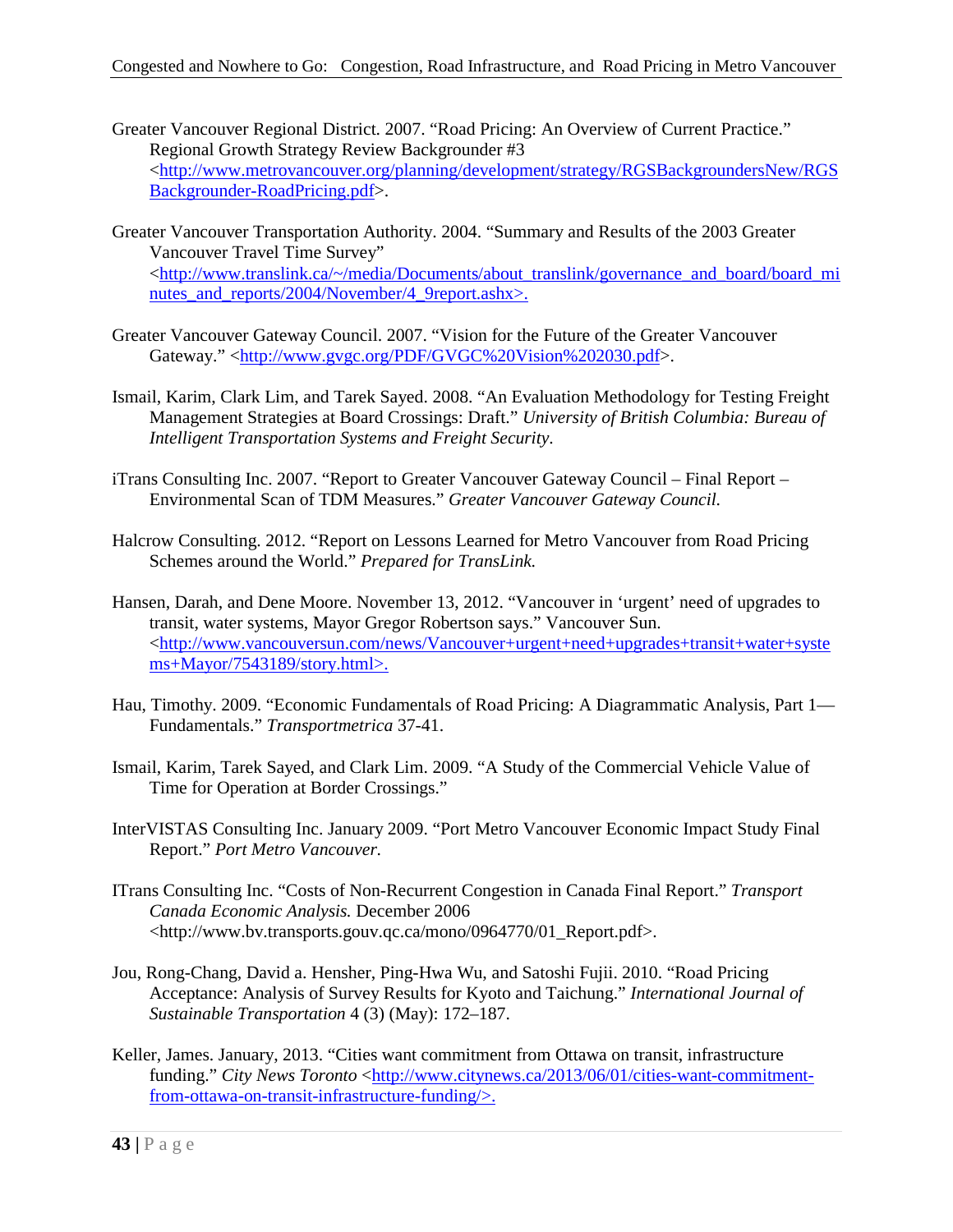- Langmyhr, Tore. 2010. "Learning from Road Pricing Experience : Introducing a Second-generation Road Pricing System Learning from Road Pricing Experience : Introducing a Second-generation Road Pricing System" (May 2013): 37–41.
- Langmyhr, Tore. 2010. "Understanding Innovation: The Case of Road Pricing" *Transport Reviews: A Transnational Transdisciplinary Journal* (May 2013): 37–41.
- Levinson, David. 2010. "Equity Effects of Road Pricing: A Review." *Transport Reviews* 30 (1) (January): 33–57.
- Lindsey, Robin. 2009. "Introduction to the Special Issue on Road Pricing and Infrastructure Financing." *International Journal of Sustainable Transportation* 3 (5-6) (August 31): 285–292.
- Lindsey, Robin. 2007. *Congestion Relief : Assessing the Case for Road Tolls in Canada." C.D. Howe Institute.*
- Lindsey, Robin. 2013. "Prospects for Urban Road Pricing in Canada Prospects for Urban Road Pricing in Canada" 293: 235–293.
- Litman, Todd. 2013. "Congestion Costing Critique." *Victoria Transport Policy Institute* [<http://www.vtpi.org/UMR\\_critique.pdf](http://www.vtpi.org/UMR_critique.pdf) [http://www.vtpi.org/UMR\\_critique.pdf>](http://www.vtpi.org/UMR_critique.pdf).
- Litman, Todd. 2011. "Congestion Pricing in Asia: Options and Impacts." *Victoria Transport Policy Institute* <http://www.vtpi.org/files/Delhi\_EST\_Congestion\_Charging\_Dec2011.pdf>.
- Litman, Todd. 1999. "Distance-based Charges: A Practical Strategy for More Optimal Vehicle Pricing." *Victoria Transport Policy Institute*.
- Litman, Todd. 2013. "Evaluating Public Transit Benefits and Costs: Best Practices Guidebook." *Victoria Transport Policy Institute.* <http://www.vtpi.org/tranben.pdf>.
- Litman, Todd. 2011. "Pay-As-You-Drive Vehicle Insurance in British Columbia" *Victoria Transport Policy Institute* (May).
- Litman, Todd. 2011. "Using Road Pricing Revenue: Economic Efficiency and Equity Considerations." *Victoria Transport Policy Institute.*
- MacKenzie, Hugh. 2013. "Canada's Infrastructure Gap: Where It Came From and Why It Will Cost So Much To Close." *Canadian Centre for Policy Alternatives.*
- Mahendra, Anjali. 2004. "Institutional Perspectives on Road Pricing: Essays on Implementation, Response, and Adaptation." [<http://dspace.mit.edu/bitstream/handle/1721.1/45155/317408656.pdf?sequence=1>](http://dspace.mit.edu/bitstream/handle/1721.1/45155/317408656.pdf?sequence=1).
- Marbek Resource Consultants Ltd., and RWDI Ltd. 2007. "Evaluation of Total Cost of Air Pollution Due to Transportation in Canada." *Transport Canada.*

Memo, Briefing. 2010. "Regional Road Pricing" Metro Vancouver (Appendix 1): 1–11.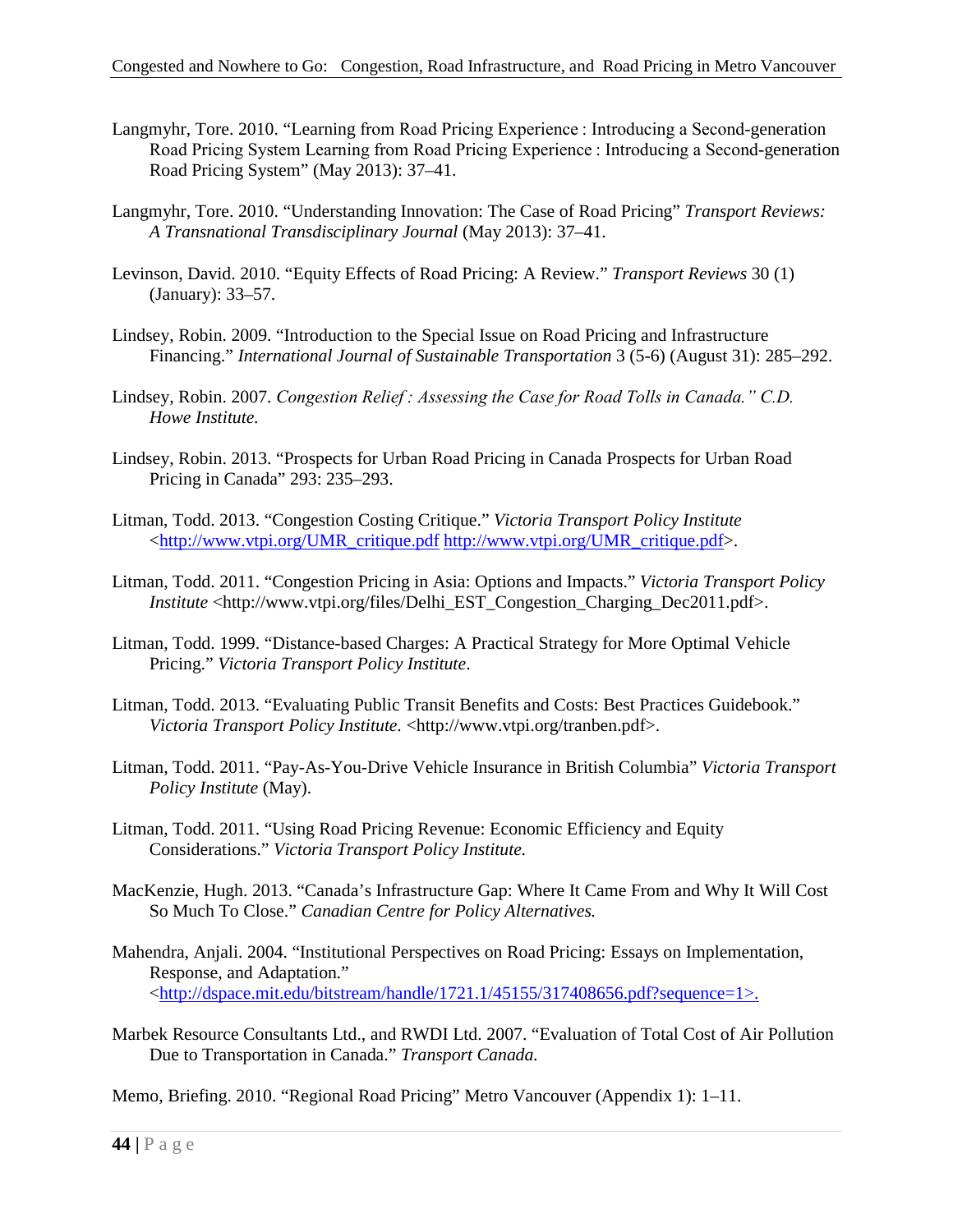- Metro Vancouver. 2009. "Metro Vancouver 2040: Residential Growth Projections." [<http://www.metrovancouver.org/planning/development/strategy/RGSBackgroundersNew/RGS](http://www.metrovancouver.org/planning/development/strategy/RGSBackgroundersNew/RGSMetro2040ResidentialGrowth.pdf) [Metro2040ResidentialGrowth.pdf>](http://www.metrovancouver.org/planning/development/strategy/RGSBackgroundersNew/RGSMetro2040ResidentialGrowth.pdf).
- Mirza, Saeed, and Cristian Sipos. 2008. "Canada's Infrastructure Deficit a Sad Legacy for Future Generations." *Previously printed in Western Canada Water.*
- Mirza, Saeed. 2007. "Danger Ahead: The Coming Collapse of Canada's Municipal Infrastructure." *Federation of Canadian Municipalities*.
- Nagel, Jeff. October 18, 2012. "Road pricing viable but tricky in Metro Vancouver: Experts." *The Surrey Leader: News* [<http://www.surreyleader.com/news/174802561.html>](http://www.surreyleader.com/news/174802561.html).
- National Energy Board. 2009. "Canadian Energy Demand: Passenger Transportation." *Government of Canada: Energy Briefing Note* [<http://www.neb-one.gc.ca/clf](http://www.neb-one.gc.ca/clf-nsi/rnrgynfmtn/nrgyrprt/nrgdmnd/pssngrtrnsprttn2009/pssngrtrnsprttn-eng.pdf)[nsi/rnrgynfmtn/nrgyrprt/nrgdmnd/pssngrtrnsprttn2009/pssngrtrnsprttn-eng.pdf>](http://www.neb-one.gc.ca/clf-nsi/rnrgynfmtn/nrgyrprt/nrgdmnd/pssngrtrnsprttn2009/pssngrtrnsprttn-eng.pdf).
- Oliveira, Maria. 2011. "Cycling in Vancouver: More than just an alternative mode of transportation." *Simon Fraser University: Carbon Talks.*
- Saleh, Wafaa, and Gerd Sammer. 2009. *Travel Demand Management and Road User Pricing*. Ashgate Publishing Limited: England.
- Satellic Traffic Management. "Showcase: Toll Collect: Road charging drives mobility the truck toll in Germany." *Euro-Med Transportation Project <*[http://www.euromedtransport.eu/En/image.php?id=1658>](http://www.euromedtransport.eu/En/image.php?id=1658).
- Sigurbjörnsdottir, Kristín. 2009. "The Socio-economic Impacts of Road Pricing." *Conference of European Directors of Roads.*
- Schoemaker, Heather. 2007. "Future of the Region Sustainability Dialogues: Transportation: We can't get there from here." *Land Use and Transportation Committee, Metro Vancouver*.
- Schönfelder, Stefan, Jeppe Rich, Otto a. Nielsen, Christian J. Würtz, and Kay W. Axhausen. 2007. "Road Pricing and Its Consequences for Individual Travel Patterns." *Mobilities* 2 (1) (March): 75–98.
- Springer, Mark, and D Ph. 2010. "An Update on Congestion Pricing Options for Southbound Freight at the Pacific Highway Crossing" (11).
- Tampère, Chris, Jim Stada, and Ben Immers. 2009. "Technological and Economic Development of Economy Calculation of Welfare Effects of Road Pricing on a Large Scale Road Network" (May 2013): 37–41.
- Toronto Board of Trade. 2010. "The Move Ahead: Funding the Big Move" [<http://www.bot.com/AM/Template.cfm?Section=Growing\\_the\\_Economy&Template=/CM/Co](http://www.bot.com/AM/Template.cfm?Section=Growing_the_Economy&Template=/CM/ContentDisplay.cfm&ContentID=4702) [ntentDisplay.cfm&ContentID=4702>](http://www.bot.com/AM/Template.cfm?Section=Growing_the_Economy&Template=/CM/ContentDisplay.cfm&ContentID=4702).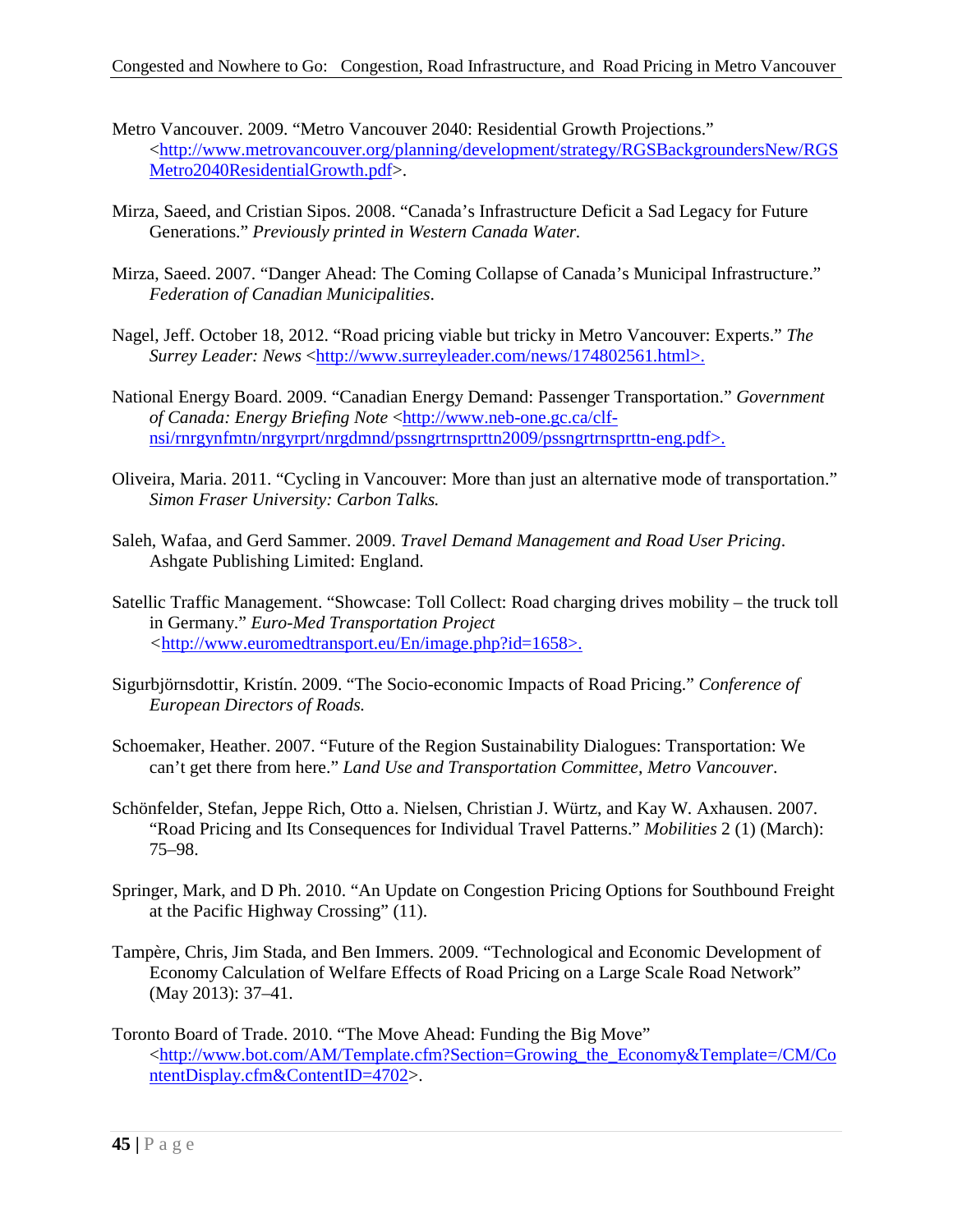- TransLink. "Backgrounder #6: Moving Goods and Services." *Regional Transportation Strategy* [<http://www.translink.ca/~/media/documents/plans\\_and\\_projects/regional\\_transportation\\_strate](http://www.translink.ca/~/media/documents/plans_and_projects/regional_transportation_strategy/backgrounders/moving_goods_and_services.ashx) [gy/backgrounders/moving\\_goods\\_and\\_services.ashx>](http://www.translink.ca/~/media/documents/plans_and_projects/regional_transportation_strategy/backgrounders/moving_goods_and_services.ashx).
- TransLink. 2012. "2012 Base Plan and Outlook" [<http://www.translink.ca/~/media/Documents/plans\\_and\\_projects/10\\_year\\_plan/2012\\_Plans/20](http://www.translink.ca/~/media/Documents/plans_and_projects/10_year_plan/2012_Plans/2012_Base_Plan_and_Outlook.ashx) 12 Base Plan and Outlook.ashx>.
- TransLink. 2012. "Evaluation of Revenue Sources to Support Transportation Improvements in Metro Vancouver."
- TransLink. 2013. "Regional Transportation Strategy: Strategic Framework" [<http://www.translink.ca/~/media/documents/plans\\_and\\_projects/regional\\_transportation\\_strate](http://www.translink.ca/~/media/documents/plans_and_projects/regional_transportation_strategy/rts_strategic_framework_07_31_2013.ashx) [gy/rts\\_strategic\\_framework\\_07\\_31\\_2013.ashx>](http://www.translink.ca/~/media/documents/plans_and_projects/regional_transportation_strategy/rts_strategic_framework_07_31_2013.ashx).
- TransLink. 2013. "Improving and Expanding our Road Network" [<http://www.translink.ca/en/Plans](http://www.translink.ca/en/Plans-and-Projects/Roads-Bridges-and-Goods-Movement/Roads-and-Bridges-Overview.aspx)[and-Projects/Roads-Bridges-and-Goods-Movement/Roads-and-Bridges-Overview.aspx>](http://www.translink.ca/en/Plans-and-Projects/Roads-Bridges-and-Goods-Movement/Roads-and-Bridges-Overview.aspx).
- TransLink. 2013. "2013 Base Plan and Outlook" [<http://www.translink.ca/en/Plans-and-Projects/10-](http://www.translink.ca/en/Plans-and-Projects/10-Year-Plan/Base-Plan-and-Outlook.aspx) [Year-Plan/Base-Plan-and-Outlook.aspx>](http://www.translink.ca/en/Plans-and-Projects/10-Year-Plan/Base-Plan-and-Outlook.aspx).
- Transport Canada. 2006. "Costs of Non-Recurrent Congestion in Canada Final Report Economic Analysis Costs of Non-Recurrent Congestion in Canada Final Report." *Government of Canada.*
- Transport Canada. 2006. "The Cost of Urban Congestion in Canada." *Transport Canada, Environmental Affairs.*
- Transportation, Ministry of. 2010. "Opening Up B.C.: A Transportation Plan for BC." *Government of BC* [<http://transportation.ubc.ca/files/2010/08/OpeningUpBC.pdf>](http://transportation.ubc.ca/files/2010/08/OpeningUpBC.pdf).
- TransLink. 2013. "Regional Transportation Strategy: Draft Strategic Framework." [<http://www.metrovancouver.org/boards/Transportation/Transportation\\_and\\_Regional\\_Plannin](http://www.metrovancouver.org/boards/Transportation/Transportation_and_Regional_Planning_and_Agriculture-July_23_2013-Agenda.pdf) [g\\_and\\_Agriculture-July\\_23\\_2013-Agenda.pdf>](http://www.metrovancouver.org/boards/Transportation/Transportation_and_Regional_Planning_and_Agriculture-July_23_2013-Agenda.pdf).
- Treasury Board of Canada Secretariat. 2013. "Canada Strategic Investment Fund," *Government of Canada* [<http://www.tbs-sct.gc.ca/hidb-bdih/plan-eng.aspx?Org=0&Hi=53&Pl=464>](http://www.tbs-sct.gc.ca/hidb-bdih/plan-eng.aspx?Org=0&Hi=53&Pl=464).
- Turcotte, Martin. 2010. "Commuting To Work: Results of the 2010 General Social Survey." *Statistics Canada* [<http://www.statcan.gc.ca/pub/11-008-x/2011002/article/11531-eng.htm>](http://www.statcan.gc.ca/pub/11-008-x/2011002/article/11531-eng.htm).
- Urban Transportation Task Force. 2012. "The High Cost of Congestion in Canadian Cities." Council of Ministers Responsible for Transportation and Highway Safety <http://www.comt.ca/english/uttf-congestion-2012.pdf>.
- Victoria Transport Policy Institute (2009), "Chapter 9: Transportation Cost Implications," *In Transportation Cost and Benefit Analysis II <*[http://www.vtpi.org/tca/tca09.pdf>](http://www.vtpi.org/tca/tca09.pdf).

Walker, John. May 2011. "The Acceptability of Road Pricing" *Royal Automobile Club Foundation.*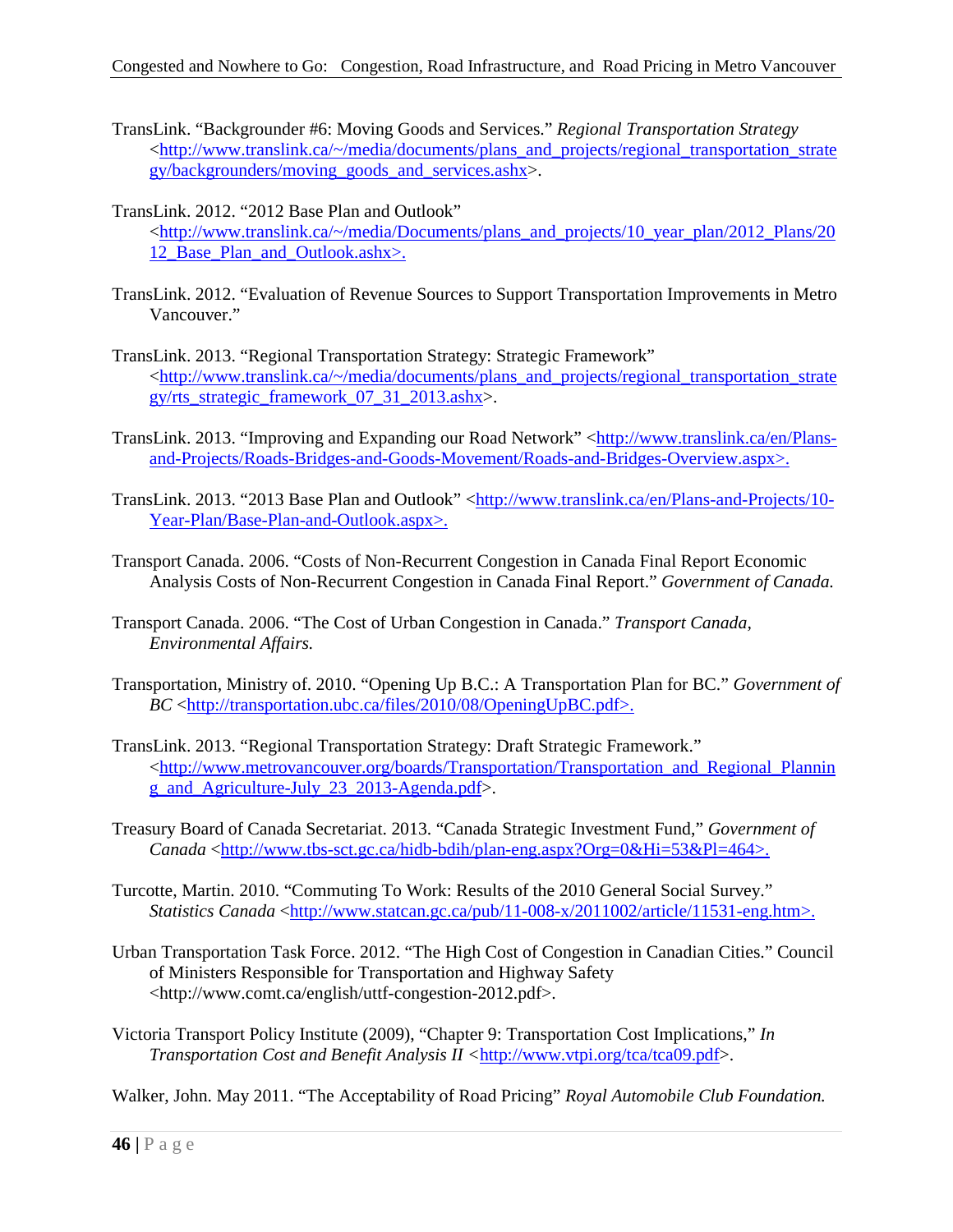- Walton, Richard, Mayor of the District of North Vancouver. 2013. "Regional Transportation Funding and Governance Issues." Mayor's Council on Regional Transportation: Slide Presentation [<http://udi.bc.ca/sites/default/files/events/udi/presentations/Richard%20Walton%20UDI\\_Prese](http://udi.bc.ca/sites/default/files/events/udi/presentations/Richard%20Walton%20UDI_Presentation_March_5__2013.pdf) ntation March  $5$  2013.pdf>.
- Wightman, Peter. 2008. "From Freeway to Feeway: Congestion Pricing Policies for BC's Fraser River Crossings." *School of Public Policy, Simon Fraser University.*
- Yanes, Ana, Transport Canada, and Richard Zavergiu. "Cost of Road Congestion in Canada: Data and Methodology Issues." 1–15.
- Zinn, Jacob. October 24, 2012. Road pricing intrigues mayors." *The Surrey Now: News* [<http://www.thenownewspaper.com/news/Road+](http://www.thenownewspaper.com/news/Road+%20pricing+intrigues+mayors/7441262/story.html)  [pricing+intrigues+mayors/7441262/story.html>](http://www.thenownewspaper.com/news/Road+%20pricing+intrigues+mayors/7441262/story.html).
- Zunder, Tom, and Nicolas Ibanez. 2004. "Road Pricing and Freight." *Journal of the Institute of Logistics and Transport.*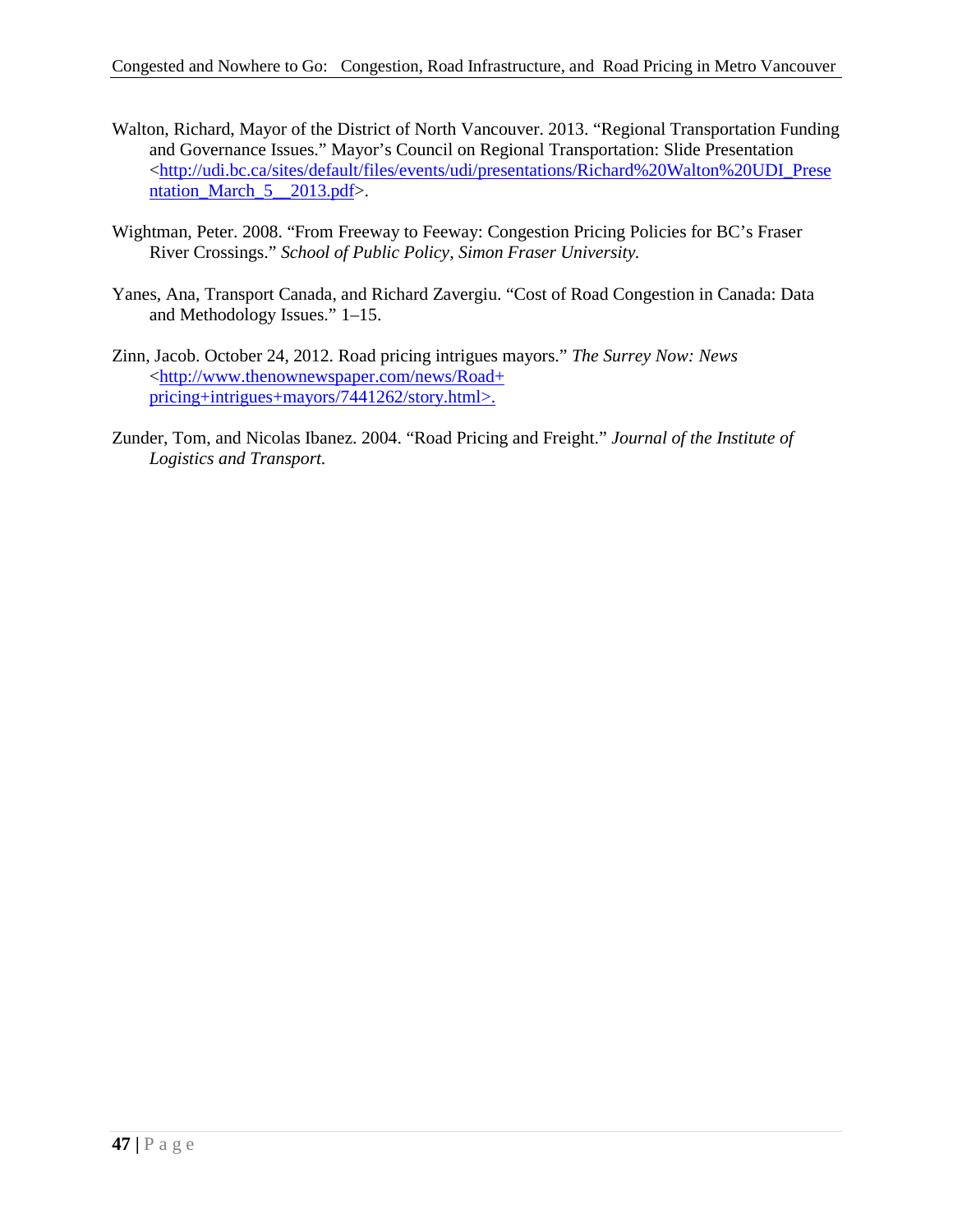# <span id="page-53-2"></span>**Endnotes**

<span id="page-53-0"></span> 1 Victoria Transport Policy Institute (2009), "Chapter 9: Transportation Cost Implications," *In Transportation Cost and Benefit Analysis II.*

<sup>3</sup> Wafaa Saleh and Gerd Sammer (2009), *Travel Demand Management and Road User Pricing* (Ashgate Publishing Limited, England).

<sup>4</sup> See, Guy Felio (2007), "Managing Canada's Infrastructure Gap," *Institute for Research on Public Policy*; Hugh MacKenzie (2013), "Canada's Infrastructure Gap: Where It Came From and Why It Will Cost So Much To Close," *Canadian Centre for Policy Alternatives*; and, Saeed Mirza (2007), "Danger Ahead: The Coming Collapse of Canada's Municipal Infrastructure," *Federation of Canadian Municipalities.*

 $5$  See, Get Moving BC (2008), "Bridging the Infrastructure Gap: A Comparison of Bridge Infrastructure Crossing the Fraser River to Bridge Infrastructure in Four Major Western Canadian Cities;" and, Guy Felio (2007), "Managing Canada's Infrastructure Gap," *Institute for Research on Public Policy*; Hugh MacKenzie (2013), "Canada's Infrastructure Gap: Where It Came From and Why It Will Cost So Much To Close," *Canadian Centre for Policy Alternatives.*

<sup>6</sup> See, Dalmer, Denise, and Jonathan Arnold (2013), "Transportation – The Way We Move," *BC Business Council Environment and Energy Bulletin*; and, Deloitte (2010), "Metro Vancouver Road Pricing Research Study: Final Report," Prepared for TransLink.

<sup>7</sup> See, Transport Canada (2006), "The Cost of Urban Congestion in Canada," *Transport Canada*, Environmental Affairs; and Get Moving BC (2008), "Bridging the Infrastructure Gap: A Comparison of Bridge Infrastructure Crossing the Fraser River to Bridge Infrastructure in Four Major Western Canadian Cities."

<sup>8</sup> Victoria Transport Policy Institute (2009), "Chapter 9: Transportation Cost Implications," *In Transportation Cost and Benefit Analysis II.*

<sup>9</sup> TransLink (2013), "Regional Transportation Strategy: Draft Strategic Framework."

<sup>10</sup> Urban Transportation Task Force (2012), "The High Cost of Congestion in Canadian Cities," *Council of Ministers Responsible for Transportation and Highway Safety.*

 $1^{\overline{1}}$  Ibid.

<sup>12</sup> Canada, Transport (2006), "Costs of Non-Recurrent Congestion in Canada Final Report Economic Analysis Costs of Non-Recurrent Congestion in Canada Final Report." *Government of Canada.*  $^{13}$  Ibid.

<sup>14</sup> Peter Wightman (2008), "From Freeway to Feeway: Congestion Pricing Policies for BC's Fraser River Crossings," School of Public Policy, Simon Fraser University.

<sup>15</sup> Heather Schoemaker (2007), "Future of the Region Sustainability Dialogues: Transportation: We can't get there from here," *Land Use and Transportation Committee, Metro Vancouver.* 

<sup>16</sup> Greater Vancouver Gateway Council (2007), "Vision for the Future of the Greater Vancouver Gateway."

<sup>17</sup> Heather Schoemaker (2007), "Future of the Region Sustainability Dialogues: Transportation: We can't get there from here," *Land Use and Transportation Committee, Metro Vancouver.* 

<sup>18</sup> Benjamin Dachis (2013), "Cars, Congestion and Costs : A New Approach to Evaluating Government Infrastructure Investment," *C.D. Howe Institute.* 

19

 $^{20}$  David Gillen (2012), "Building for the Future of British Columbia: The Importance of Transportation Infrastructure to Economic Growth and Employment," *University of British Columbia: Sauder School of Business.* 

<sup>21</sup> See. Marbek Resource Consultants Ltd., and RWDI Ltd (2007), "Evaluation of Total Cost of Air Pollution Due to Transportation in Canada," *Transport Canada*; and, Denise Dalmer and Jonathan Arnold (2013), "Transportation – The Way We Move," *BC Business Council Environment and Energy Bulletin.*

<span id="page-53-1"></span> $2$  Macleans (17 Jan. 2011), "Stuck in Traffic," pp. 22-27.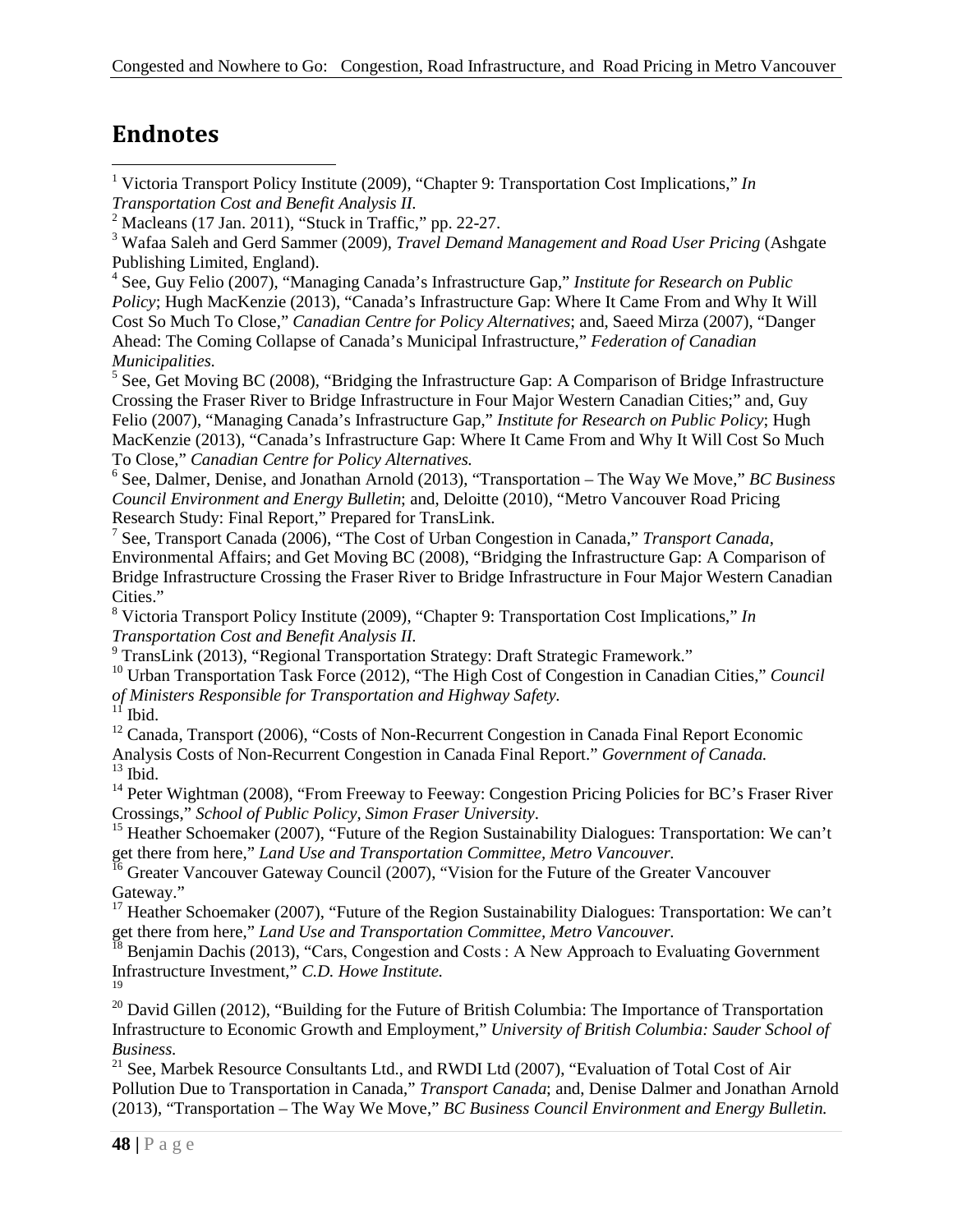<sup>22</sup> Marbek Resource Consultants Ltd., and RWDI Ltd (2007), "Evaluation of Total Cost of Air Pollution Due to Transportation in Canada," *Transport Canada.* 

<span id="page-54-0"></span><sup>24</sup> National Energy Board (2009), "Canadian Energy Demand: Passenger Transportation," *Government of Canada: Energy Briefing Note.*

<span id="page-54-1"></span><sup>25</sup> Lawrence Frank, Martin A. Andresen, and Thomas L. Schmid (2004), "Obesity Relationships with Community Design, Physical Activity, and Time Spent in Cars," *American Journal of Preventative Medicine*, 27: 2.

<sup>26</sup> Mark Beatty (2010), "Driving Mad: Public Perceptions of Road Pricing and the Costs of Congestion in Metro Vancouver," *School of Public Policy: Simon Fraser University*

<span id="page-54-2"></span><sup>27</sup> British Columbia Trucking Association (2010), "BC's Trucking Industry: Costs of Congestion," Slide Presentation.

<sup>28</sup>Greater Vancouver Transportation Authority (2004), "Summary and Results of the 2003 Greater Vancouver Travel Time Survey."

 $29$  Ibid.

 $30$  Ibid.

<span id="page-54-3"></span><sup>31</sup> Peter Wightman (2008), "From Freeway to Feeway: Congestion Pricing Policies for BC's Fraser River Crossings," *School of Public Policy, Simon Fraser University.*

<span id="page-54-4"></span><sup>32</sup> Greater Vancouver Transportation Authority (2004), "Summary and Results of the 2003 Greater Vancouver Travel Time Survey."

 $33$  Ibid.

<sup>34</sup> BC Statistics (2012), "Licensed Motor Vehicles," *Government of BC.*

<sup>35</sup> Metro Vancouver (2009), "Metro Vancouver 2040: Residential Growth Projections."

<sup>36</sup> James Brox (2008), "Infrastructure Investment: The Foundation of Canadian Competitiveness," *Institute for Research on Public Policy.*

 $37$  Hugh MacKenzie (2013), "Canada's Infrastructure Gap: Where It Came From and Why It Will Cost So Much to Close," *Canadian Centre for Policy Alternatives.*

<sup>38</sup> Treasury Board of Canada Secretariat (2013), "Canada Strategic Investment Fund," *Government of Canada.*

<sup>39</sup> See, Guy Felio (2007), "Managing Canada's Infrastructure Gap," *Institute for Research on Public Policy;* Hugh MacKenzie (2013), "Canada's Infrastructure Gap: Where It Came From and Why It Will Cost So Much to Close," *Canadian Centre for Policy Alternatives.*

<sup>40</sup> Saeed Mirza (2007), "Danger Ahead: The Coming Collapse of Canada's Municipal Infrastructure," *Federation of Canadian Municipalities*. <sup>41</sup> James Keller (January, 2013), "Cities Want Commitment from Ottawa on transit, infrastructure

funding," *City News Toronto.*

<sup>42</sup> David Gillen (2012), "Building for the Future of British Columbia: The Importance of Transportation Infrastructure to Economic Growth and Employment," *University of British Columbia: Sauder School of Business.*

<sup>43</sup> Government of BC (2012), "Pacific Gateway Transportation Strategy: 2012–2020."

 $44$  Ibid.

<sup>45</sup> Jock Finlayson, Ken Peacock, and Tom Syer (2012), "Up and Away: The Growth of Municipal Spending in Metro Vancouver," *BC Business Council.*

 $^{46}$  Richard Walton, Mayor (2013), "Regional Transportation Funding and Governance Issues," Mayor's Council on Regional Transportation: Slide Presentation.

 $47$  Darah Hansen and Dene Moore (November 13, 2012), "Vancouver in 'urgent' need of upgrades to transit, water systems, Mayor Gregor Robertson says," *Vancouver Sun.*

<sup>23</sup> Denise Dalmer and Jonathan Arnold (2013), "Transportation – The Way We Move," *BC Business Council: Environment and Energy Bulletin.*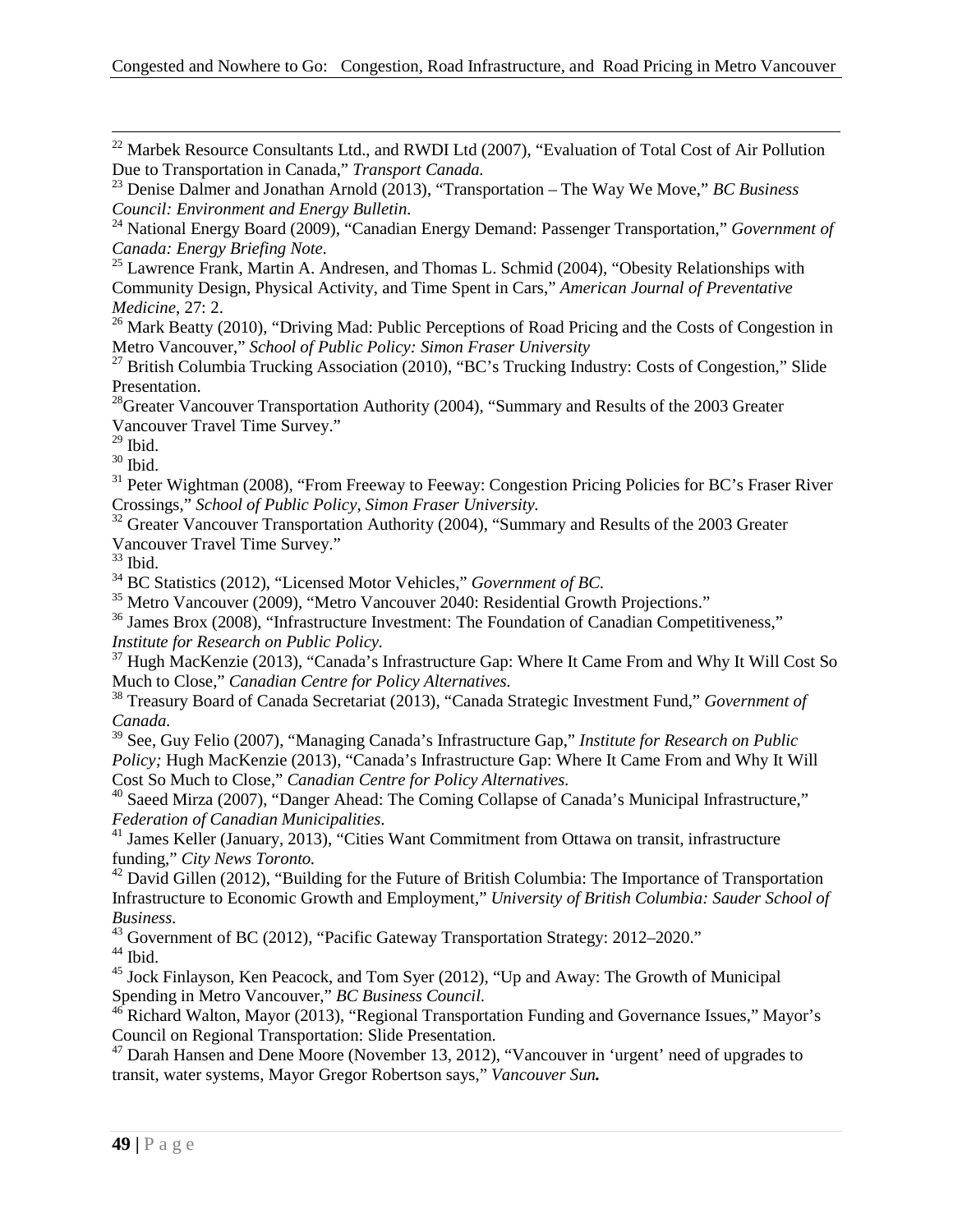<sup>48</sup> James Fletcher and Doug McArthur (2010), "Local Prosperity: Options for Municipal Revenue Growth in British Columbia," *Think City.*

<sup>53</sup> Get Moving BC (2008), "Bridging the Infrastructure Gap: A Comparison of Bridge Infrastructure Crossing the Fraser River to Bridge Infrastructure in Four Major Western Canadian Cities."

<sup>54</sup> Ibid.

 $55$  Ibid.

<sup>56</sup> TransLink (2012), "2012 Base Plan and Outlook."

<sup>57</sup> Wafaa Saleh and Gerd Sammer (2009), *Travel Demand Management and Road User Pricing* (Ashgate Publishing Limited, England).

<sup>58</sup> Urban Transportation Task Force (2012), "The High Cost of Congestion in Canadian Cities," *Council of Ministers Responsible for Transportation and Highway Safety.*

<sup>59</sup> Wafaa Saleh and Gerd Sammer (2009), *Travel Demand Management and Road User Pricing* (Ashgate Publishing Limited, England).

 $60$  TransLink (2012), "Evaluation of Revenue Sources to Support Transportation Improvements in Metro Vancouver."

<sup>61</sup> TransLink (2013), "Regional Transportation Strategy: Strategic Framework."

<sup>62</sup> Todd Litman (2011), "Pay-As-You-Drive Vehicle Insurance in British Columbia," *Victoria Transport* 

<sup>63</sup> John Walker (May 2011), "The Acceptability of Road Pricing," *Royal Automobile Club Foundation*. <sup>64</sup> TransLink (2013), "Regional Transportation Strategy: Draft Strategic Framework."

<span id="page-55-0"></span><sup>65</sup> See, Greater Vancouver Regional District (2007), "Road Pricing: An Overview of Current Practice." *Regional Growth Strategy Review Backgrounder #3*; and, Wafaa Saleh and Gerd Sammer (2009), *Travel Demand Management and Road User Pricing* (Ashgate Publishing Limited, England).

<span id="page-55-1"></span><sup>66</sup> Todd Litman (2011), "Congestion Pricing in Asia: Options and Impacts," *Victoria Transport Policy* 

 $\frac{67}{1}$  Ibid.

<sup>68</sup> TransLink (2013), "Regional Transportation Strategy: Strategic Framework."

**<sup>69</sup>** Jeff Nagel (October 18, 2012), "Road pricing viable but tricky in Metro Vancouver: Experts," *The Surrey Leader: News.*

<sup>70</sup> Halcrow Consulting (2012), "Report on Lessons Learned for Metro Vancouver from Road Pricing Schemes around the World," Prepared for TransLink.

<sup>71</sup> David Levinson (2010), "Equity Effects of Road Pricing: A Review," *Transport Reviews* 30 (1) (January): 33–57.

<sup>72</sup> See, John Walker (May 2011), "The Acceptability of Road Pricing," *Royal Automobile Club Foundation*; and, Robin Lindsey (2013), "Prospects for Urban Road Pricing in Canada Prospects for Urban Road Pricing in Canada," 293: 235–293.

<sup>73</sup> Todd Litman (2011), "Pay-As-You-Drive Vehicle Insurance in British Columbia," *Victoria Transport Policy Institute* (May).

<sup>74</sup> TransLink (2013), "Regional Transportation Strategy: Draft Strategic Framework."

<sup>75</sup> Peter Wightman (2008), "From Freeway to Feeway: Congestion Pricing Policies for BC's Fraser River Crossings," *School of Public Policy, Simon Fraser University.*

 $^{76}$  Ibid.

 $77$  TransLink (2012), "Evaluation of Revenue Sources to Support Transportation Improvements in Metro Vancouver."

 $78$  Ibid.

<sup>49</sup> Email Correspondence with James Fletcher, July 26, 2013.

<sup>50</sup> TransLink (2013), "Improving and Expanding our Road Network."

 $51$  TransLink (2013), "2013 Base Plan and Outlook."

 $52$  Ibid.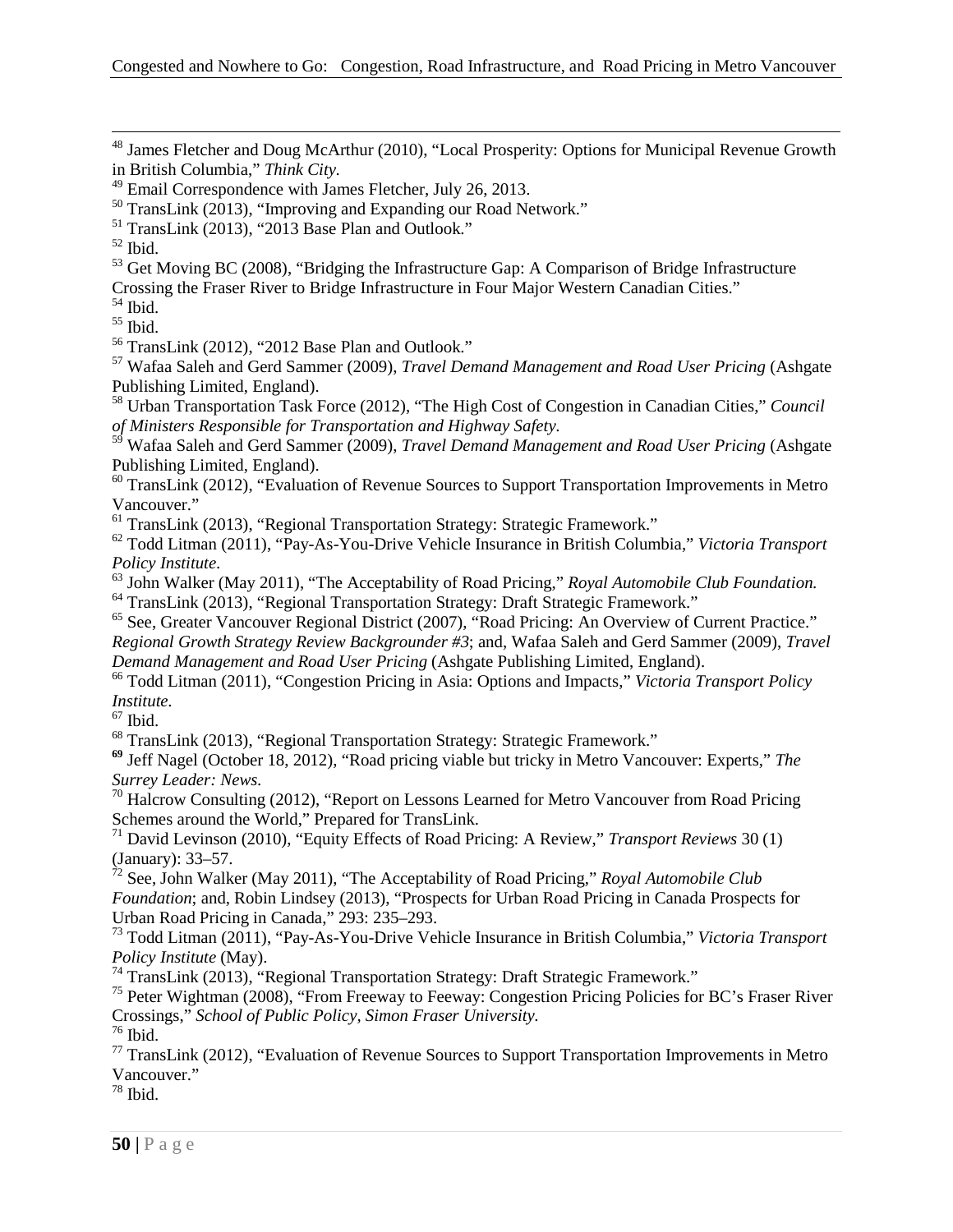$79$  See, Kelly Sinoski (February 25, 2013), "Metro Vancouver committee to study effect of expansion, development on traffic through George Massey Tunnel," *Vancouver Sun*; and, Jeff Nagel (October 18, 2012), "Road pricing viable but tricky in Metro Vancouver: Experts," *The Surrey Leader: News.*  $80$  Ibid.

<sup>81</sup> Tom Zunder, and Nicolas Ibanez (2004), "Road Pricing and Freight," *Journal of the Institute of Logistics and Transport.*

 $82$  Todd Litman (2011), "Smart Transportation Emission Reduction Strategies: Identifying Truly Optimal Ways To Conserve Energy And Reduce Emissions," *Victoria Transport Policy Institute.*  $83$  Ibid.

<sup>84</sup> See, Rong-Chang Jou, David a. Hensher, Ping-Hwa Wu, and Satoshi Fujii (2010), "Road Pricing Acceptance: Analysis of Survey Results for Kyoto and Taichung," *International Journal of Sustainable Transportation* 4 (3) (May): 172–187; and, John Walker (May 2011), "The Acceptability of Road Pricing," *Royal Automobile Club Foundation.*

<sup>85</sup> John Walker (May 2011), "The Acceptability of Road Pricing," *Royal Automobile Club Foundation.* <sup>86</sup> Ibid.

 $\,$  87 Ibid.

<sup>88</sup> Ibid.

 $89$  Ibid.

 $90$  Ibid.

 $91$  See, Todd Litman (2011), "Using Road Pricing Revenue: Economic Efficiency and Equity Considerations," *Victoria Transport Policy Institute*; and, John Walker (May 2011), "The Acceptability of Road Pricing," *Royal Automobile Club Foundation.*

92See, John Walker (May 2011), "The Acceptability of Road Pricing," *Royal Automobile Club Foundation;* Greater Vancouver Regional District (2007), "Road Pricing: An Overview of Current Practice." *Regional Growth Strategy Review Backgrounder #3.* 

<sup>93</sup> David Levinson (2010), "Equity Effects of Road Pricing: A Review," *Transport Reviews* 30 (1) (January): 33–57.

<sup>94</sup> Jacob Zinn (October 24, 2012), "Road pricing intrigues mayors," *The Surrey Now: News.*

<span id="page-56-1"></span><span id="page-56-0"></span><sup>95</sup> See, David Levinson (2010), "Equity Effects of Road Pricing: A Review," *Transport Reviews* 30 (1) (January): 33–57; and acceptability of road pricing.

<span id="page-56-2"></span><sup>96</sup> David Levinson (2010), "Equity Effects of Road Pricing: A Review," *Transport Reviews* 30 (1) (January): 33–57.

<sup>97</sup> See, David Levinson (2010), "Equity Effects of Road Pricing: A Review," *Transport Reviews* 30 (1) (January): 33–57; and, M. Borjesson, J. Eliasson, M. Hugosson, B. & Brundell-Freij, K. (2012), "The Stockholm congestion charge – 5 years on. Effects, acceptability and lessons learnt," *Transport Policy*, 20: 1-12.

<sup>98</sup> Greater Vancouver Regional District (2007), "Road Pricing: An Overview of Current Practice." *Regional Growth Strategy Review Backgrounder #3.*

<sup>99</sup> Cited In: John Walker (May 2011), "The Acceptability of Road Pricing," *Royal Automobile Club Foundation*<br><sup>100</sup> Ministry of Environment (2007), "BC Climate Action Charter," *Government of British Columbia.* 

<sup>101</sup> Greater Vancouver Regional District (2007), "Road Pricing: An Overview of Current Practice." *Regional Growth Strategy Review Backgrounder #3.*

<sup>102</sup> See, Greater Vancouver Regional District (2007), "Road Pricing: An Overview of Current Practice." *Regional Growth Strategy Review Backgrounder #3*; iTrans Consulting Inc. (2007) "Report to Greater Vancouver Gateway Council – Final Report – Environmental Scan of TDM Measures," *Greater Vancouver Gateway Council*; and, TransLink, "Backgrounder #6: Moving Goods and Services," *Regional Transportation Strategy.*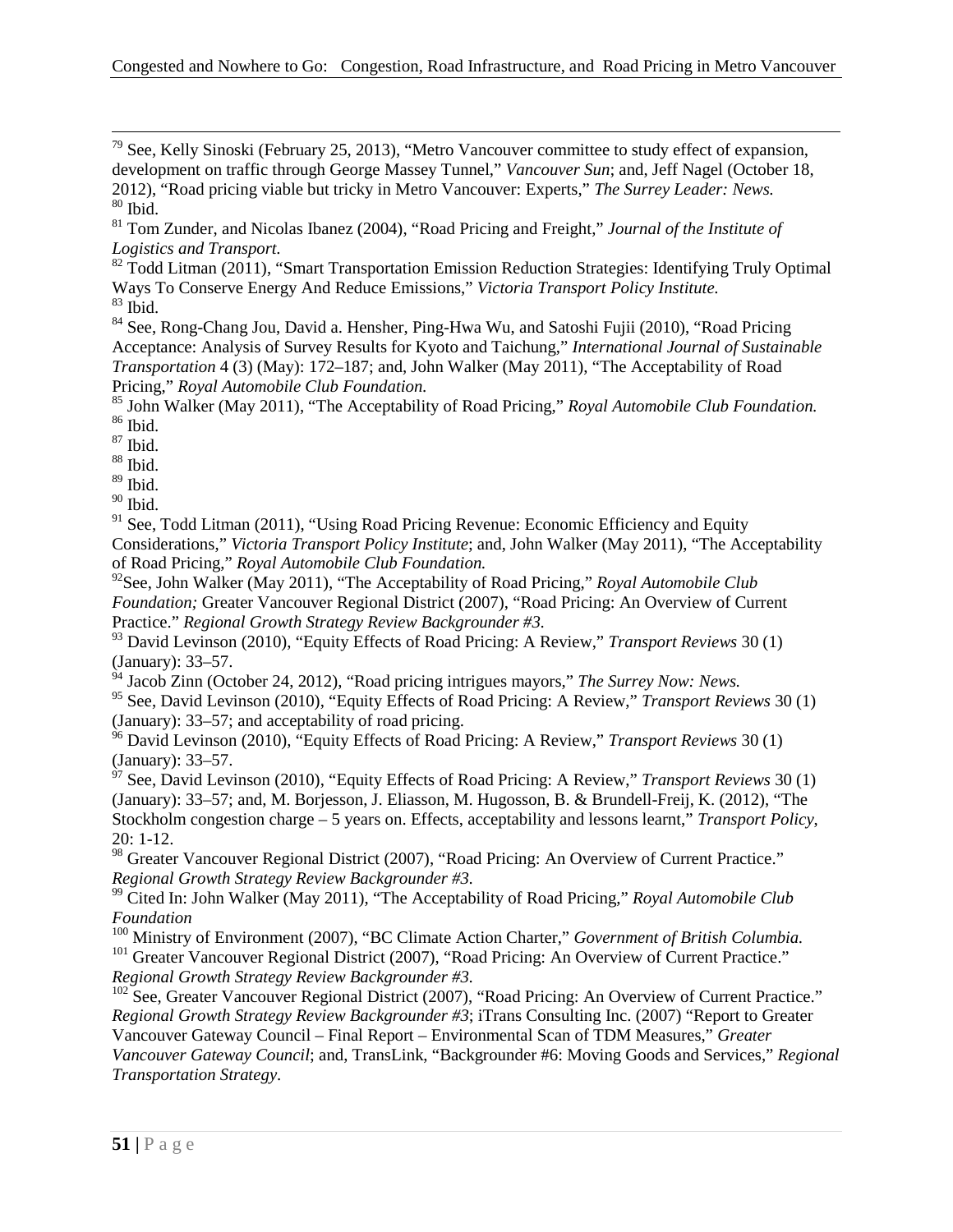<sup>103</sup> See, Toronto Board of Trade (2010), "The Move Ahead: Funding the Big Move;" BC Chamber of Commerce (2008), "The Need for an Innovative Approach to Transportation for an Increasingly Urban Province," *Our Policies*; and, BC Trucking Association (2012), "BCTA Policy Positions: Taxation and Tolls," *Advocacy.* 

<sup>104</sup> Satellic Traffic Management, "Showcase: Toll Collect: Road charging drives mobility – the truck toll in Germany," *Euro-Med Transportation Project.* 

<sup>105</sup> Karim Ismail, Clark Lim, and Tarek Sayed (2008), "An Evaluation Methodology for Testing Freight Management Strategies at Board Crossings: Draft," *University of British Columbia: Bureau of Intelligent Transportation Systems and Freight Security.*

<sup>106</sup> Greater Vancouver Regional District (2007), "Road Pricing: An Overview of Current Practice," *Regional Growth Strategy Review Backgrounder #3.*

 $107$  Andrew Clark (August 18, 2003), "Business backs congestion charge Six months on, companies in heart of capital give thumbs-up to Livingstone's levy," *The Guardian: Environment.*

 $108$  Ibid.

<sup>109</sup> See, John Walker (May 2011), "The Acceptability of Road Pricing," *Royal Automobile Club Foundation*; and, David Levinson (2010), "Equity Effects of Road Pricing: A Review," *Transport Reviews* 30 (1) (January): 33–57.

 $110$  iTrans Consulting Inc. (2007) "Report to Greater Vancouver Gateway Council – Final Report – Environmental Scan of TDM Measures," *Greater Vancouver Gateway Council.*

<sup>111</sup> Alex Bowerman (2007), "The Costs and Benefits of Road Pricing : Comparing Nationwide Charging with Project-Based Schemes," (18): 1-25.

<sup>112</sup> Tom Zunder, and Nicolas Ibanez (2004), "Road Pricing and Freight," *Journal of the Institute of Logistics and Transport.*

<sup>113</sup> TransLink (2013), "Regional Transportation Strategy: Draft Strategic Framework."

<sup>114</sup> Cited in: Peter Wightman (2008), "From Freeway to Feeway: Congestion Pricing Policies for BC's Fraser River Crossings," *School of Public Policy, Simon Fraser University.*

<sup>115</sup> Canadian Housing and Mortgage Corporation (2013), "Comparing Neighbourhoods—Vancouver," *Government of Canada.*

<sup>116</sup> John Walker (May 2011), "The Acceptability of Road Pricing," *Royal Automobile Club Foundation.*

<sup>117</sup> Satellic Traffic Management, "Showcase: Toll Collect: Road charging drives mobility – the truck toll in Germany," *Euro-Med Transportation Project*.

<span id="page-57-1"></span><span id="page-57-0"></span><sup>118</sup> Mark Beatty (2010), "Driving Mad: Public Perceptions of Road Pricing and the Costs of Congestion in Metro Vancouver," *School of Public Policy: Simon Fraser University.*

 $119$  Ibid.

<span id="page-57-2"></span> $^{120}$  Ibid.

<sup>121</sup> TransLink (2013), "Regional Transportation Strategy: Strategic Framework."

<span id="page-57-3"></span> $122$  Kelly Sinoski (February 25, 2013), "Metro Vancouver committee to study effect of expansion, development on traffic through George Massey Tunnel," *Vancouver Sun*

<span id="page-57-4"></span><sup>123</sup> TransLink, "Backgrounder #6: Moving Goods and Services," *Regional Transportation Strategy*.

<sup>124</sup> TransLink (2013), "Regional Transportation Strategy: Strategic Framework."

<span id="page-57-5"></span><sup>125</sup> Maria Oliveira (2011), "Cycling in Vancouver: More than just an alternative mode of transportation," *Simon Fraser University: Carbon Talks.*

<span id="page-57-7"></span><span id="page-57-6"></span><sup>126</sup> Robin Lindsey (2013), "Prospects for Urban Road Pricing in Canada Prospects for Urban Road Pricing in Canada," 293: 235–293.

 $127$  Ibid.

<sup>128</sup> M. Borjesson, J. Eliasson, M. Hugosson, B. & Brundell-Freij, K. (2012), "The Stockholm congestion charge – 5 years on. Effects, acceptability and lessons learnt," *Transport Policy*, 20: 1-12.